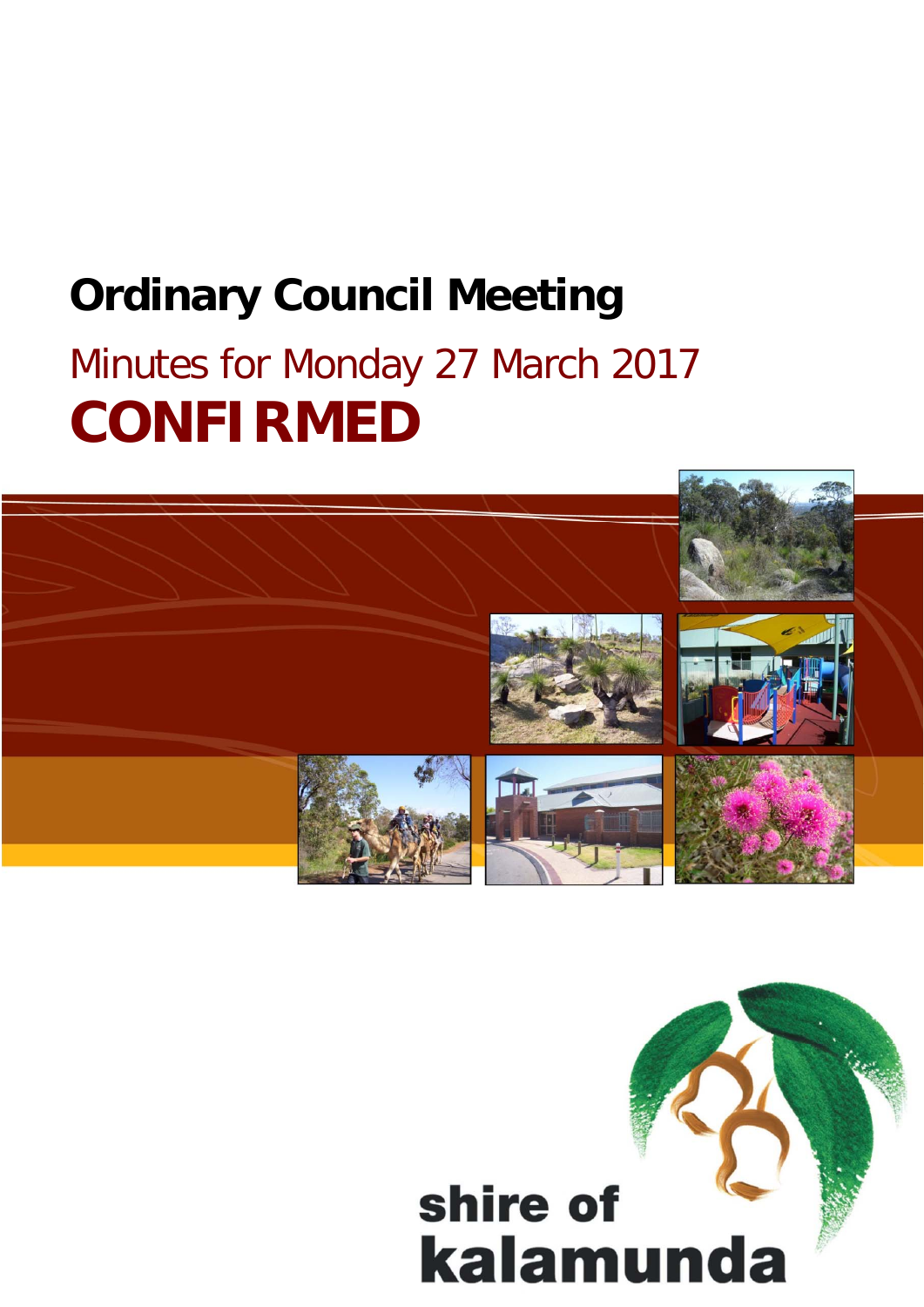# **INDEX**

| 1.0  |                  |                                                                                                                                            |  |
|------|------------------|--------------------------------------------------------------------------------------------------------------------------------------------|--|
| 2.0  |                  | ATTENDANCE, APOLOGIES AND LEAVE OF ABSENCE PREVIOUSLY APPROVED3                                                                            |  |
| 3.0  |                  |                                                                                                                                            |  |
| 4.0  |                  |                                                                                                                                            |  |
| 5.0  |                  |                                                                                                                                            |  |
| 6.0  |                  |                                                                                                                                            |  |
| 7.0  |                  |                                                                                                                                            |  |
| 8.0  |                  |                                                                                                                                            |  |
| 9.0  |                  |                                                                                                                                            |  |
| 10.0 |                  |                                                                                                                                            |  |
| 10.1 |                  |                                                                                                                                            |  |
|      |                  |                                                                                                                                            |  |
|      | 10.1.1<br>10.1.2 | ADOPTION OF DEVELOPMENT & ASSET SERVICES COMMITTEE REPORT 11<br>D&A 09 PROPOSED CHANGE OF USE FROM SINGLE HOUSE TO CHILD CARE PREMISES -   |  |
|      |                  |                                                                                                                                            |  |
|      | 10.1.3           | D&A 10 FORRESTFIELD/HIGH WYCOMBE INDUSTRIAL AREA STAGE 1 STRUCTURE PLAN                                                                    |  |
|      |                  |                                                                                                                                            |  |
|      | 10.1.4           | D&A 11 ADOPTION OF LOCAL PLANNING SCHEME NO. 3 AMENDMENT 91 FOR<br>ADVERTISING-LOT 50 SULTANA ROAD WEST, HIGH WYCOMBE - SPECIAL USE ZONE12 |  |
|      | 10.1.5           | D&A 12 LOT 5000 (15) KENNETH ROAD, HIGH WYCOMBE - MODIFICATION TO HIGH                                                                     |  |
|      |                  |                                                                                                                                            |  |
|      | 10.1.6           | D&A 13 DELEGATION TO CHIEF EXECUTIVE OFFICER - PUBLIC HEALTH ACT 2016 13                                                                   |  |
| 10.2 |                  |                                                                                                                                            |  |
|      | 10.2.1           | ADOPTION OF CORPORATE & COMMUNITY SERVICES COMMITTEE REPORT 14                                                                             |  |
|      | 10.2.2           | C&C 18 RATES DEBTORS REPORT FOR THE PERIOD ENDED 28 FEBRUARY 2017 14                                                                       |  |
|      | 10.2.3           | C&C 19 DEBTORS AND CREDITORS REPORT FOR THE PERIOD ENDED 28 FEBRUARY                                                                       |  |
|      | 10.2.5           |                                                                                                                                            |  |
|      | 10.2.7           | C&C 24 CONFERENCE ATTENDANCE - AUSTRALIAN MAYORAL AVIATION COUNCIL 2017                                                                    |  |
|      |                  |                                                                                                                                            |  |
|      | 10.2.9           | C&C 26 DRAFT MONTHLY FINANCIAL STATEMENTS TO 28 FEBRUARY 2017 15                                                                           |  |
|      | 10.2.4           | C&C 20 COMMUNITY SPORT AND RECREATION FACILITIES FUNDING - SMALL GRANTS                                                                    |  |
|      | 10.2.10          | C&C 21 DISABILITY AND CARERS ADVISORY COMMITTEE - CHANGE TO TERMS OF                                                                       |  |
|      |                  |                                                                                                                                            |  |
|      | 10.2.6           |                                                                                                                                            |  |
|      | 10.2.8           | C&C 25 DRAFT KALAMUNDA ADVANCING - STRATEGIC COMMUNITY PLAN TO 2027 -                                                                      |  |
|      | 10.2.11          | C&C 27 CONFIDENTIAL ITEM - COMMUNITY CARE TRANSITION OF SERVICES22                                                                         |  |
| 10.3 |                  |                                                                                                                                            |  |
|      |                  |                                                                                                                                            |  |
|      | 10.3.1<br>10.3.2 |                                                                                                                                            |  |
|      | 10.3.3           |                                                                                                                                            |  |
|      |                  |                                                                                                                                            |  |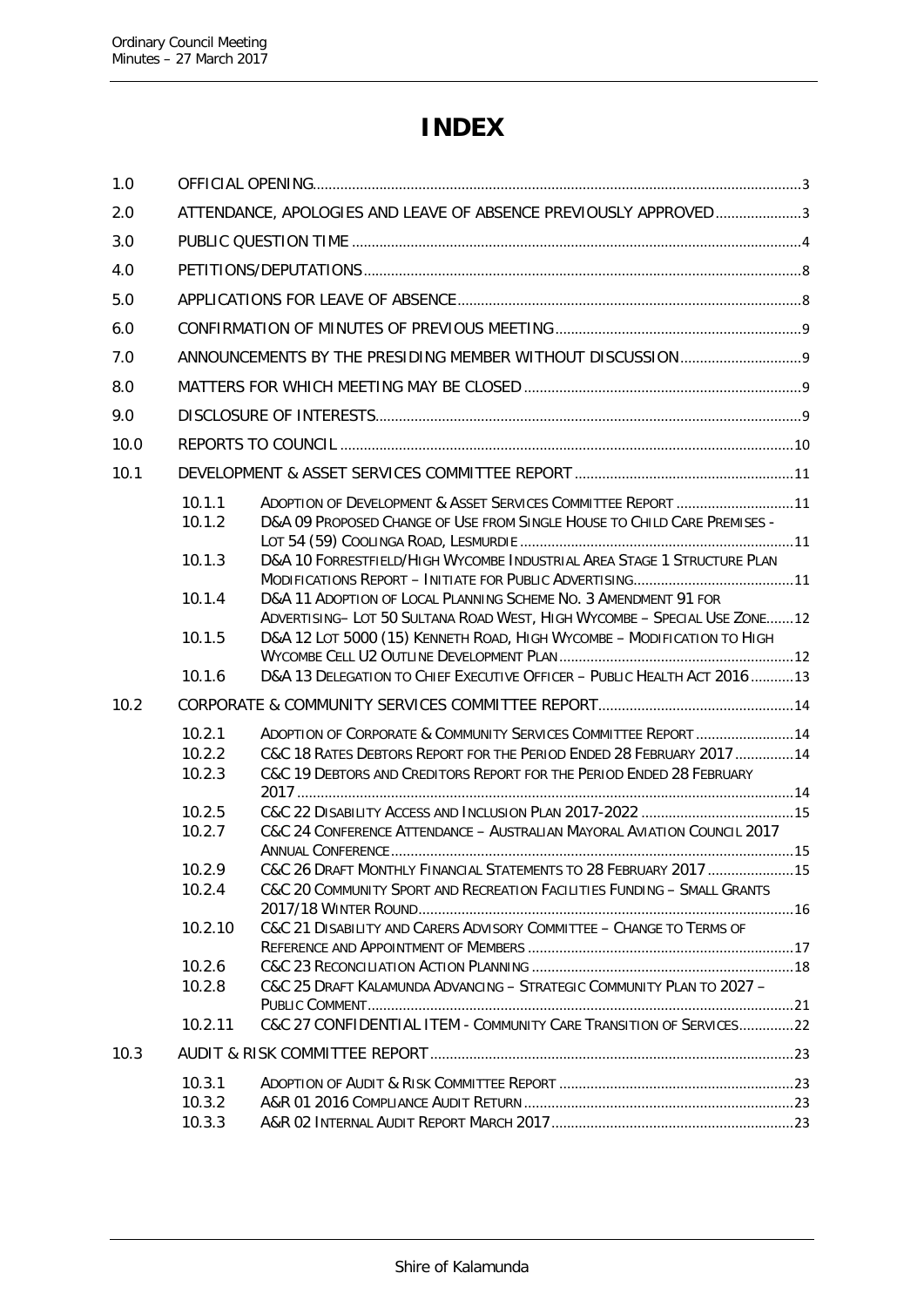| 10.4 |        |                                                                                                                                         |  |
|------|--------|-----------------------------------------------------------------------------------------------------------------------------------------|--|
|      | 10.4.1 | CONFERENCE ATTENDANCE - AUSTRALIAN MAYORAL AVIATION COUNCIL 2017 ANNUAL                                                                 |  |
|      | 10.4.2 |                                                                                                                                         |  |
|      | 10.4.3 | ADOPTION OF POLICY - ELECTED MEMBER COMMUNICATION AND CONTACT WITH STAFF44                                                              |  |
|      | 10.4.4 | CONFIDENTIAL ITEM - CONSIDERATION OF TENDERS FOR THE CONSTRUCTION OF<br>KALAMUNDA TOWN CENTRE STORMWATER DRAINAGE UPGRADE (RFT 1703) 56 |  |
| 11.0 |        |                                                                                                                                         |  |
| 12.0 |        |                                                                                                                                         |  |
| 13.0 |        |                                                                                                                                         |  |
| 14.0 |        | URGENT BUSINESS APPROVED BY THE PRESIDING MEMBER OR BY DECISION 63                                                                      |  |
| 15.0 |        |                                                                                                                                         |  |
|      | 10.4.4 | CONFIDENTIAL ITEM - CONSIDERATION OF TENDERS FOR THE CONSTRUCTION OF<br>KALAMUNDA TOWN CENTRE STORMWATER DRAINAGE UPGRADE (RFT 1703) 65 |  |
| 16.0 |        |                                                                                                                                         |  |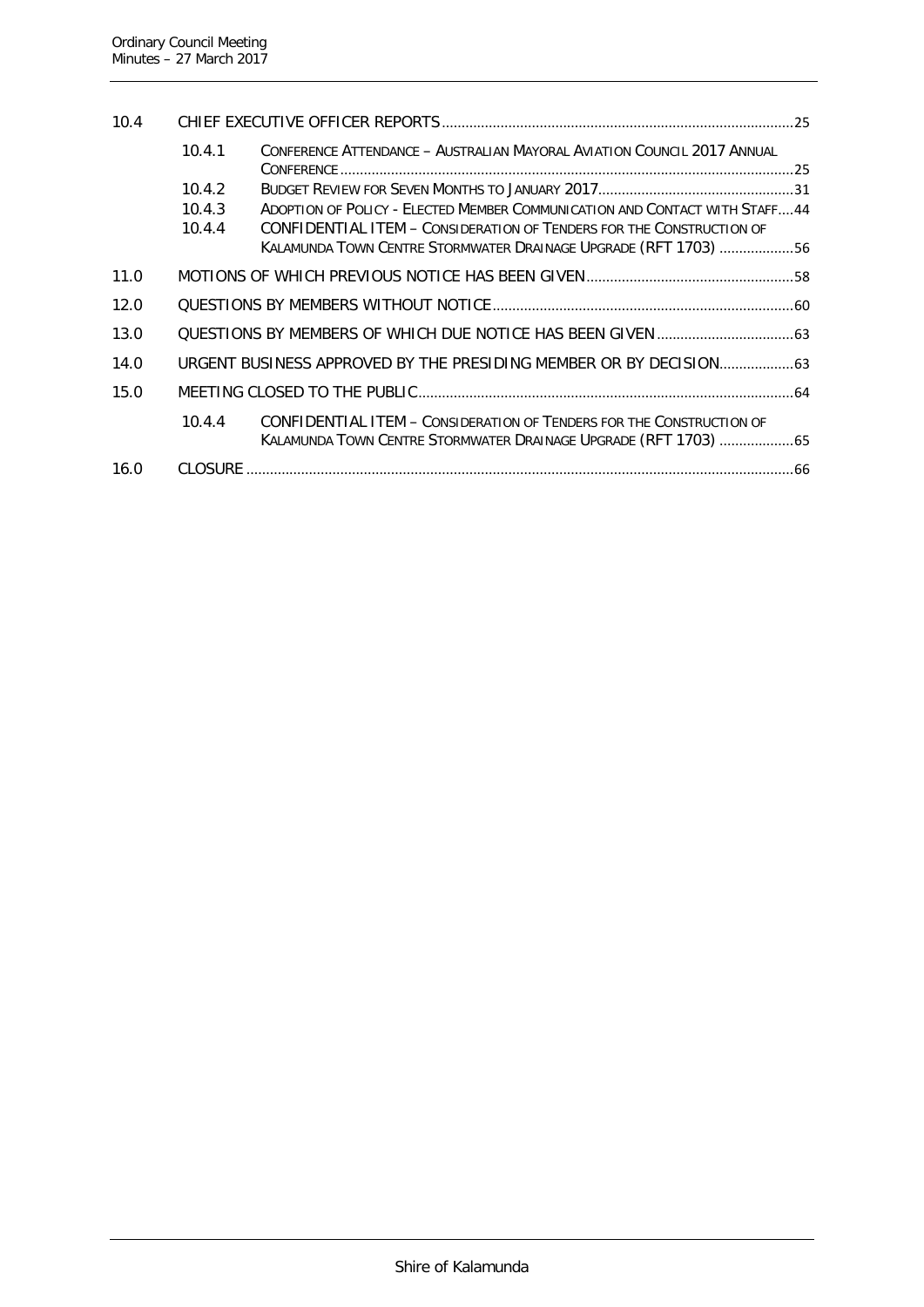# **MINUTES**

#### <span id="page-3-0"></span>**1.0 OFFICIAL OPENING**

1.1 The Presiding Member opened the meeting at 6.30pm and welcomed Councillors, Staff and Members of the Public Gallery.

#### <span id="page-3-1"></span>**2.0 ATTENDANCE, APOLOGIES AND LEAVE OF ABSENCE PREVIOUSLY APPROVED**

#### **2.1 Attendance**

#### **Councillors**

|  | North West Ward |                                                      |
|--|-----------------|------------------------------------------------------|
|  | North West Ward |                                                      |
|  | North Ward      |                                                      |
|  | North Ward      |                                                      |
|  | South East Ward |                                                      |
|  | South East Ward |                                                      |
|  | South East Ward |                                                      |
|  | South West Ward |                                                      |
|  | South West Ward |                                                      |
|  |                 | (Shire President) (Presiding Member) North West Ward |

#### **Members of Staff**

| Rhonda Hardy         | <b>Chief Executive Officer</b>                        |
|----------------------|-------------------------------------------------------|
| Natalie Martin Goode | <b>Director Development Services</b>                  |
| Dennis Blair         | <b>Director Asset Services</b>                        |
| Gary Ticehurst       | Director Corporate & Community Services               |
| Darrell Forrest      | Manager Governance, Strategy & Legal Services         |
| Rob Korenhof         | Manager Asset Delivery                                |
| Karen Quigley        | Manager Community Care                                |
| Carrie Parsons       | Manager Customer & Public Relations                   |
| Donna McPherson      | Executive Research Officer to Chief Executive Officer |
| Nicole O'Neill       | <b>Public Relations Coordinator</b>                   |
| Sara Slavin          | <b>Council Support Officer</b>                        |
|                      |                                                       |

**Members of the Public** 10 **Members of the Press** Nil **2.2 Apologies Councillors** Simon Di Rosso North Ward

**Staff** Nil. 2008 2012 2022 2023 2024 2022 2022 2023 2024 2022 2023 2024 2022 2023 2024 2022 2023 2024 2022 2023

**2.3 Leave of Absence Previously Approved** Noreen Townsend South West Ward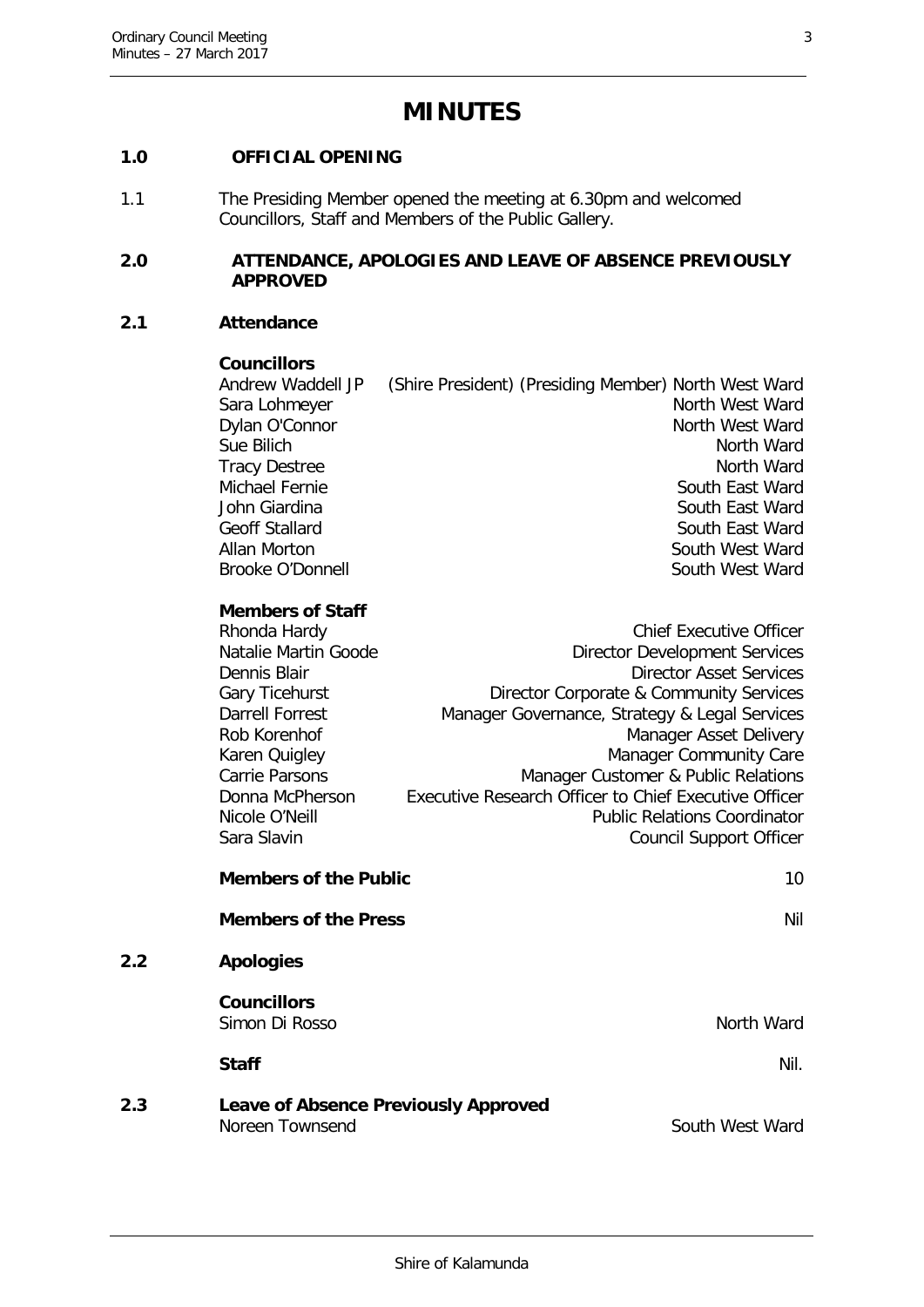#### <span id="page-4-0"></span>**3.0 PUBLIC QUESTION TIME**

A period of not less than 15 minutes is provided to allow questions from the gallery on matters relating to the functions of Council. For the purposes of Minuting, these questions and answers are summarised.

#### 3.1 Mary and Peter Boldon, 55A Snowball Road, Kalamunda

Q1. In your response to my question 1, I used the word "selected". You used the words "chosen" and "invited". You seem to be playing semantics here. The Rise Network appears to have been selected without consideration of any other equally competent organisations. This has the appearance of favouritism on the part of the Council for not having invited any other providers to put forward their case for the provision of best services for our people.

Will the Council, prior to the full handover of services on April 1, 2017, 'invite' other organisations to provide these services to Kalamunda residents in Kalamunda using Kalamunda Shire or State facilities?

A1. The Shire will not be inviting other organisations to provide NDIS services to the Shire's NDIS participants. However, participants and their primary carers are able to exercise their choice in finding an alternate disability services provider if they choose to.

The NDIS program is consumer driven and as such, participants can choose to go to any provider of their choice at any given time.

Council resolved to transition services to Rise, being their prerogative to do so, whether you hold the perception their decision was based on favouritism is your view, it is not the view of the Shire nor the Council. Council's decision is final and was made in the best interests of the Shire.

In this instance, the Shire is not making a purchase or a sale and is not required to evaluate alternate providers.

- Q2. In your response to question 1 you also state that Rise has a strong footprint within the Shire of Kalamunda. I have lived in the Shire of Kalamunda for 14 years and have been intimately involved in disability services during this period and to date have had no knowledge of services provided by Rise within the Shire. Neither has there ever been any contact with my family regarding our family member with a disability. I know this also to be the case with other families within the Shire. Can you quantify the footprint that the Rise organisation has within the Shire?
- A2. Originally beginning as a volunteer based service to assist Hills residents to reach local services, Rise Network have nearly 35 years' experience of working in the Hills area. They have offices, social centres and houses in the area and many of their staff and volunteers are local residents of the Shire. Rise also operates a service from the Jack Healy centre which provides cooking preparation services to the Community.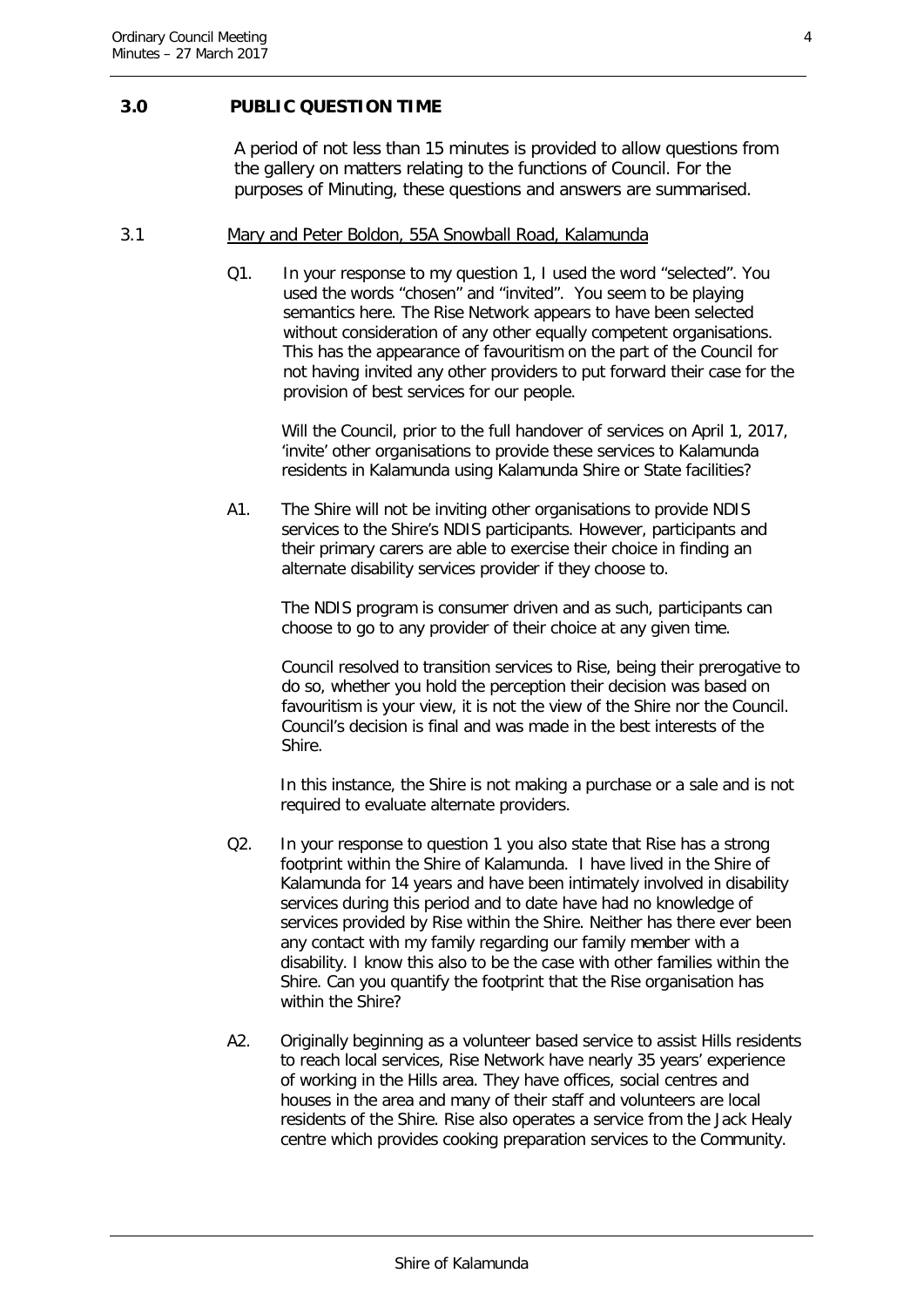Rise Network have worked closely with the Shire and other local organisations over the years and this is how the Shire has formed a professional working relationship with Rise and can confirm their strong footprint in the Hills area.

- Q3. With reference to your response to my question 5 can you quantify in Australian legal currency the amount of the peppercorn lease?
- A3. The Lease amount between the Shire and the Department of Health is stated in words not a legal currency amount. The lease states (verbatim) "yearly rental of One Peppercorn payable on demand". So we cannot provide a legal currency amount when one does not exist.
- Q4. Regarding your response to my question 6 you state a "peppercorn" sub lease will be offered to Rise. This will give Rise a commercial advantage over other service providers that would like to operate from a Kalamunda base to cater for Kalamunda residents. Essentially the Shire's ratepayers will be providing a subsidy to Rise. This is not an attack on Rise or any of their staff. The point to be made is that no other organisation was given the opportunity to provide the services. The Shire administration tells us that we have a choice of service providers as NDIS participants. Yes we have, but only if we go outside the Shire of Kalamunda.

Will the Shire still cover the full costs of repair and maintenance and any other variable outgoings on the Peter Anderton Centre or will the Rise Organisation (or any other private service provider) pay a pro rata share of these costs?

A4. Rise is a not for profit entity and hence does not make commercial returns it reinvests into the community. Had the Shire decided to transition to a commercial based enterprise the arrangements would likely be different. Therefore the commercial advantage that you refer to is irrelevant in this case.

The Shire continues to be the Lessee with the Department of Health, not Rise. Therefore the Shire still has a responsibility to maintain all aspects of the entire building, as per the Lease Agreement. This refers to full costs of repairs and maintenance as required.

Rise Network has a temporary Agreement with the Shire to use the Peter Anderton Lodge (the Day Centre side only) between 5 April and 30 June. An hourly rate, consistent with what the Shire charges other community groups to use similar facilities will be charged to cover outgoings.

The Shire is currently working on the preparation of a sub-lease agreement whereby Rise would be responsible for all outgoings, typically utility and consumption based costs.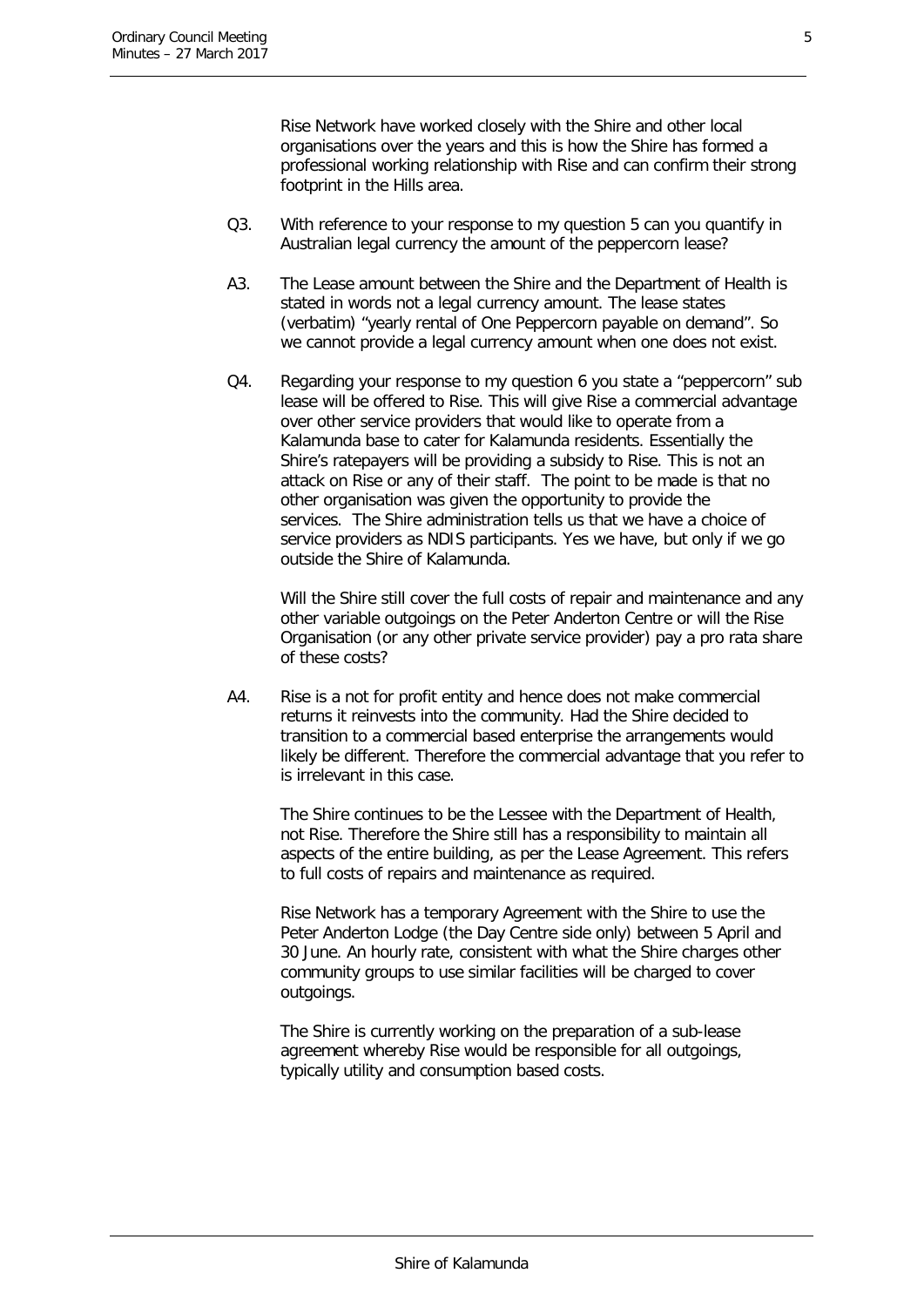#### 3.2 Responses to questions asked at the Ordinary Council Meeting – 27 February 2017

#### Peter Boldon, 55A Snowball Road, Kalamunda

Answers were provided to Councillors in a memo from Director Corporate & Community Services dated 28 February 2017.

- Q1. How was the Rise Network selected over other providers to deliver these services?
- A1. Rise Network was not 'chosen' above other providers but instead invited by the Shire to lead the process of transitioning the Shire's 21 National Disability Insurance Scheme (NDIS) participants. The NDIS program is consumer driven and as such, participants can choose to go to any provider of their choice at any given time. Funds are provided to the participant, not the organisation.

The Rise Network is an award winning organisation, which has over 30 years' experience in the field of disability services and they have a strong footprint within the Shire of Kalamunda. They were invited to lead the process based on their extensive experience and local knowledge. The 21 NDIS participants have been told from the very beginning that they will be assisted to find another provider should they not wish to go with Rise Network, as it is ultimately their choice. Disability Services Commission and National Disability Insurance Agency were also consulted about the process.

- Q2. What other organisations were invited to tender for the provision of these services?
- A2. This was not a tender of services, as the Shire was not making a purchase or a sale. Therefore, a tendering process was not required in this instance. As stated in the previous response, NDIS is consumer driven and regardless of the Shire's recommendation to Rise Network, participants can choose to go to any provider and the Shire will support them to do that if that is their wish.
- Q3. Was there any financial incentive given to the Council by the Rise Network to allow them to be the provider of these services to the Shire residents?
- A3. No there were not.
- Q4. Are there any business or personal relationships between any members for the Rise management team or Board and Kalamunda Councillors, Council Officers or Council Employees?
- A4. The Shire is not aware of any personal relationships between the Rise Management Team and the Kalamunda Councillors or employees.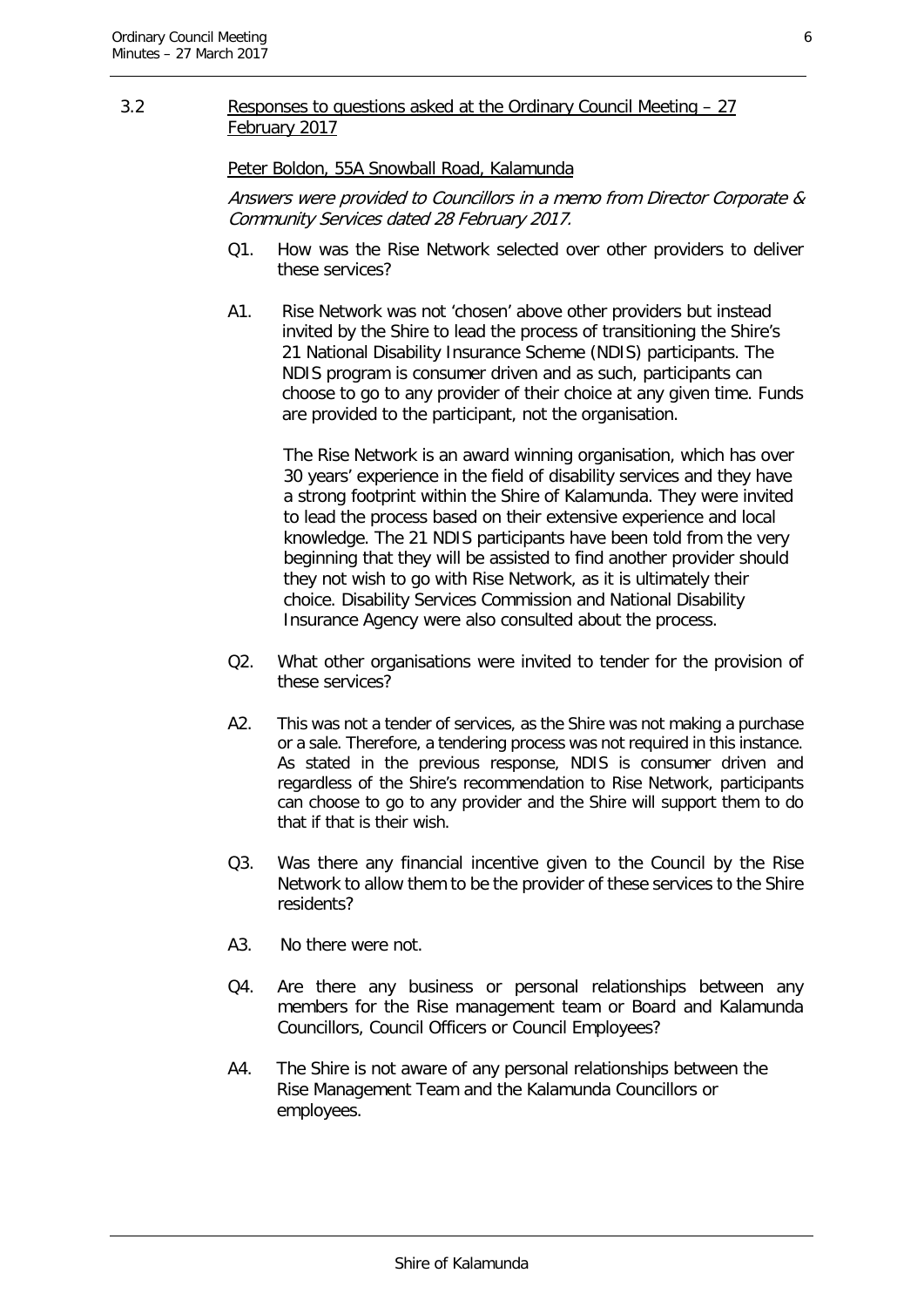With regards to other relationships, Helen Dymond sits on the Shire's Aged Care Advisory Committee. Helen is the Divisional Manager Aged and Disability Services for Rise Network. Helen's membership meets the Terms of Reference which states "One representative for a local organisation providing services to seniors (community or residential) within the Shire of Kalamunda.

Justin O'Meara Smith sits on the Shire's Disability and Carer's Advisory Committee. Justin was the Divisional Manager Disability Services at Rise Network and he left the organisation in February 2017. Justin continues to be an active member of the committee, now representing an organisation known as Interchange where he is CEO. Interchange provide disability services within the Shire of Kalamunda, so his membership satisfies the Terms of Reference which states "Up to two representatives from local organisations" providing services to people with disability within the Shire of Kalamunda.

With respect to the decision of Council to transition NDIS services to Rise, this matter was not considered at any period by the Advisory Committee, rather it was a decision of Council and there has been no conflict of interest.

- Q5. What is the amount of the lease paid by the Shire to the Health Department for leasing the Peter Anderton Centre?
- A5. As stated within the lease between the Shire and the Department of Health, it is "a peppercorn lease". The Shire covers all the costs for building maintenance and outgoings.
- Q6. What payments will be made by the Rise Network to use the facilities at the Peter Anderton Centre?
- A6. Arrangements are still being negotiated but it is envisaged that a peppercorn sub-lease will be put in place with Rise covering consumption costs. The Department of Health is keen to see the building sub-leased for continued community use.

#### 3.3 Maureen Cooke – Adelaide Street, High Wycombe

- Q. Does the Shire of Kalamunda believe the residents of Jacaranda Springs, and in particular those residents living on Adelaide Street and in close proximity to the construction and demolition recycling facility that their health and amenity is being adversely impacted in particularly in relation to the dust issue?
- A. While there are potential health impacts associated with dust exposure, these are dependent upon the composition of the dust and the general health of exposed individuals. While it is acknowledged the residents at Jacaranda Springs may have health concerns, the Shire is not aware of any confirmed dust related illnesses. The complaints received to date relate to impacts on the amenity of residents.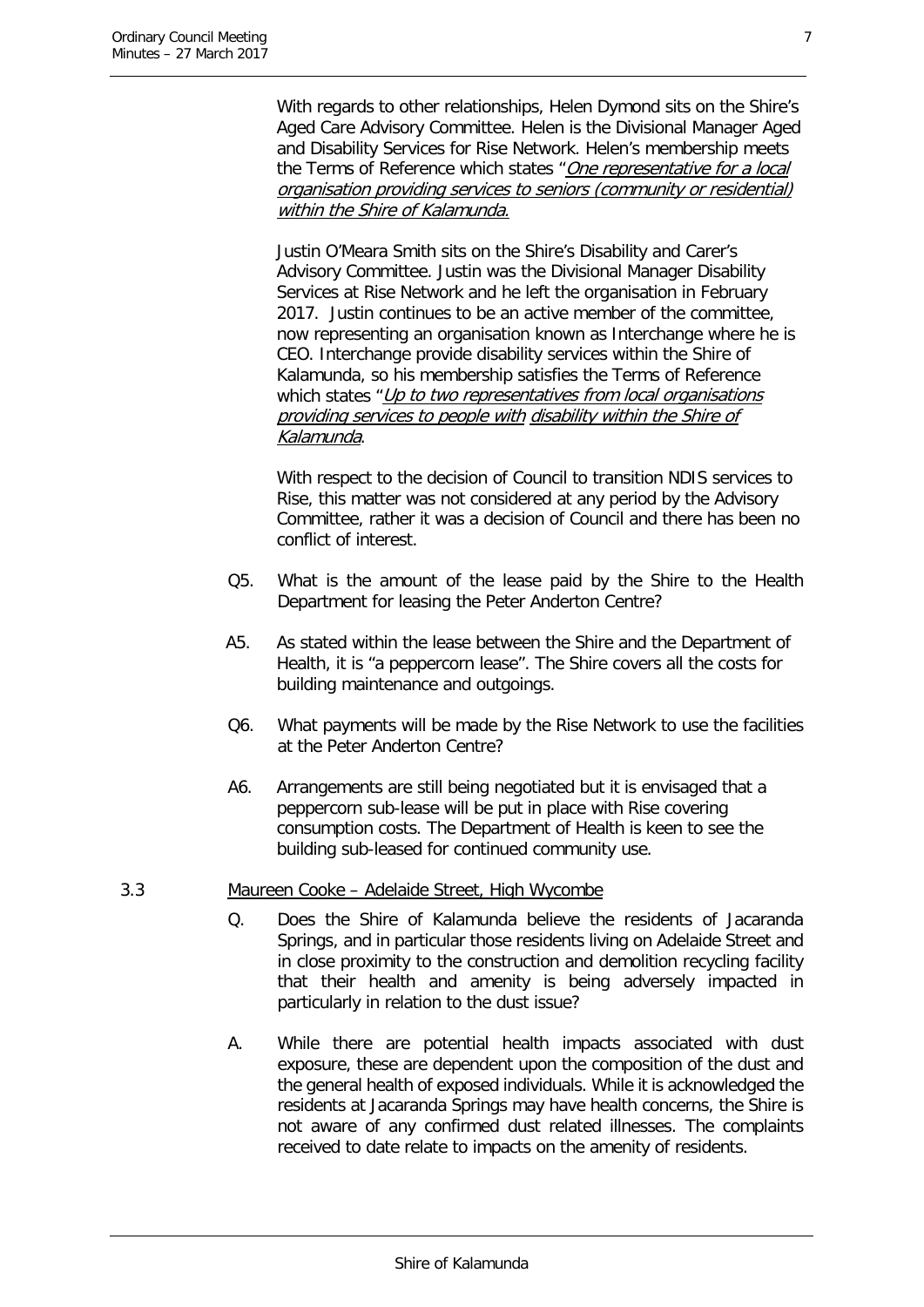#### 3.4 Paul Kosovich – 278 Adelaide Street, High Wycombe

- Q. Does the Shire of Kalamunda believe there is a safety issue to residents particularly children living on Adelaide Street in regard to the volume and speed, of trucks accessing and egressing the construction and demolition recycling facility?
- A. The vehicles using Adelaide Street are considered to be as of right vehicles, with negligible impact to the traffic safety for residents and other road users providing all vehicles adhere to the Road Traffic Code 2000.

#### 3.5 Lisa Cooper – 18 Welby Crescent, High Wycombe

- Q. To ensure the safety and health of families living in the Jacaranda Springs Estate, who reside on and around Adelaide Street, would the Shire of Kalamunda be prepared to undertake dust and air quality testing on behalf of residents especially as silica was noted through recent independent findings?
- A. Dust monitoring has been organised with the Shire seeking quotes from environmental consultants. The Shire has also requested assistance from the Department of Environment and Regulation to provide dust monitoring. The aim is to start sampling as soon as the necessary equipment and environmental consultants are available.

#### 3.6 Stephen Price, 55 Capstone Way, Marangaroo

- Q. In regards to Adelaide Street and seeing it is under the control of the Shire of Kalamunda, do you have the ability to restrict access to the road? Do you have the ability to be involved in the approval process of anything through, putting conditions and restrictions on the use of Adelaide Street as a point of access to those properties within the City of Swan?
- A. As Lots 20 and 501 only front one road reserve, being Adelaide Street the Shire cannot prevent access from these properties to this road. In addition there is no ability for the Shire of Kalamunda to legally impose planning approval conditions on a planning application located within the City of Swan.

# <span id="page-8-0"></span>**4.0 PETITIONS/DEPUTATIONS**

4.1 Nil.

# <span id="page-8-1"></span>**5.0 APPLICATIONS FOR LEAVE OF ABSENCE**

5.1 Nil.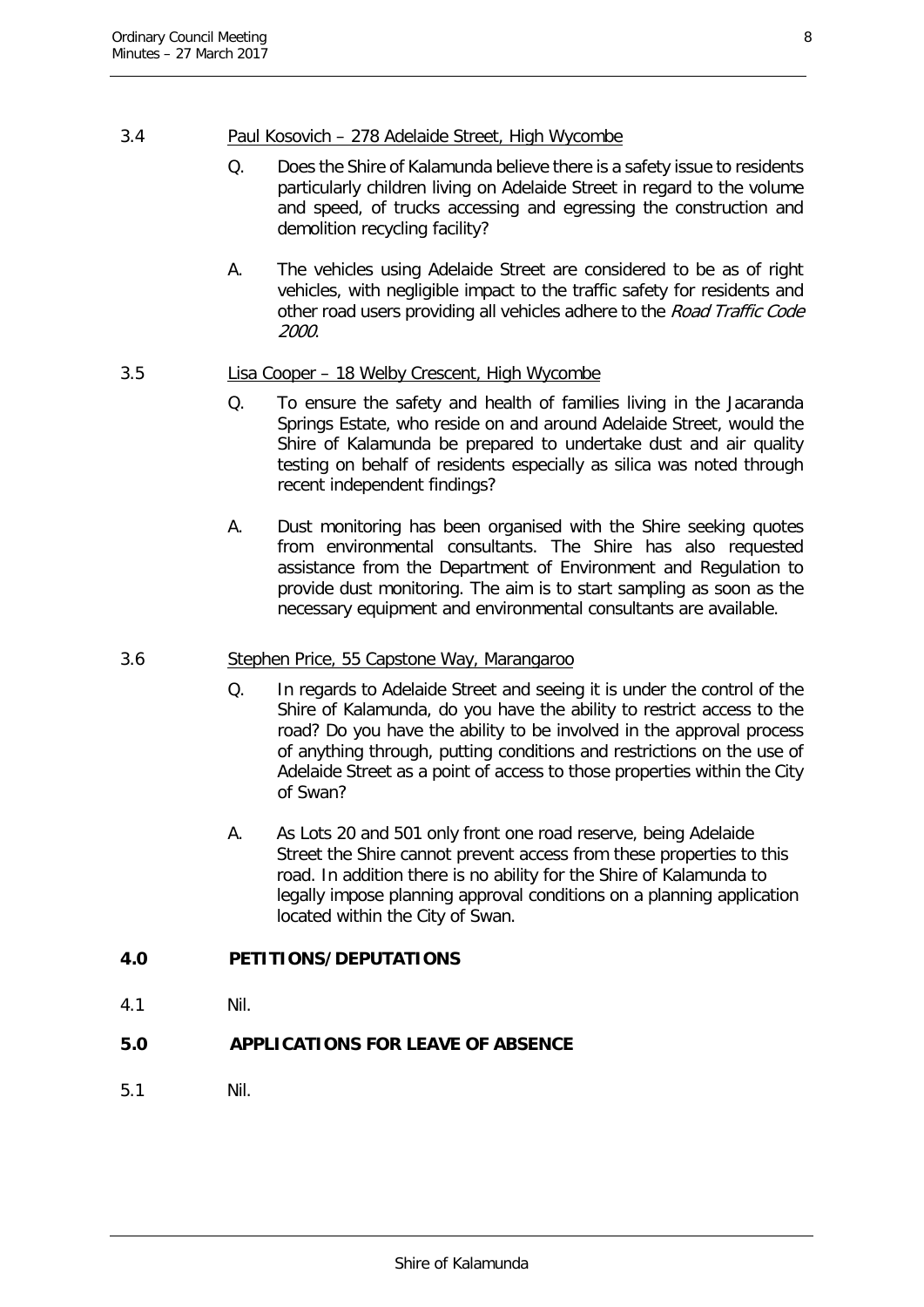#### <span id="page-9-0"></span>**6.0 CONFIRMATION OF MINUTES OF PREVIOUS MEETING**

#### 6.1 RESOLVED OCM 29/2017

That the Minutes of the Ordinary Council Meeting held on 27 February 2017, as published and circulated, are confirmed as a true and accurate record of the proceedings.

Seconded: **Cr Brooke O'Donnell**

Vote: **CARRIED UNANIMOUSLY (10/0)**

#### <span id="page-9-1"></span>**7.0 ANNOUNCEMENTS BY THE PRESIDING MEMBER WITHOUT DISCUSSION**

Nil.

#### <span id="page-9-2"></span>**8.0 MATTERS FOR WHICH MEETING MAY BE CLOSED**

8.1 **10.2.11 C&C 27. CONFIDENTIAL REPORT Community Care Transition of Services** (Attachment 1 - Attachment 5) Provided under separate cover.

> Reason for Confidentiality - Local Government Act 1995. Section 5.23 (2) (a). "a matter affecting an employee or employees".

8.2 **10.4.4 CONFIDENTIAL REPORT – Consideration of Tenders for the Construction of Kalamunda Town Centre Stormwater Drainage Upgrade (RFT 1703)** (Attachment 1) and (Attachment 2) Provided under separate cover.

> Reason for Confidentiality Local Government Act 1995 S5.23 (2) (c) – "a contract entered into, or which may be entered into, by the local government which relates to a matter to be discussed at the meeting."

#### <span id="page-9-3"></span>**9.0 DISCLOSURE OF INTERESTS**

#### 9.1 **Disclosure of Financial and Proximity Interests**

- a. Members must disclose the nature of their interest in matters to be discussed at the meeting. (Section 5.65 of the Local Government Act 1995.)
- b. Employees must disclose the nature of their interest in reports or advice when giving the report or advice to the meeting. (Section 5.70 of the Local Government Act 1995.)
- 9.1.1 Nil.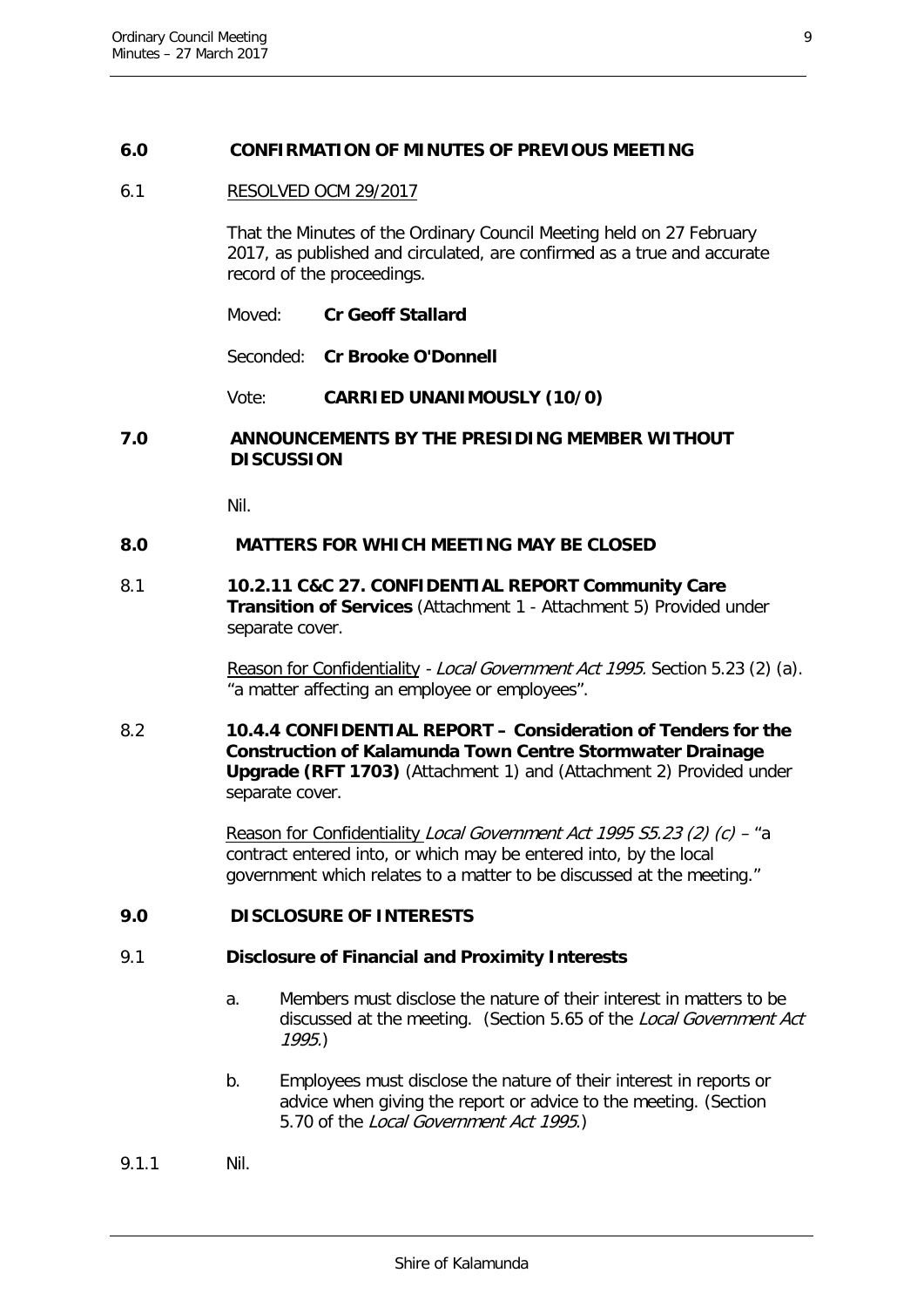#### 9.2 **Disclosure of Interest Affecting Impartiality**

- a. Members and staff must disclose their interest in matters to be discussed at the meeting in respect of which the member or employee had given or will give advice.
- 9.1.2 Cr Geoff Stallard disclosed an interest affecting impartiality regarding item 10.2.4 C&C 20 Community Sport and Recreation Facilities Funding – Small Grants 2017/18 Winter Round, as he is a member of the Forrestfield Bowling Club.

#### <span id="page-10-0"></span>**10.0 REPORTS TO COUNCIL**

Please Note: declaration of financial/conflict of interests to be recorded prior to dealing with each item.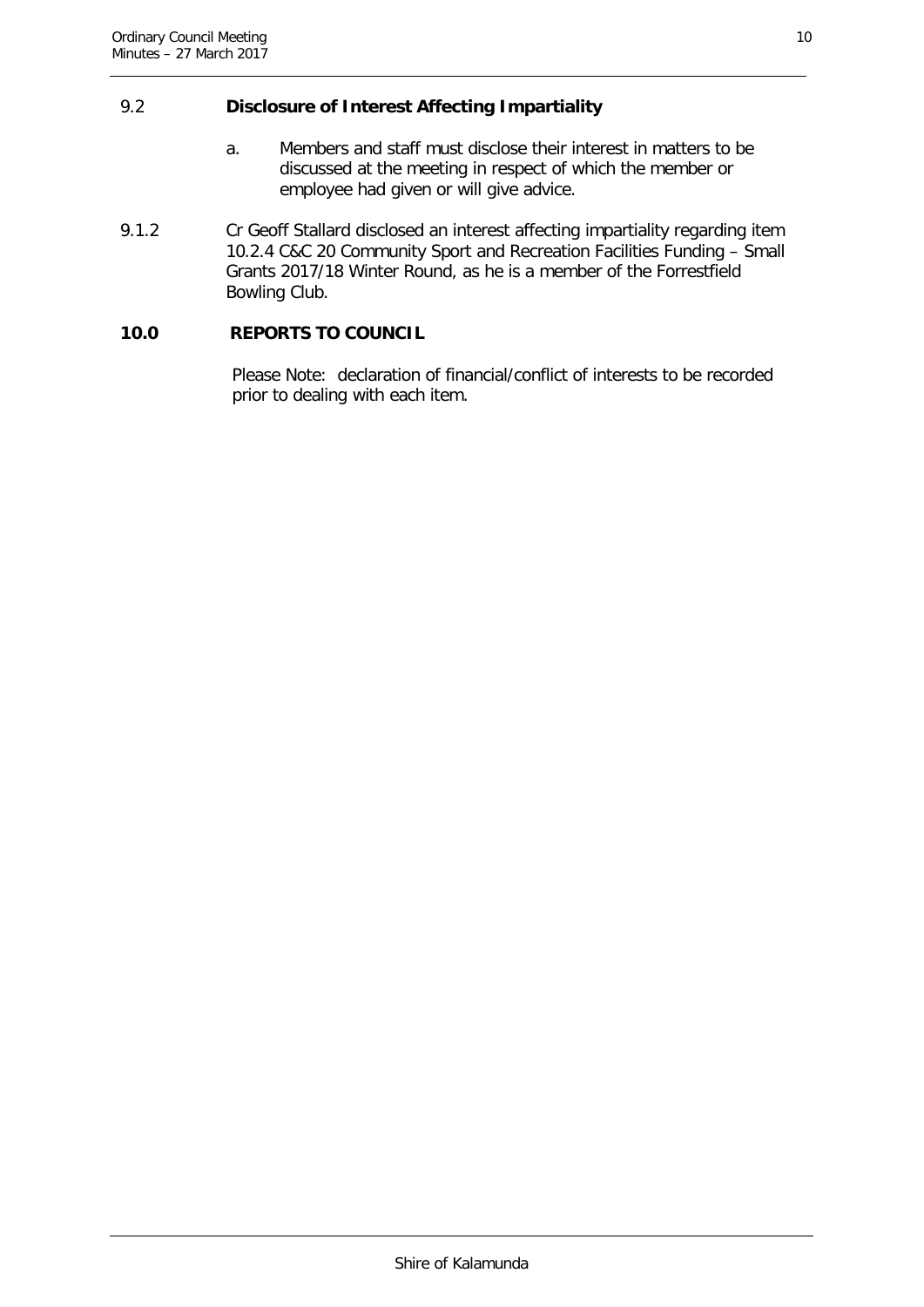**Declaration of financial / conflict of interests to be recorded prior to dealing with each item.**

#### <span id="page-11-0"></span>**10.1 Development & Asset Services Committee Report**

#### <span id="page-11-1"></span>**10.1.1 Adoption of Development & Asset Services Committee Report**

#### **Voting Requirements: Simple Majority**

#### RESOLVED OCM 30/2017

That recommendations D&A 09 to D&A 13 inclusive, contained in the Development & Asset Services Committee Report of 7 March 2017, be adopted by Council en bloc.

- Moved: **Cr Tracy Destree**
- Seconded: **Cr Geoff Stallard**
- Vote: **CARRIED UNANIMOUSLY (10/0)**

#### <span id="page-11-2"></span>**10.1.2 D&A 09 Proposed Change of Use from Single House to Child Care Premises - Lot 54 (59) Coolinga Road, Lesmurdie**

#### RESOLVED EN BLOC OCM 30/2017

That Council:

1. Defer the item, until further information can be provided.

#### <span id="page-11-3"></span>**10.1.3 D&A 10 Forrestfield/High Wycombe Industrial Area Stage 1 Structure Plan Modifications Report – Initiate for Public Advertising**

#### RESOLVED EN BLOC OCM 30/2017

That Council:

- 1. Adopt the Structure Plan Modifications Report (Attachment 1) for Stage 1 of the Forrestfield/High Wycombe Industrial Area for the purpose of public advertising.
- 2. Authorise advertising in accordance with the requirements stipulated by the Planning and Development (Local Planning Schemes) Regulations 2015.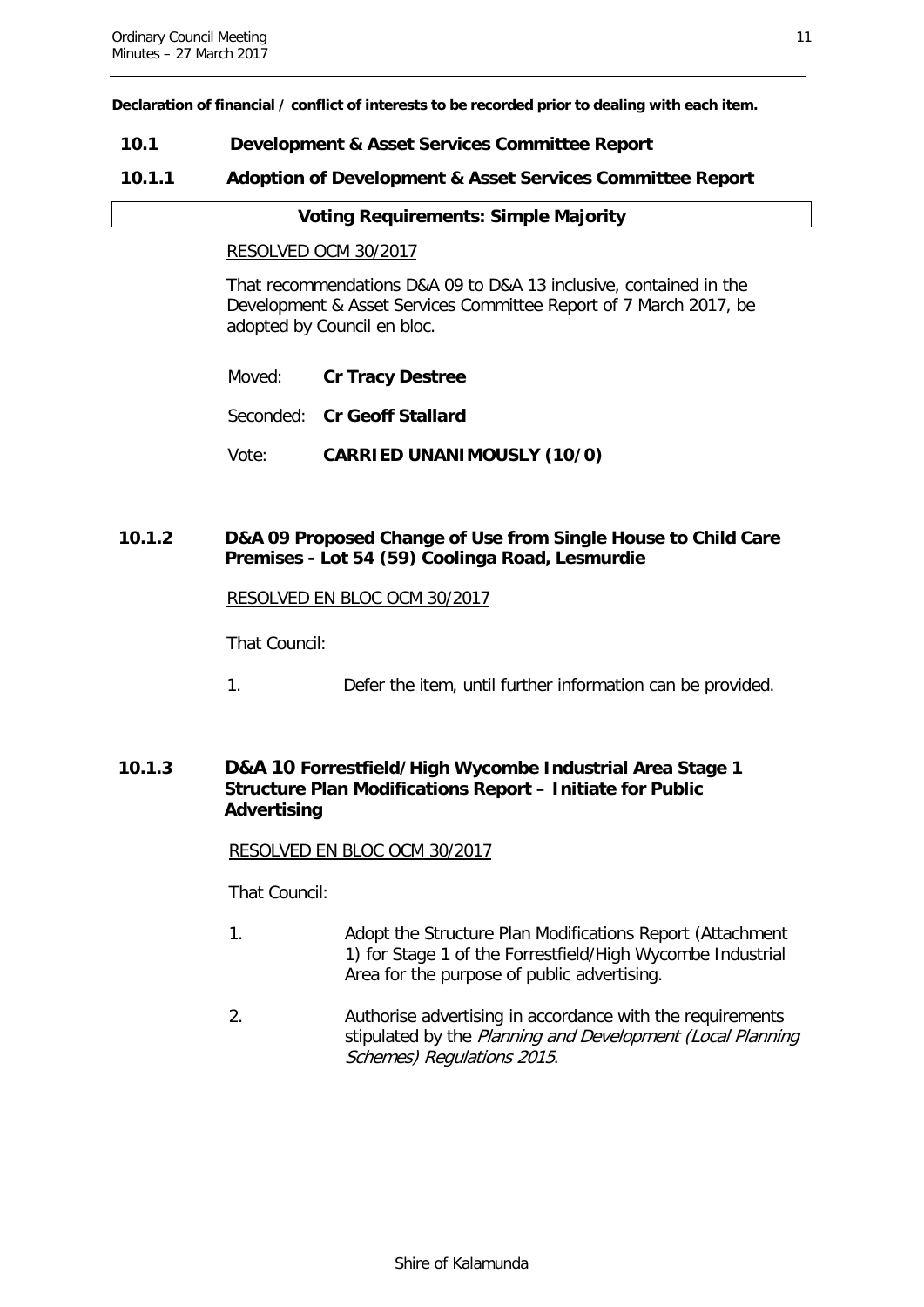#### <span id="page-12-0"></span>**10.1.4 D&A 11 Adoption of Local Planning Scheme No. 3 Amendment 91 for Advertising– Lot 50 Sultana Road West, High Wycombe – Special Use Zone**

RESOLVED EN BLOC OCM 30/2017

#### That Council:

- 1. Considers Amendment 91 to Local Planning Scheme No. 3 as a standard amendment under Regulation 35(2) of the Planning and Development (Local Planning Schemes) Regulations 2015. The amendment is consistent with the Forrestfield High Wycombe Industrial Area Stage 1 Local Structure Plan (as amended).
- 2. Pursuant to Section 75 of the Planning and Development Act 2005 adopts Amendment 91 to Local Planning Scheme No. 3 as at Attachment 2.
- 3. Forwards the proposed Amendment 91 to Local Planning Scheme No. 3 and supporting documents to the Environmental Protection Authority for comment pursuant to Section 81 of the Planning and Development Act 2005.
- 4. Subject to Sections 81 and 82 of the Planning and Development Act 2005, advertises Amendment 91 to Local Planning Scheme No. 3 for public comment for 42 days.

#### <span id="page-12-1"></span>**10.1.5 D&A 12 Lot 5000 (15) Kenneth Road, High Wycombe – Modification to High Wycombe Cell U2 Outline Development Plan**

#### RESOLVED EN BLOC OCM 30/2017

That Council:

- 1. Pursuant to Clause 20 (1) of Schedule 2 of the Planning and Development (Local Planning Schemes) Regulations 2015, forwards the proposed amendment to the High Wycombe Cell U2 Outline Development Plan for Lot 5000, High Wycombe (Attachment 1) to the Western Australian Planning Commission for determination.
- 2. Pursuant to Clause 20 (2) (e) of Schedule 2 of the Planning and Development (Local Planning Schemes) Regulations 2015, recommends that the Western Australian Planning Commission approves the proposed amendment.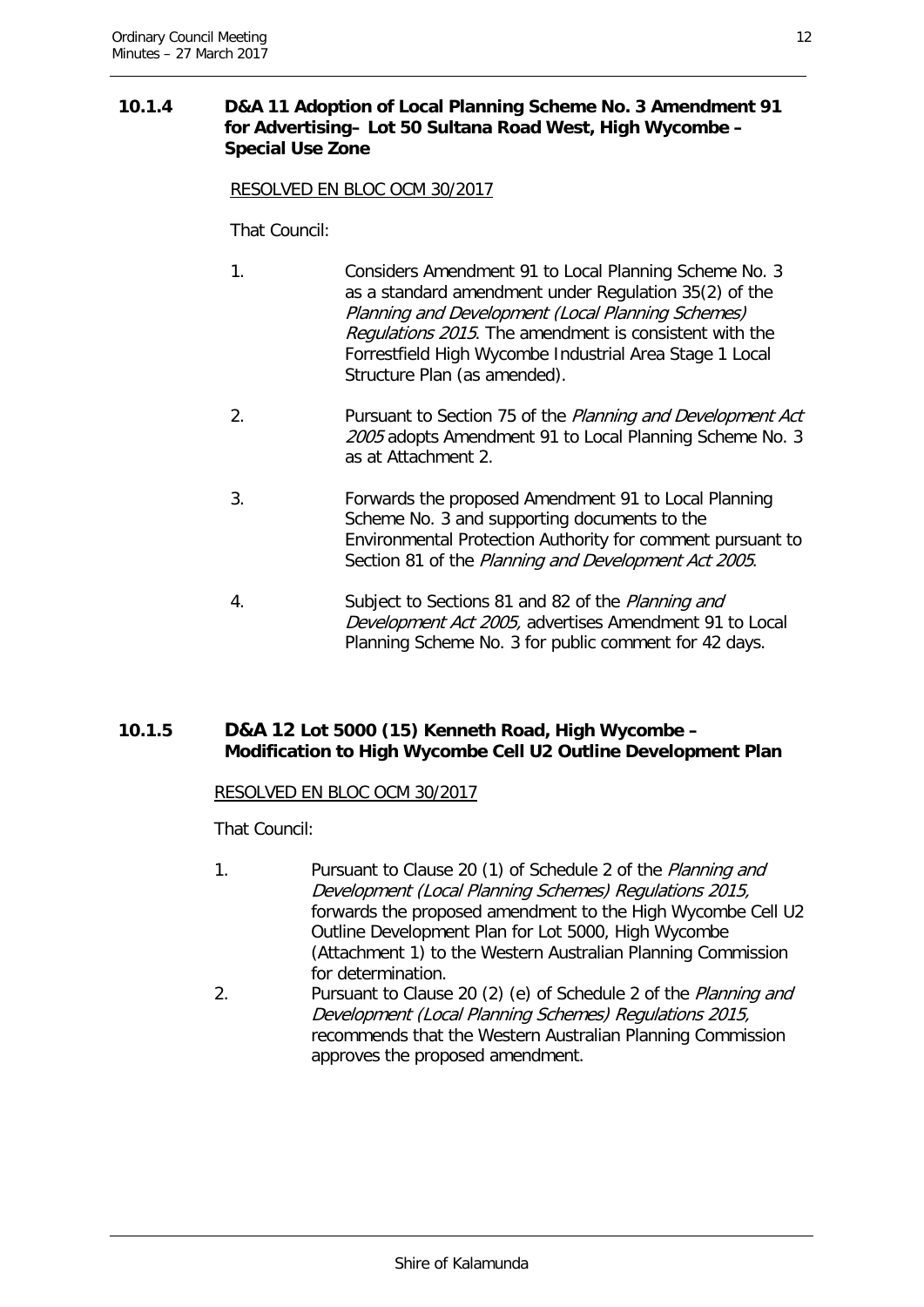#### <span id="page-13-0"></span>**10.1.6 D&A 13 Delegation to Chief Executive Officer – Public Health Act 2016**

RESOLVED EN BLOC OCM 30/2017

That Council:

1. Pursuant to section 21 (1) (b) of the *Public Health Act 2016* delegates to the Chief Executive Officer the power to appoint Environmental Health Officers in accordance with section 17 (1) of the Public Health Act 2016.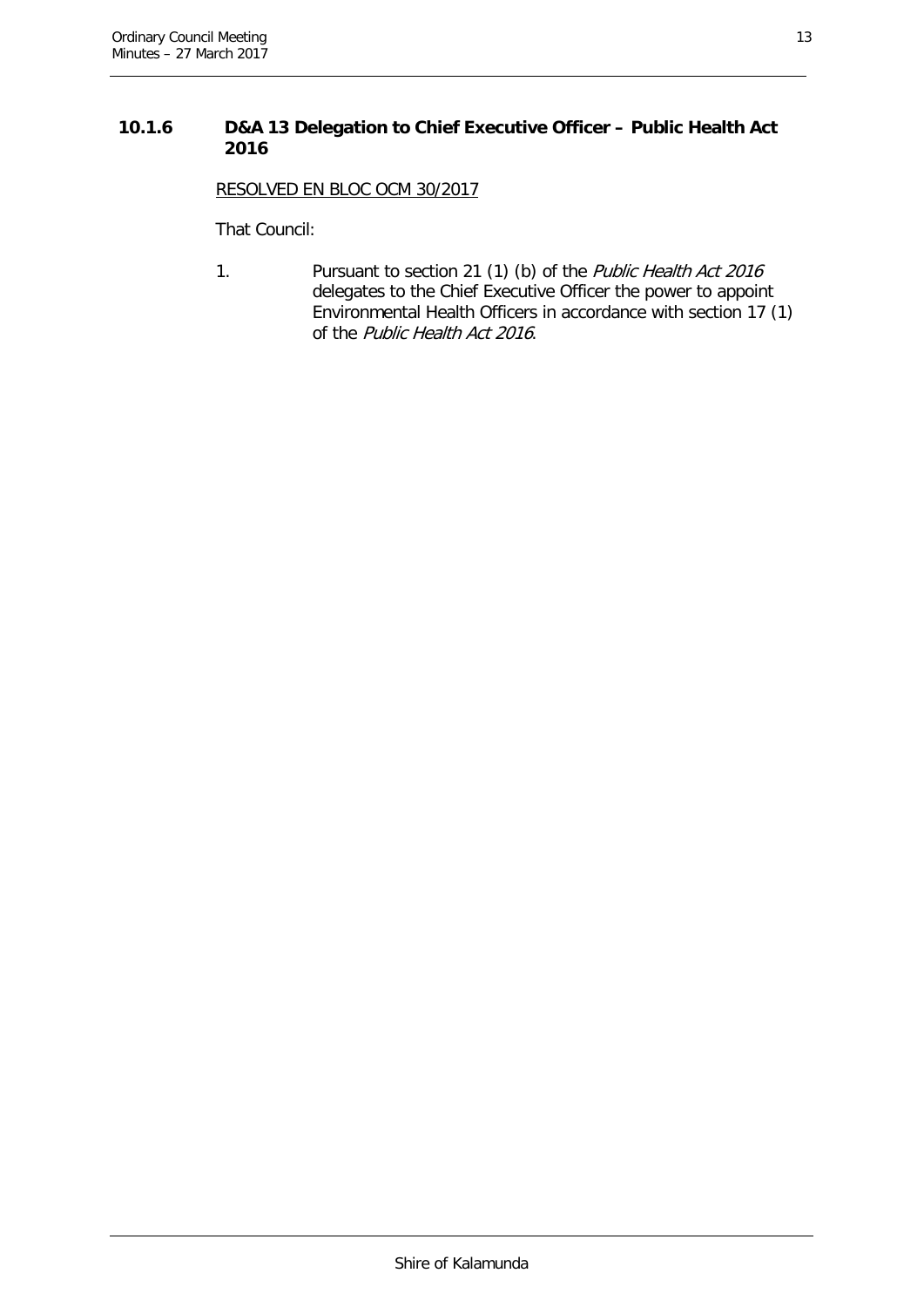**Declaration of financial / conflict of interests to be recorded prior to dealing with each item. Cr Geoff Stallard disclosed an interest affecting Impartiality on item 10.2.4**

#### <span id="page-14-0"></span>**10.2 Corporate & Community Services Committee Report**

#### <span id="page-14-1"></span>**10.2.1 Adoption of Corporate & Community Services Committee Report**

#### **Voting Requirements: Simple Majority**

#### RESOLVED OCM 31/2017

That the recommendations C&C 18 to C&C 27 inclusive, contained in the Corporate & Community Services Committee Report of 20 March 2017, except withdrawn items C&C 20, C&C 21, C&C 23, C&C 25 and C&C 27 be adopted by Council en bloc.

| Moved: |  | Cr John Giardina |
|--------|--|------------------|
|--------|--|------------------|

Seconded: **Cr Geoff Stallard**

Vote: **CARRIED UNANIMOUSLY (10/0)**

#### <span id="page-14-2"></span>**10.2.2 C&C 18 Rates Debtors Report for the Period Ended 28 February 2017**

#### RESOLVED EN BLOC OCM 31/2017

That Council:

1. Receives the rates debtors report for the period ended 28 February 2017 (Attachment 1).

#### <span id="page-14-3"></span>**10.2.3 C&C 19 Debtors and Creditors Report for the Period Ended 28 February 2017**

#### RESOLVED EN BLOC OCM 31/2017

That Council:

- 1. Receives the list of payments made from the Municipal Accounts in February 2017 (Attachment 1) in accordance with the requirements of the Local Government (Financial Management) Regulations 1996 (Regulation 12).
- 2. Receives the list of payments made from the Trust Accounts in February 2017 as noted in point 15 above in accordance with the requirements of the Local Government (Financial Management) Regulations 1996 (Regulation 12).
- 3. Receives the outstanding debtors and creditors reports (Attachment 2 & 3) for the month of February 2017.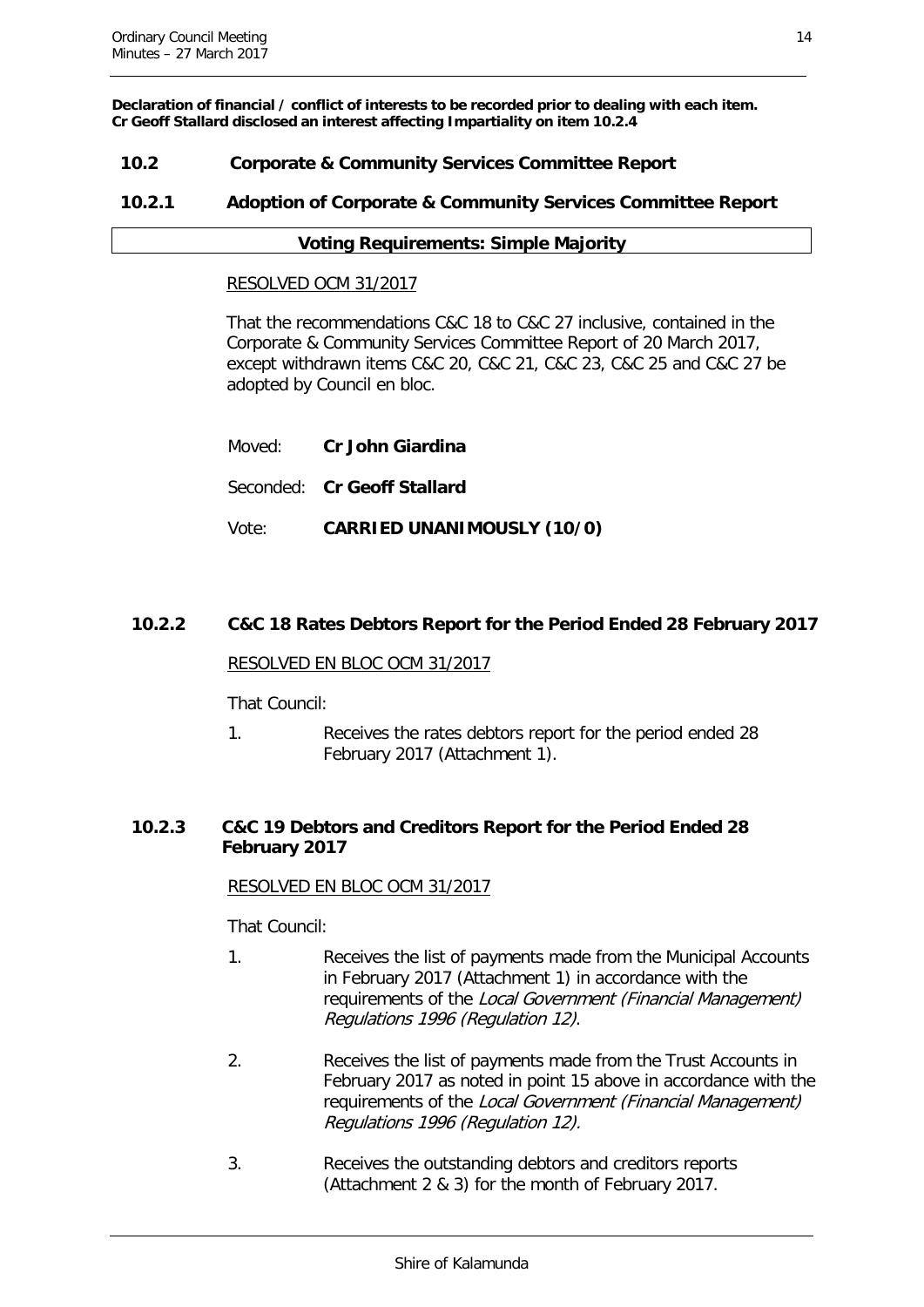#### <span id="page-15-0"></span>**10.2.5 C&C 22 Disability Access and Inclusion Plan 2017-2022**

#### RESOLVED EN BLOC OCM 31/2017

That Council:

- 1. Endorse the draft Disability Access and Inclusion Plan 2017/2022 being:
	- Presented to the Disability Services Commission for preliminary assessment; and
	- Made available for public comment period of 28 days and presented to Council for final consideration.

#### <span id="page-15-1"></span>**10.2.7 C&C 24 Conference Attendance – Australian Mayoral Aviation Council 2017 Annual Conference**

#### RESOLVED EN BLOC OCM 31/2017

That Council:

1. Defer this item to the next Ordinary Council Meeting.

#### **This item is presented at 10.4.2 of this Agenda.**

#### <span id="page-15-2"></span>**10.2.9 C&C 26 Draft Monthly Financial Statements to 28 February 2017**

#### RESOLVED EN BLOC OCM 31/2017

That Council:

- 1. Receives the draft Monthly Statutory Financial Statements for the period to 28 February 2017, which comprises:
	- Statement of Financial Activity (Nature or Type).
	- Statement of Financial Activity (Statutory Reporting Program).
	- Net Current Funding Position, note to financial statement.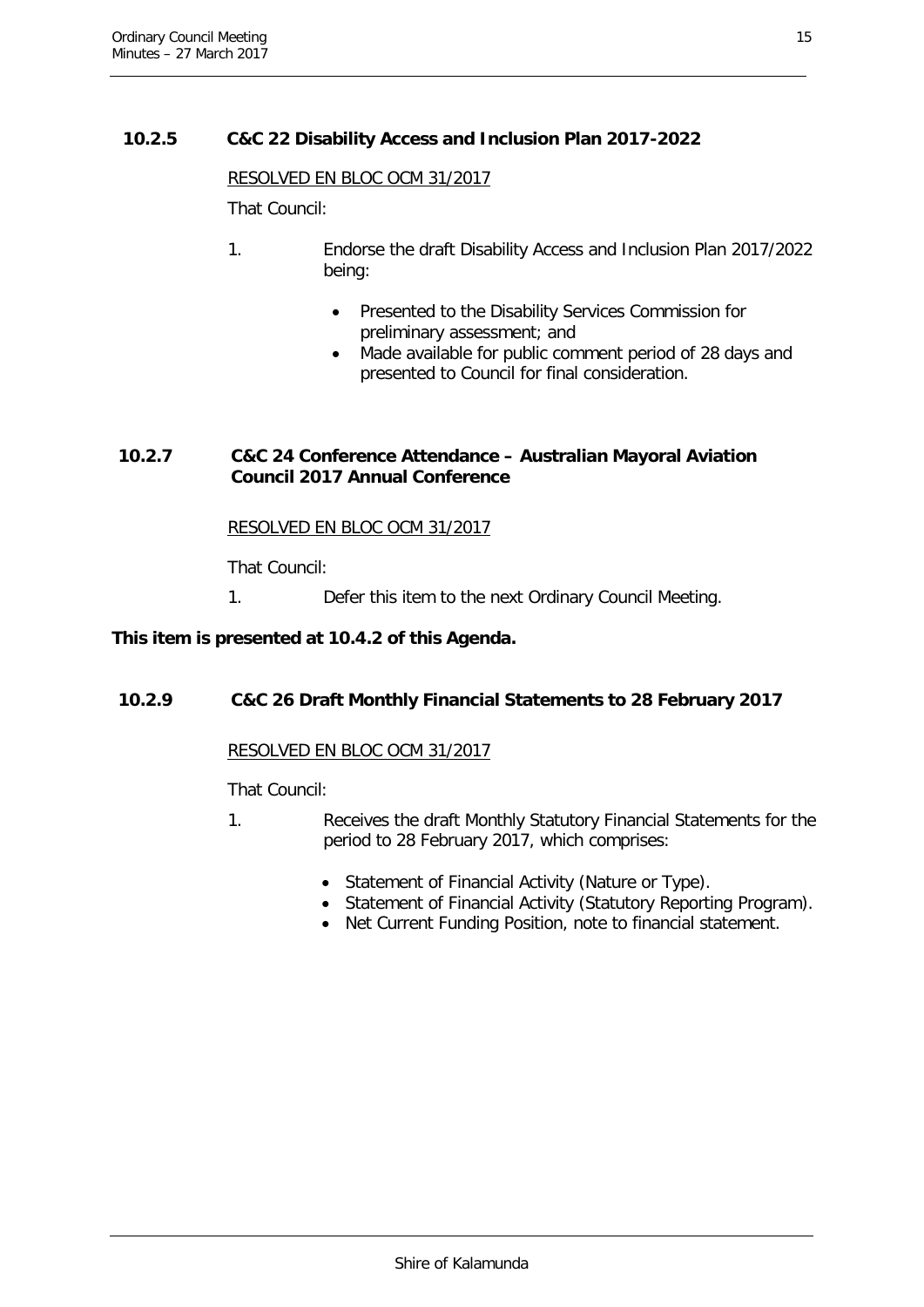**Declaration of financial / conflict of interests to be recorded prior to dealing with each item.**

**Cr Geoff Stallard disclosed an interest affecting Impartiality in this item as he is a member of the Forrestfield Bowling Club. Cr Geoff Stallard left the meeting at 6.39pm and returned at 6.42pm. Cr Geoff Stallard did not vote on this item.**

#### Withdrawn for separate consideration

C&C 20 was withdrawn for separate consideration by Cr Brooke O'Donnell as she wished to make an amendment to the re-order the of priority of the internal and external applications for the Department of Sport and Recreation's 2017/2018 Community Sport and Recreation Facilities Small Grant Fund to have them listed from most expensive to least expensive. Cr Dylan O'Connor then proposed a further amendment to the order proposing to still keep Forrestfield Bowling Club listed first but change Range View Club Tennis Club to be listed as second and Maida Vale Reserve Master Plan to be listed as third. The Mover and Seconder accepted this amendment and therefore it was included in the substantive motion.

#### <span id="page-16-0"></span>**10.2.4 C&C 20 Community Sport and Recreation Facilities Funding – Small Grants 2017/18 Winter Round**

#### RESOLVED OCM 32/2017

That Council:

- 1. Endorses the following internal and external applications for the Department of Sport and Recreation's 2017/2018 Community Sport and Recreation Facilities Small Grant Fund, in the following priority order:
	- 1. Maida Vale Reserve Master Plan
	- 2. Forrestfield Bowling Club
	- 3. Range View Club Tennis Club
	- **1. Forrestfield Bowling Club**
	- **2. Range View Club Tennis Club**
	- **3. Maida Vale Reserve Master Plan**
- 2. Notes in the event of a successful Community Sport and Recreation Facilities Fund application, the following cost contributions (Ex GST) will be required to be considered as part of the 2017/2018 annual budget deliberation process:

|              | <b>SoK</b> | <b>CLUB</b> | <b>CSRFF</b> |
|--------------|------------|-------------|--------------|
| <b>MVMP</b>  | \$33,334   | N/A         | \$16,666     |
| <b>FDBC</b>  | \$61,016   | \$61,016    | \$61,016     |
| RVTC         | \$12,460   | \$14,293    | \$12,460     |
| <b>TOTAL</b> | \$106,810  | \$75,309    | \$90,142     |

3. Request the CEO to develop a new policy that will guide future Capital Grants to Clubs and Community Groups.

#### Moved: **Cr Brooke O'Donnell**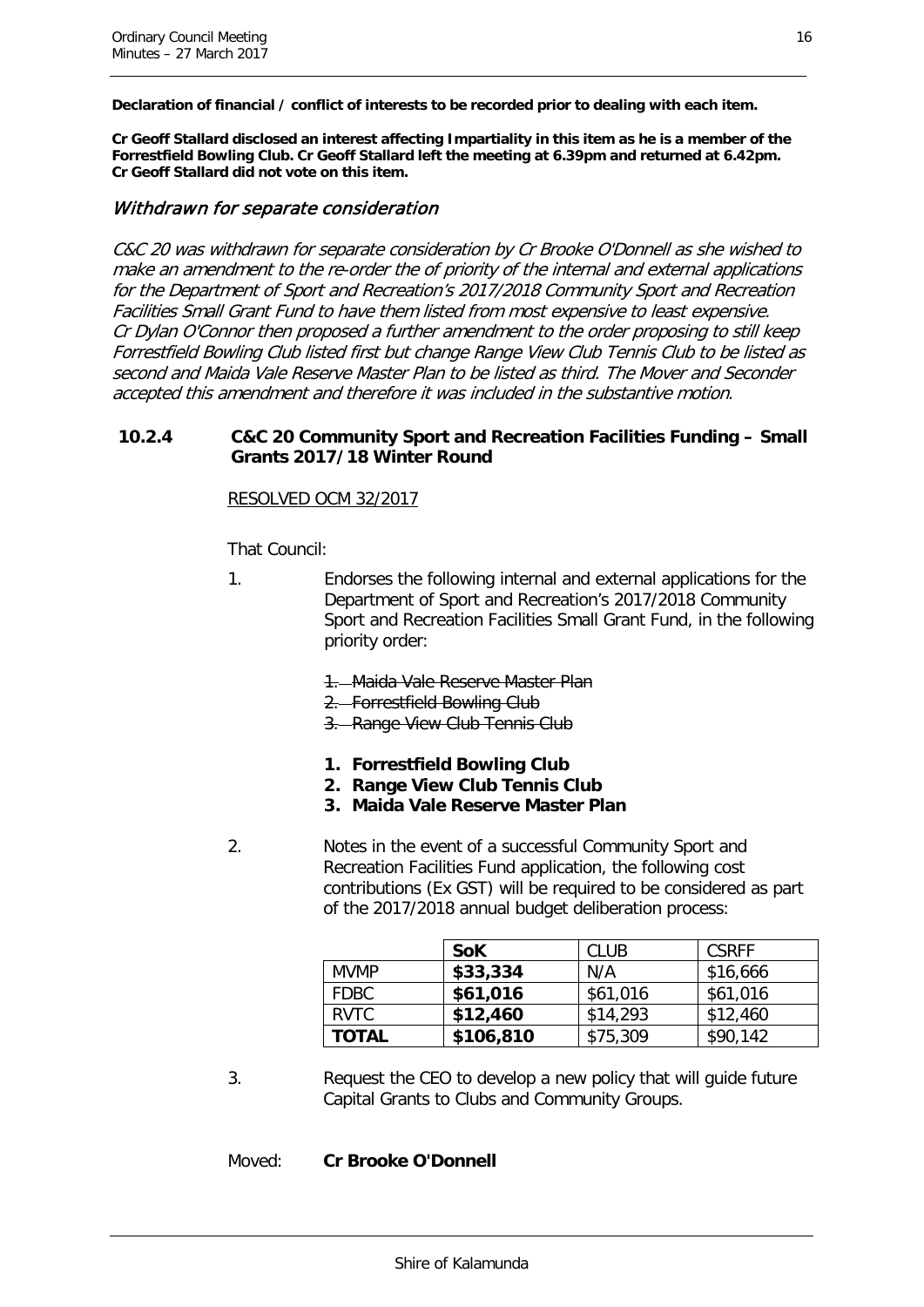| Vote: | For                        | Against                  |
|-------|----------------------------|--------------------------|
|       | <b>Cr John Giardina</b>    | <b>Cr Michael Fernie</b> |
|       | <b>Cr Allan Morton</b>     | <b>Cr Sue Bilich</b>     |
|       | <b>Cr Brooke O'Donnell</b> |                          |
|       | <b>Cr Andrew Waddell</b>   |                          |
|       | Cr Dylan O'Connor          |                          |
|       | Cr Sara Lohmeyer           |                          |
|       | <b>Cr Tracy Destree</b>    |                          |
|       |                            |                          |
|       | CARRIED (7/2)              |                          |

Seconded: **Cr John Giardina**

#### Withdrawn for separate consideration

C&C 21 has been withdrawn for separate consideration as it requires an Absolute Majority.

#### **Voting Requirements: Absolute Majority**

<span id="page-17-0"></span>**10.2.10 C&C 21 Disability and Carers Advisory Committee – Change to Terms of Reference and Appointment of Members**

#### RESOLVED OCM 33/2017

That Council:

- 1. Pursuant to section 5.8 of the Local Government Act 1995, approves the following amendments to the terms of Reference for the Disability and Carers Advisory Committee.
	- (i) Amend Clause 5 Membership to read:

#### **5. Membership**

A total membership of 8 appointed by Council and comprising:

5.1 One Councillor

5.2 Up to five community representatives with a disability or who have an interest in and passion for, access and inclusion of people with a disability

5.3 Up to two organisations providing services to people with a disability

(ii) Replace 3.1.4 with the following objective:

3.1.4 Provide advice and recommendations to Council in respect to disability, disability services and improvement of access.

- 2. Endorse the revised Terms of Reference (Attachment 1)
- 3. Appoints the following people to the committee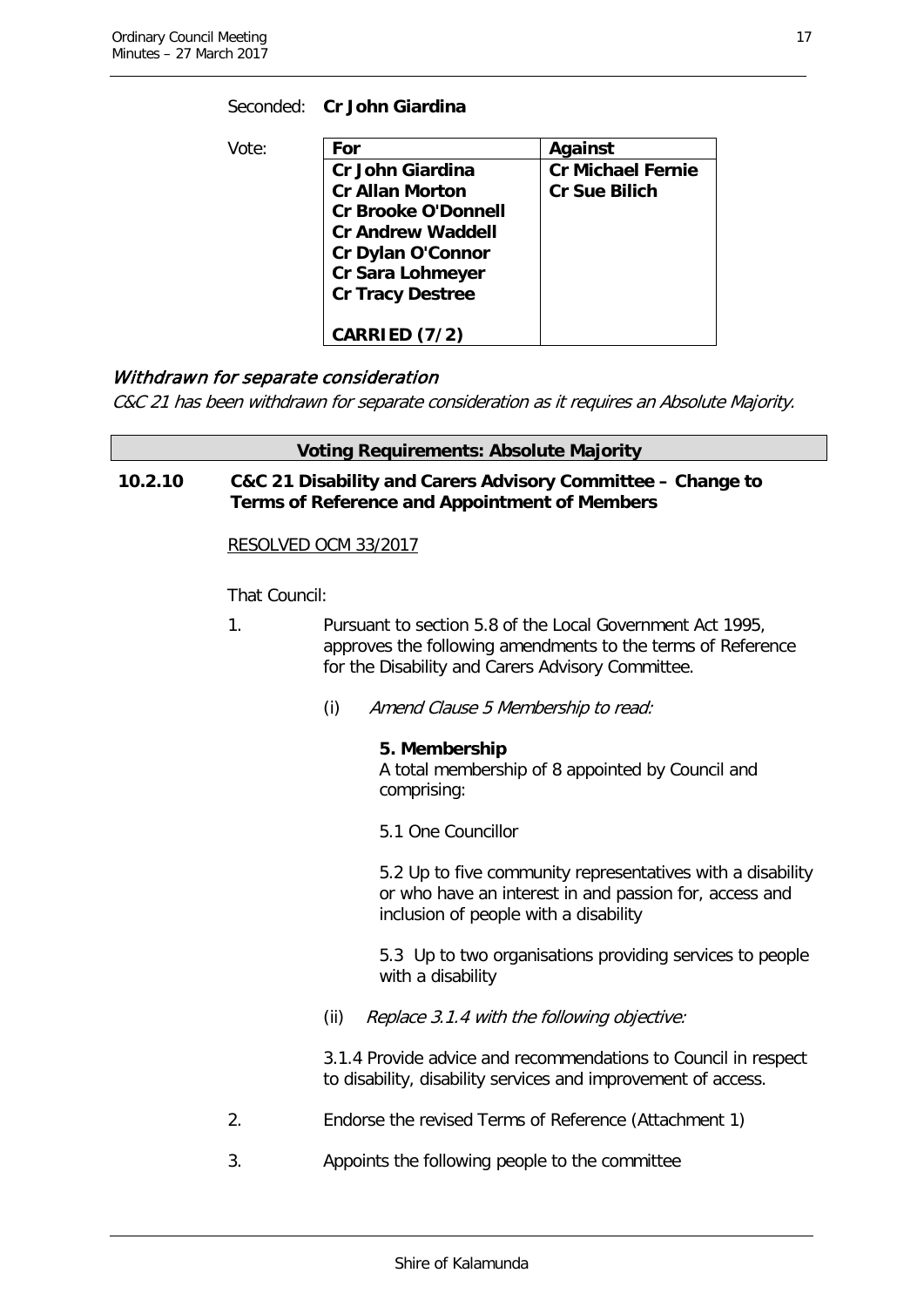|            | Michael Serjeant - parent and carer of a person with |
|------------|------------------------------------------------------|
| disability |                                                      |

- Peter Bolden parent and carer of a person with disability
- Evan Williams Organisation providing services to people with a disability
- Moved: **Cr Tracy Destree**
- Seconded: **Cr John Giardina**

Vote: **CARRIED UNANIMOUSLY / ABSOLUTE MAJORITY (10/0)**

#### Withdrawn for separate consideration

C&C 23 was withdrawn for separate consideration by Cr Tracy Destree.

As there was no mover or seconder for the committee recommendation to Council the item Lapsed.

<span id="page-18-0"></span>

| 10.2.6 | <b>C&amp;C 23 Reconciliation Action Planning</b>             |                                                                                                                                                                                                                                                                                                                                                                                                                                                                                                                                                                              |  |  |
|--------|--------------------------------------------------------------|------------------------------------------------------------------------------------------------------------------------------------------------------------------------------------------------------------------------------------------------------------------------------------------------------------------------------------------------------------------------------------------------------------------------------------------------------------------------------------------------------------------------------------------------------------------------------|--|--|
|        | <b>COMMITTEE RECOMMENDATION TO COUNCIL (C&amp;C 23/2017)</b> |                                                                                                                                                                                                                                                                                                                                                                                                                                                                                                                                                                              |  |  |
|        | That Council:                                                |                                                                                                                                                                                                                                                                                                                                                                                                                                                                                                                                                                              |  |  |
|        | 1.                                                           | Considers a resource allocation as part of the 2017/2018 budget<br>deliberations to enable an external consultant to be contracted to<br>undertake a programme of structured research and engagement<br>for reconciliation action planning, including but not limited to:<br>Initial engagement with representatives from the local<br>Aboriginal and Torres Strait Islander community<br>Determination of this community's willingness to participate<br>in reconciliation action planning processes<br>Development of a project scope and recommended actions<br>$\bullet$ |  |  |
|        | 2.                                                           | Subject to the outcome of those budget deliberations, takes<br>these findings into consideration in future decision-making about<br>progressing the development of a formally recognised<br>Reconciliation Action Plan for the Shire of Kalamunda.                                                                                                                                                                                                                                                                                                                           |  |  |
|        | Moved:                                                       |                                                                                                                                                                                                                                                                                                                                                                                                                                                                                                                                                                              |  |  |
|        | Seconded:                                                    |                                                                                                                                                                                                                                                                                                                                                                                                                                                                                                                                                                              |  |  |
|        | Vote:                                                        | <b>LAPSED</b>                                                                                                                                                                                                                                                                                                                                                                                                                                                                                                                                                                |  |  |

Cr Tracy Destree put forward an alternative recommendation which was seconded.

The Presiding Person then sought details of Cr Tracy Destree's Foreshadowed Alternative Recommendation.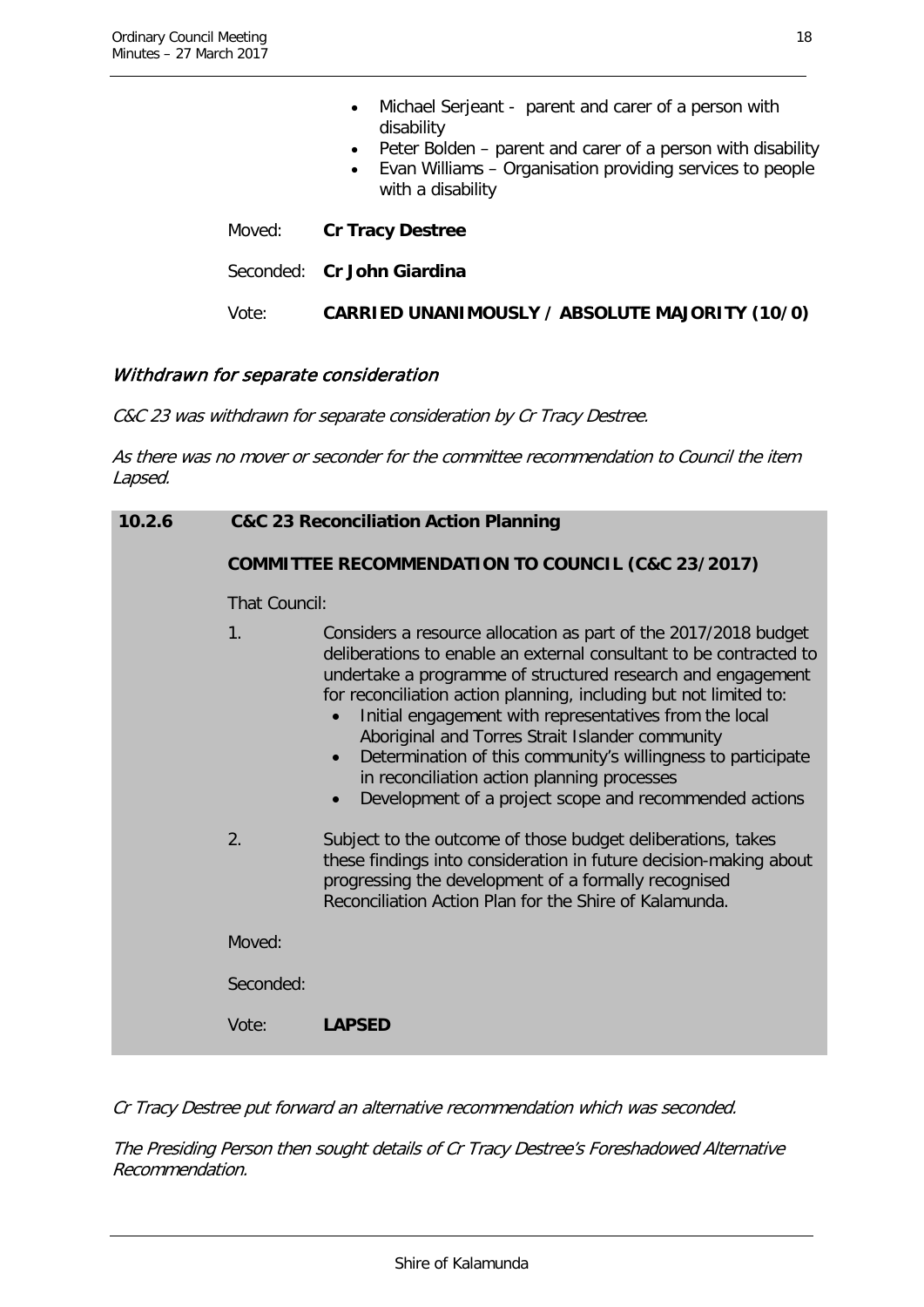A query from Cr Dylan O'Connor was clarified before the vote took place.

#### **ALTERNATIVE MOTION**

#### **10.2.6 C&C 23 Reconciliation Action Planning**

#### RESOLVED OCM 34/2017

#### That Council:

- 1. Considers a resource allocation as part of the 2017-2018 budget deliberations to enable an external consultant to be contracted to:
	- Develop a draft Reconciliation Action Plan (RAP) for Shire of Kalamunda for Council's approval.
	- Engage relevant stakeholders, including Aboriginal and Torres Strait Islander local community leaders in the consultation and development process of the Reconciliation Action Plan.

#### Moved: **Cr Tracy Destree**

#### Seconded: **Cr Brooke O'Donnell**

| Vote: | For                        | Against              |
|-------|----------------------------|----------------------|
|       | <b>Cr Michael Fernie</b>   | <b>Cr Sue Bilich</b> |
|       | <b>Cr John Giardina</b>    |                      |
|       | <b>Cr Geoff Stallard</b>   |                      |
|       | <b>Cr Allan Morton</b>     |                      |
|       | <b>Cr Brooke O'Donnell</b> |                      |
|       | <b>Cr Andrew Waddell</b>   |                      |
|       | <b>Cr Dylan O'Connor</b>   |                      |
|       | <b>Cr Sara Lohmeyer</b>    |                      |
|       | <b>Cr Tracy Destree</b>    |                      |
|       |                            |                      |
|       | CARRIED (9/1)              |                      |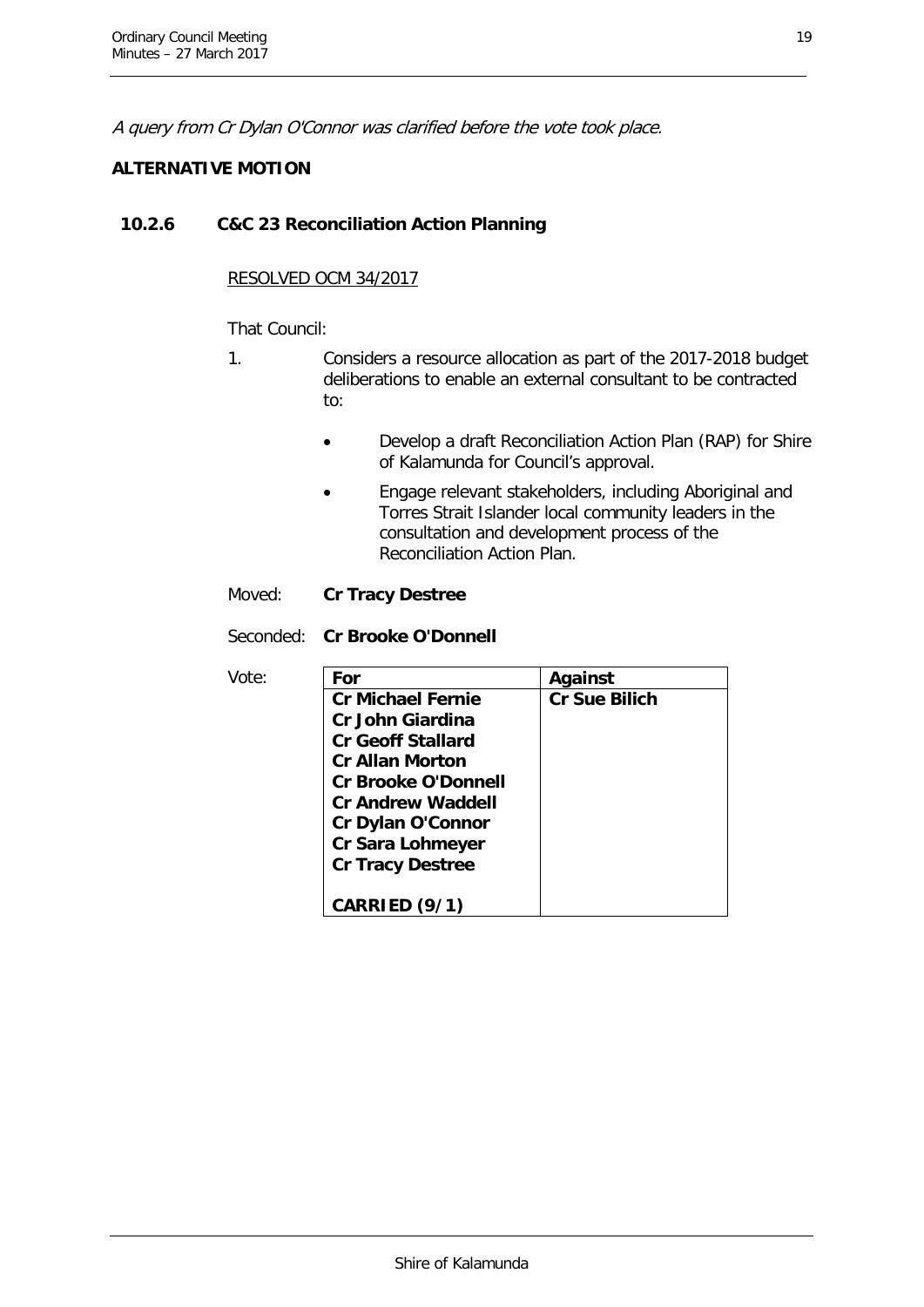Cr Sue Bilich Foreshadowed an Amendment to include a point 2 "As part of Councils budget considerations that a forum be held to ensure that there is the development of a Reconciliation Action Plan (RAP)". The Mover of the substantive motion did not accept the amendment therefor it did not form part of the substantive motion. The item was Lost for want of a Seconder.

A query from Cr Michael Fernie was clarified.

### **10.2.6 C&C 23 Reconciliation Action Planning**

#### **ALTERNTATIVE AMENDMENT**

That Council:

1. Include an additional point 2 to read "As part of Councils budget considerations that a forum be held to ensure that there is the development of a Reconciliation Action Plan (RAP)."

Moved: **Cr Sue Bilich**

Seconded:

Vote: **LOST FOR WANT OF A SECONDER.**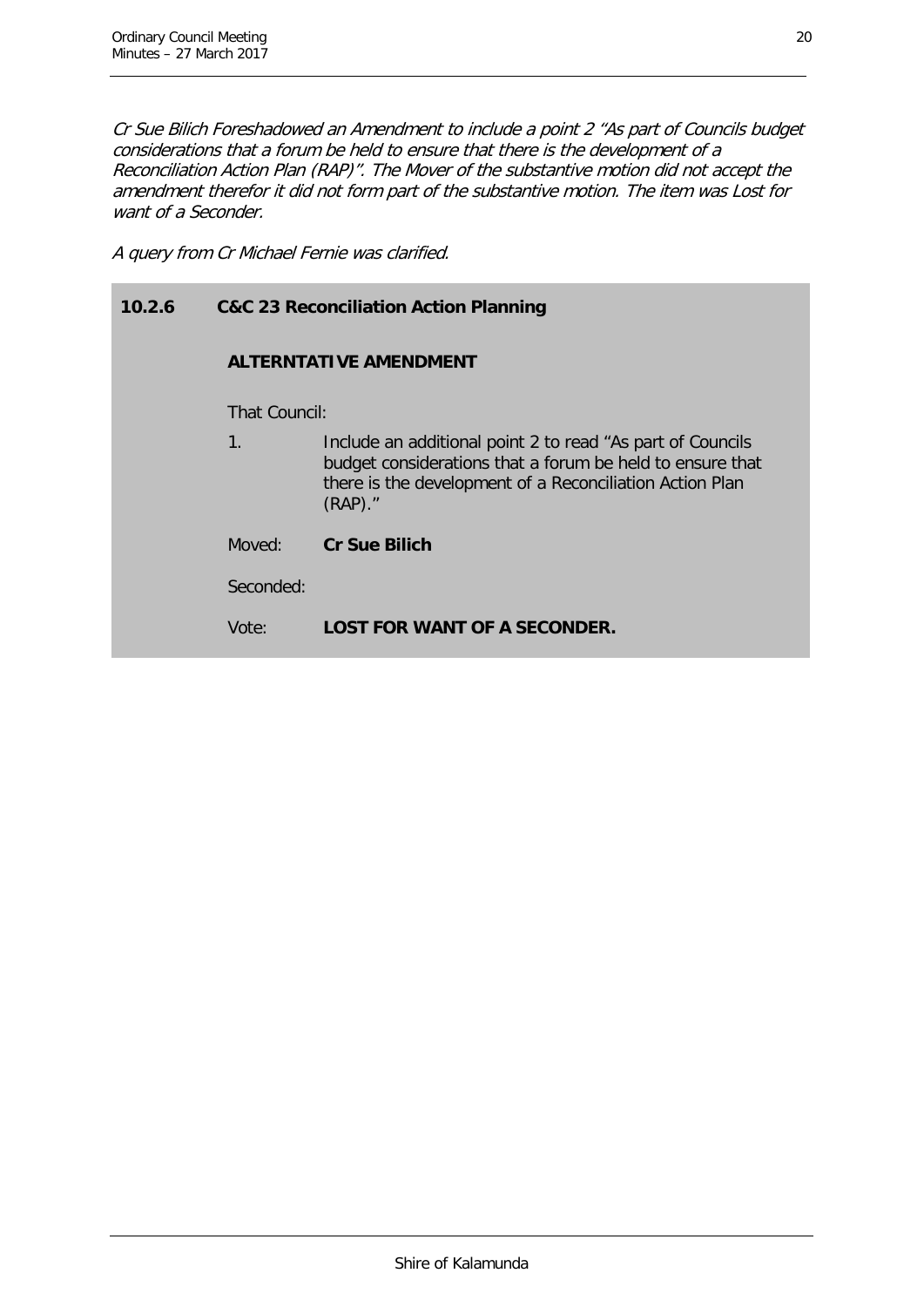#### Withdrawn for separate consideration

C&C 25 was withdrawn for separate consideration by Cr Sara Lohmeyer.

Item C&C 25 was put up for separate consideration as Cr Sara Lohmeyer wished to make a minor amendment to the recommendation to include an additional point 3 to read "Refer the Strategic Community Plan to the Kalamunda Environmental Advisory Committees (KEAC) for comment during the public comment period". Cr Tracy Destree suggested a further amendment that the document be referred to All Advisory Committees, the Mover and Seconder accepted this amendment, therefore it became part of the substantive motion.

A query from Cr Michael Fernie was clarified. Debate took place before the vote was put.

#### <span id="page-21-0"></span>**10.2.8 C&C 25 Draft Kalamunda Advancing – Strategic Community Plan to 2027 – Public Comment**

#### RESOLVED OCM 35/2017

That Council:

- 1. Endorses the Draft Kalamunda Advancing Strategic Community Plan to 2027 for the purpose of advertising for public comment for a period of 30 working days or six weeks.
- 2. Notes the public comment period will be from 1 April 2017 and conclude on 12 May 2017.
- 3. **Refer the Strategic Community Plan to All Advisory Committee's for comment during the public comment period.**
- Moved: **Cr Sara Lohmeyer**

Seconded: **Cr Brooke O'Donnell**

| Vote: | For                        | Against                  |
|-------|----------------------------|--------------------------|
|       | Cr John Giardina           | <b>Cr Michael Fernie</b> |
|       | <b>Cr Geoff Stallard</b>   | <b>Cr Sue Bilich</b>     |
|       | <b>Cr Allan Morton</b>     |                          |
|       | <b>Cr Brooke O'Donnell</b> |                          |
|       | <b>Cr Sara Lohmeyer</b>    |                          |
|       | <b>Cr Dylan O'Connor</b>   |                          |
|       | <b>Cr Tracy Destree</b>    |                          |
|       | <b>Cr Andrew Waddell</b>   |                          |
|       |                            |                          |
|       | CARRIED (8/2)              |                          |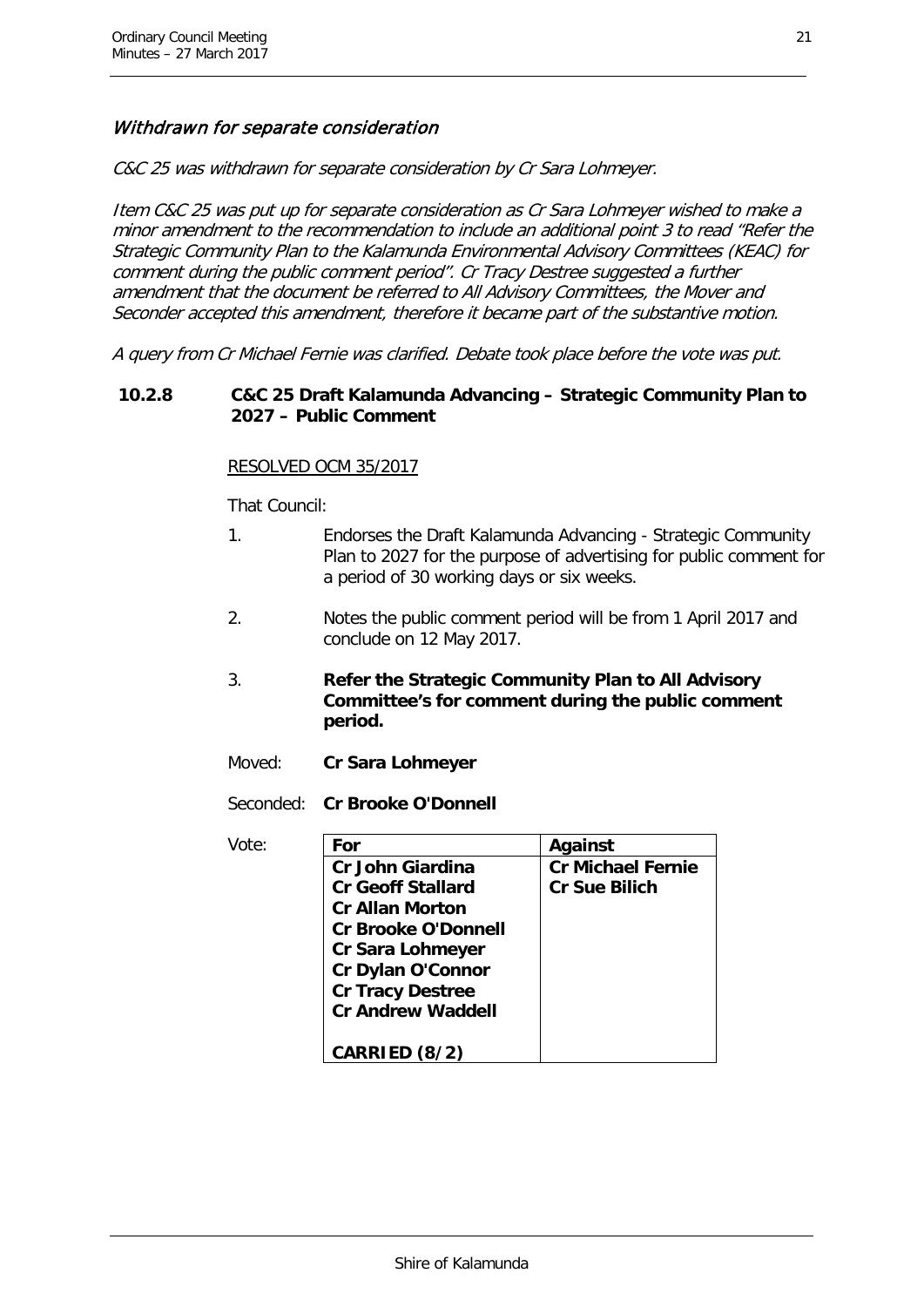#### Withdrawn for separate consideration

C&C 27 has been withdrawn for separate consideration as it requires an Absolute Majority.

#### **Voting Requirements: Absolute Majority**

#### <span id="page-22-0"></span>**10.2.11 C&C 27 CONFIDENTIAL ITEM - Community Care Transition of Services**

#### RESOLVED OCM 36/2017

That Council:

- 1. Approves Rise Network as the Preferred Provider to transition the Shire's Home and Community Care Program to from 1 July 2017.
- 2. Approves People Who Care as the Preferred Provider to transition the Shire's Community Visitor Scheme Program to from 1 July 2017.
- 3. Notes the Draft Transition of the Shire's Home and Community Care (HACC) Program Time-Line.
- 4. Notes the Draft Transition of the Shire's Community Visitor Scheme (CVS) Program Time-Line.
- 5. Notes that reports on Community Care operations will now be provided through a bi-monthly memorandum rather than a quarterly report, up until 30 June 2017.
- Moved: **Cr John Giardina**

#### Seconded: **Cr Brooke O'Donnell**

| Vote: | For                        | Against                 |
|-------|----------------------------|-------------------------|
|       | <b>Cr Michael Fernie</b>   | <b>Cr Tracy Destree</b> |
|       | <b>Cr John Giardina</b>    |                         |
|       | <b>Cr Geoff Stallard</b>   |                         |
|       | <b>Cr Allan Morton</b>     |                         |
|       | <b>Cr Brooke O'Donnell</b> |                         |
|       | <b>Cr Andrew Waddell</b>   |                         |
|       | Cr Dylan O'Connor          |                         |
|       | Cr Sara Lohmeyer           |                         |
|       | <b>Cr Sue Bilich</b>       |                         |
|       |                            |                         |
|       |                            |                         |

#### **CARRIED UNANIMOUSLY / ABSOLUTE MAJORITY (9/1)**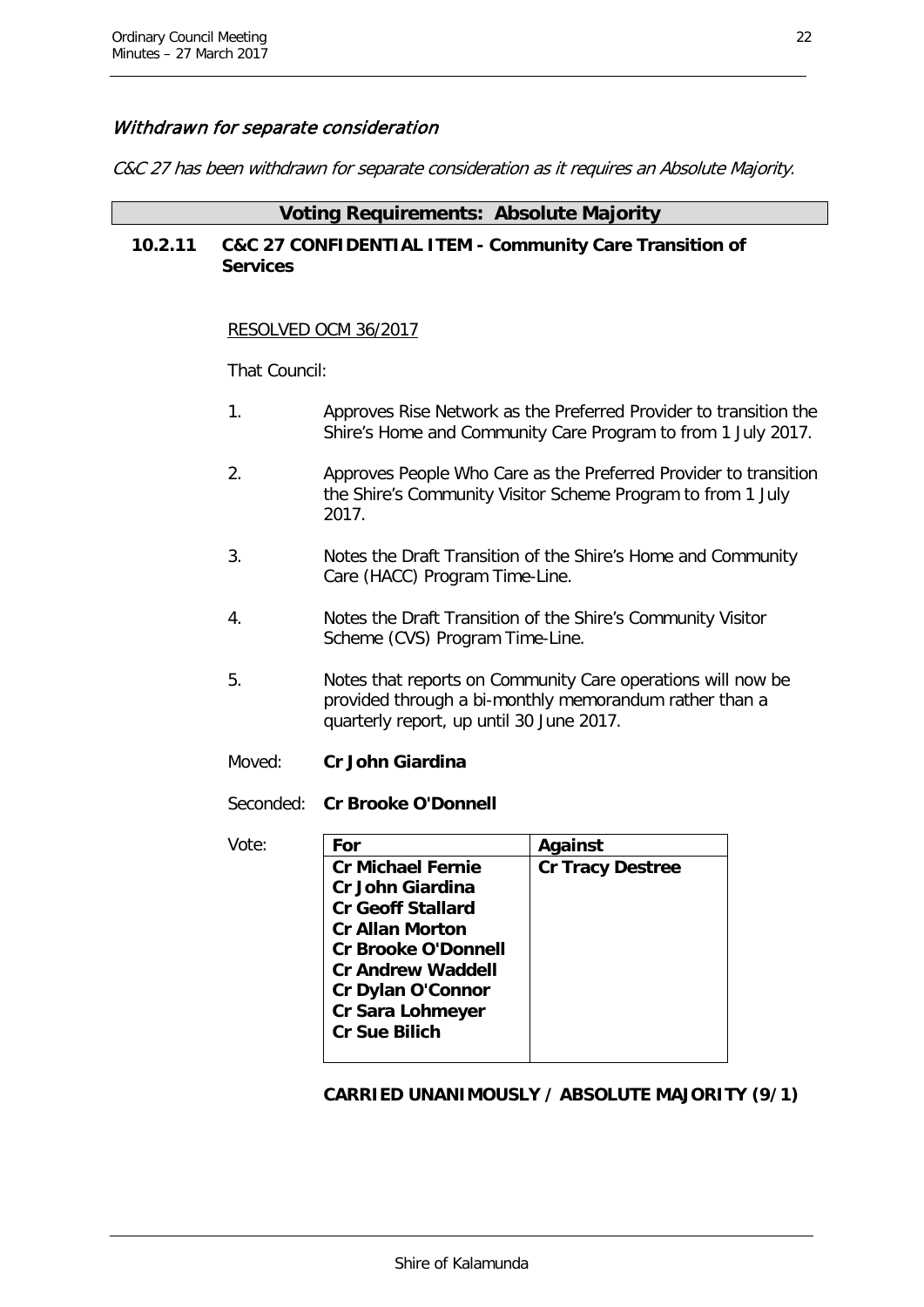**Declaration of financial / conflict of interests to be recorded prior to dealing with each item.**

#### <span id="page-23-0"></span>**10.3 Audit & Risk Committee Report**

#### <span id="page-23-1"></span>**10.3.1 Adoption of Audit & Risk Committee Report**

#### **Voting Requirements: Simple Majority**

#### RESOLVED OCM 37/2017

That recommendations A&R 01 to A&R 02 inclusive, contained in the Audit & Risk Committee Report of 20 March 2017 be adopted by Council en bloc.

- Moved: **Cr Dylan O'Connor**
- Seconded: **Cr Geoff Stallard**
- Vote: **CARRIED UNANIMOUSLY (10/0)**

#### <span id="page-23-2"></span>**10.3.2 A&R 01 2016 Compliance Audit Return**

RESOLVED EN BLOC OCM 37/2017

That Council:

1. Adopts the Compliance Audit return for the year ending 31 December 2016.

#### <span id="page-23-3"></span>**10.3.3 A&R 02 Internal Audit Report March 2017**

#### RESOLVED EN BLOC OCM 37/2017

That Council:

1. Notes the following recommendations included in the Internal Audit Report for March 2017 (Attachments 2 to 9).

#### **Review of Rates and Rate Rebates**

- It would be prudent to conduct a review of rates by district over a four year period with district maps to ensure all properties are being rated.
- Interim rates are brought up to date to improve the shires cash flow.
- A person independent from entering data reviews all changes to property master files.

#### **Review of Records**

There should be a follow up of the disaster recovery plan to ensure all material issues identified have been addressed.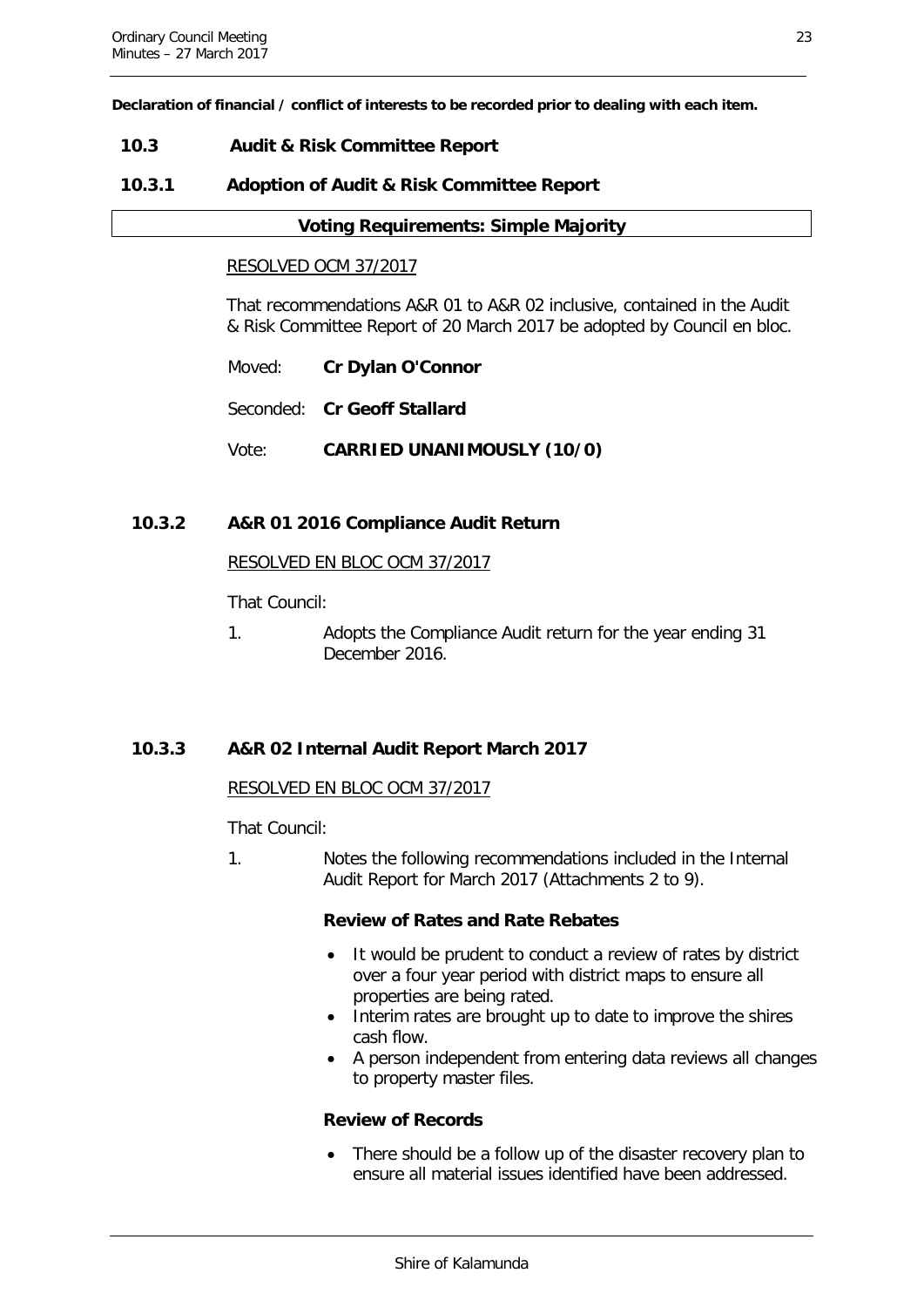#### **Compliance Audit Return 2016**

• Officer responding to each question in the Compliance Audit Return for 2016 should be the officer responsible for the response and not the Manager of Governance.

#### **Review of Key Control Activities**

When the IT System is reviewed and upgraded it would be preferable to have preventive and monitoring controls built into the system which are currently being done manually.

#### **Audit & Risk Register**

- There continues to be close monitoring of the Audit & Risk Register to ensure matters identified are being addressed.
- 2. Approves the following proposed dates for Audit and Risk Committee meetings:
	- Monday 19 June 2017
	- Monday 18 September 2017
	- Monday 20 November 2017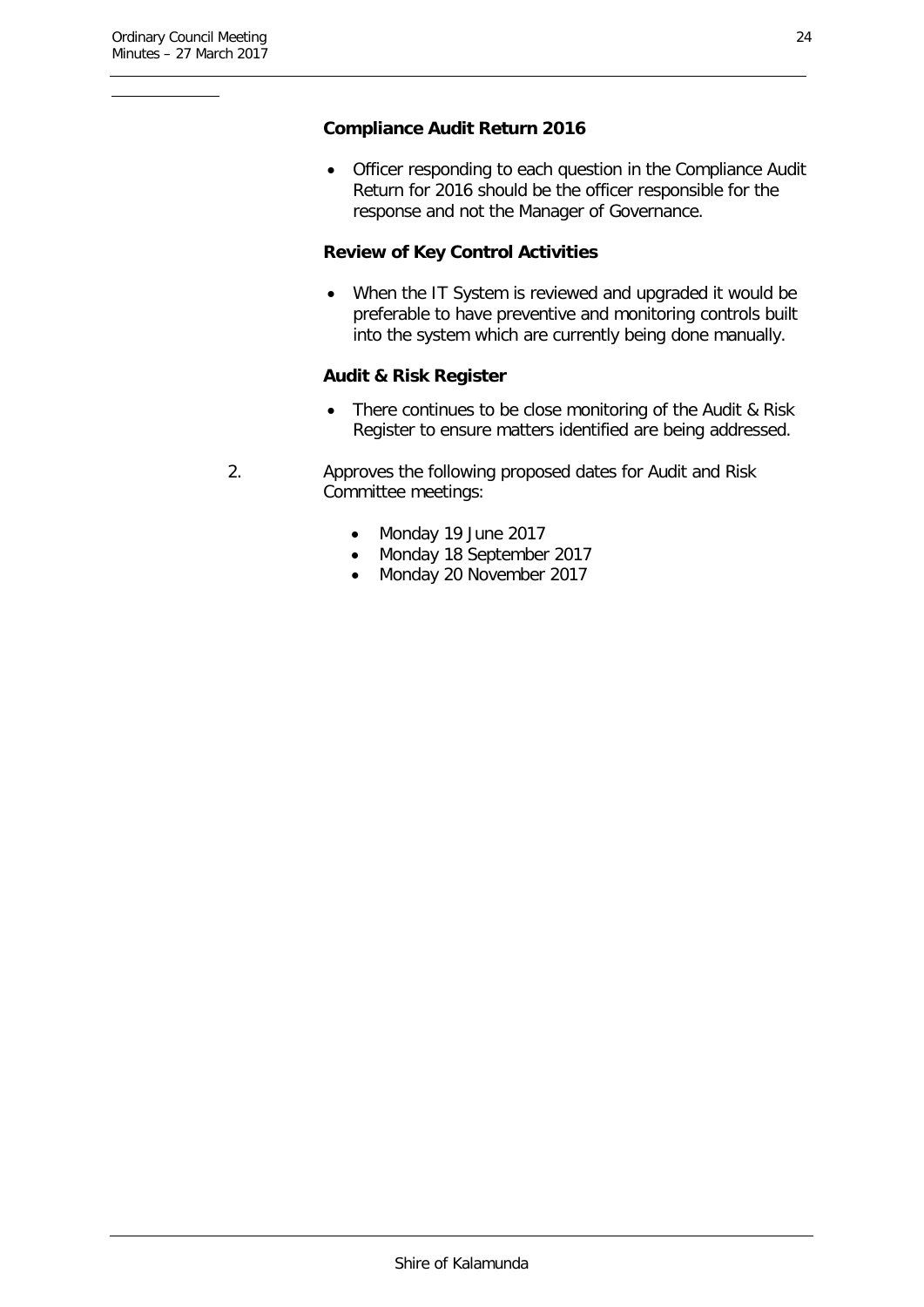### <span id="page-25-0"></span>**10.4 CHIEF EXECUTIVE OFFICER REPORTS**

**Declaration of financial / conflict of interests to be recorded prior to dealing with each item.**

#### <span id="page-25-1"></span>**10.4.1 Conference Attendance – Australian Mayoral Aviation Council 2017 Annual Conference**

| Previous Items      | N/A                                                                                                 |
|---------------------|-----------------------------------------------------------------------------------------------------|
| Responsible Officer | <b>Chief Executive Officer</b>                                                                      |
| Service Area        | Office of the CEO                                                                                   |
| File Reference      |                                                                                                     |
| Applicant           | N/A                                                                                                 |
| Owner               | N/A                                                                                                 |
| Attachment 1        | Australian Mayoral Aviation Council Annual<br>Conference 2017 Brochure                              |
| Attachment 2        | Conference Attendance and Professional<br>Development for Elected Members (Adopted August)<br>2013) |

#### **EXECUTIVE SUMMARY**

1. To consider and endorse the Shire President and the Chief Executive Officer of the Shire of Kalamunda to attend the Australian Mayoral Aviation Council 2017 Annual Conference.

#### **BACKGROUND**

- 2. The Australian Mayoral Aviation Council (AMAC) was established in 1982 and has become the umbrella organisation representing the community views on aviation issues throughout Australia.
- 3. The Shire of Kalamunda is a representative Council on the Perth Airports Municipalities Group. The Group's local focus is to engage stakeholders in effective dialogue to raise mutual awareness of the impacts of airport operations and developments on the local community and vice versa and, where possible, seek acceptable outcomes which foster the co-existence of communities and airports.
- 4. The AMAC has advocated with government to become a recognised umbrella organisation representing community views on aviation issues throughout Australia. The organisation has established avenues for input into the legislative process, aviation policy development and operational requirements which have an effect on community well-being.
- 5. The Australian Mayoral Aviation Council Conference is designed to provide delegates with the opportunity to meet and discuss issues, to hear and examine speakers on a wide variety of subjects and to determine the future of the organisation through the forum of the Annual General Meeting.

#### **DETAILS**

6. The Australian Mayoral Aviation Council 2017 Annual Conference will be held from 3 to 5 May 2015 at the Novotel Sydney Brighton Beach in Sydney.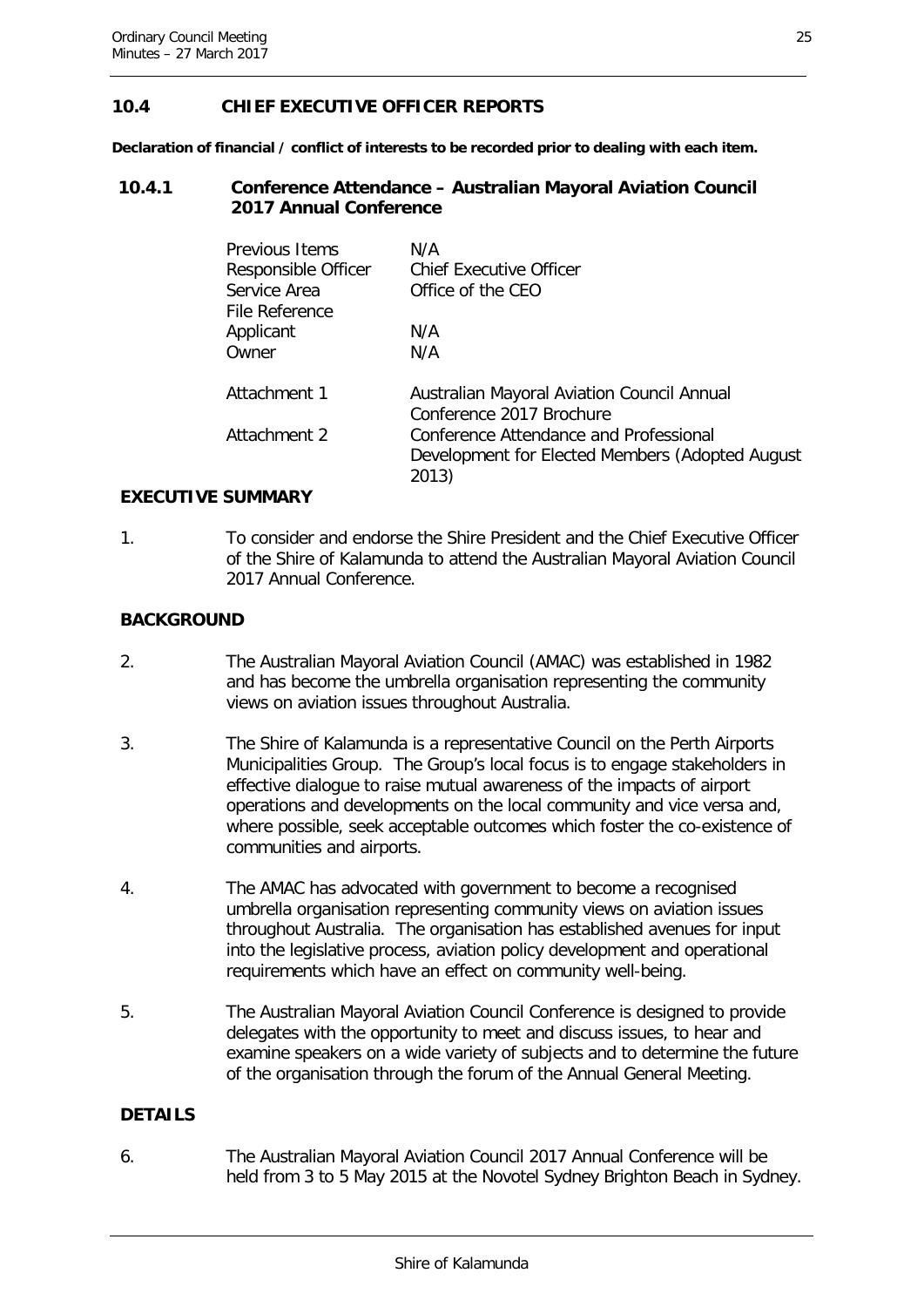- 7. The Australian Mayoral Aviation Council 2017 Annual Conference program is designed to provide delegates with the opportunity to gain unprecedented insight into the operations of one of the country's major airports and to hear from, and interact with, a diverse range of speakers.
- 8. A report on the Conference will be presented to Council at the Ordinary Council Meeting on 24 July 2017.

#### **STATUTORY AND LEGAL IMPLICATIONS**

9. Nil.

#### **POLICY IMPLICATIONS**

10. Conference Attendance and Professional Development for Elected Members (Adopted August 2013) (Attachment 2).

#### **COMMUNITY ENGAGEMENT REQUIREMENTS**

11. Nil.

#### **FINANCIAL CONSIDERATIONS**

- 12. The Conference Registration is \$1,694 (including GST) per person and includes attendance at the Annual General Meeting, conference sessions, morning and afternoon tea and lunch, Sydney International Terminal Airport inspection and attendance at the Annual Conference Dinner.
- 13. All conference, travel costs and accommodation arrangements will be made and paid for by the Shire of Kalamunda. An allocation for conference attendance is included in the 2016/2017 Budget as adopted by Council.
- 14. Estimated cost of attending Australian Mayoral Aviation Council 2017 Annual Conference: Registration  $\sim$  \$3388.00 Airfare (est.) \$1600.00 Accommodation (2 nights)  $\vert$  \$1000.00  $Incidents ( $50 per day)$   $$300.00$

#### **STRATEGIC COMMUNITY PLAN**

#### **Strategic Planning Alignment**

15. Kalamunda Advancing: Strategic Community Plan to 2023

OBJECTIVE 4.6: To ensure the optimal management of assets delivers continuity of services to the community.

Total Estimated Cost **\$6288.00**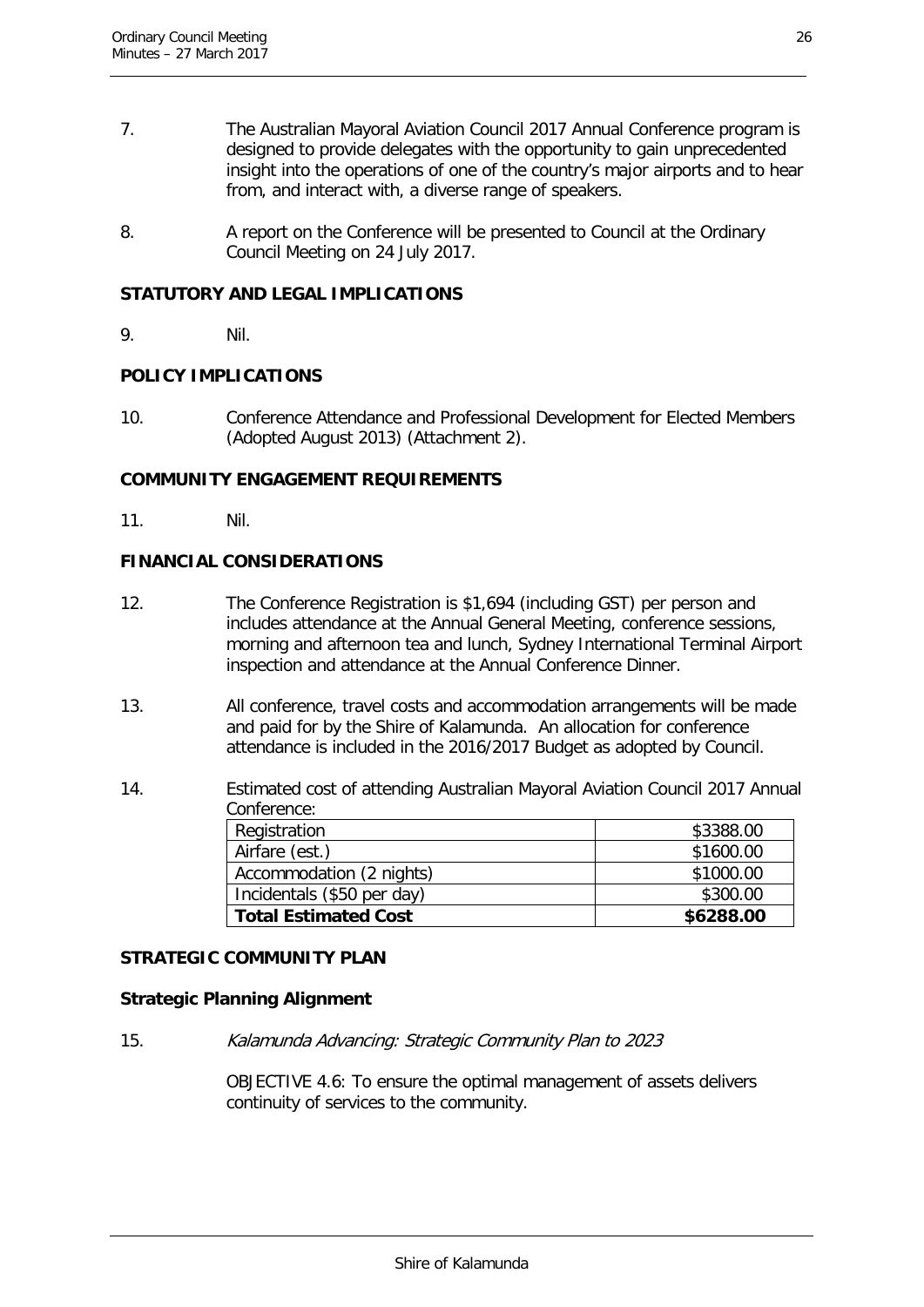#### **SUSTAINABILITY**

#### **Social Implications**

16. Nil.

#### **Economic Implications**

17. Nil.

#### **Environmental Implications**

18. Nil.

#### **RISK MANAGEMENT CONSIDERATIONS**

| 19. | <b>Risk</b>   | Likelihood | <b>Consequence</b> | Rating | <b>Action/Strategy</b> |
|-----|---------------|------------|--------------------|--------|------------------------|
|     | Loss of       | Unlikely   | Significant        | Medium | Alternative            |
|     | opportunity   |            |                    |        | opportunities          |
|     | to            |            |                    |        | would be               |
|     | consolidate,  |            |                    |        | required to            |
|     | and establish |            |                    |        | maintain               |
|     | industry      |            |                    |        | relationships.         |
|     | networks.     |            |                    |        |                        |

#### **OFFICER COMMENT**

20. The Conference program is provided as Attachment 1. The program details the speakers and topics which will be covered during the Conference sessions.

#### **Voting Requirements: Simple Majority**

#### RESOLVED OCM 38/2017

That Council:

- 1. Agrees the Shire President and the Chief Executive Officer attend the Australian Mayoral Aviation Council 2017 Annual Conference, to be held in Sydney from 3 to 5 May 2017, and that all conference, travel costs and accommodation be borne by the Shire of Kalamunda.
- 2. Requests the Chief Executive Officer provide a report on the outcomes of the Conference to the Ordinary Council Meeting to be held on 24 July 2017.
- Moved: **Cr John Giardina**

Seconded: **Cr Tracy Destree**

Vote: **CARRIED UNANIMOUSLY (10/0)**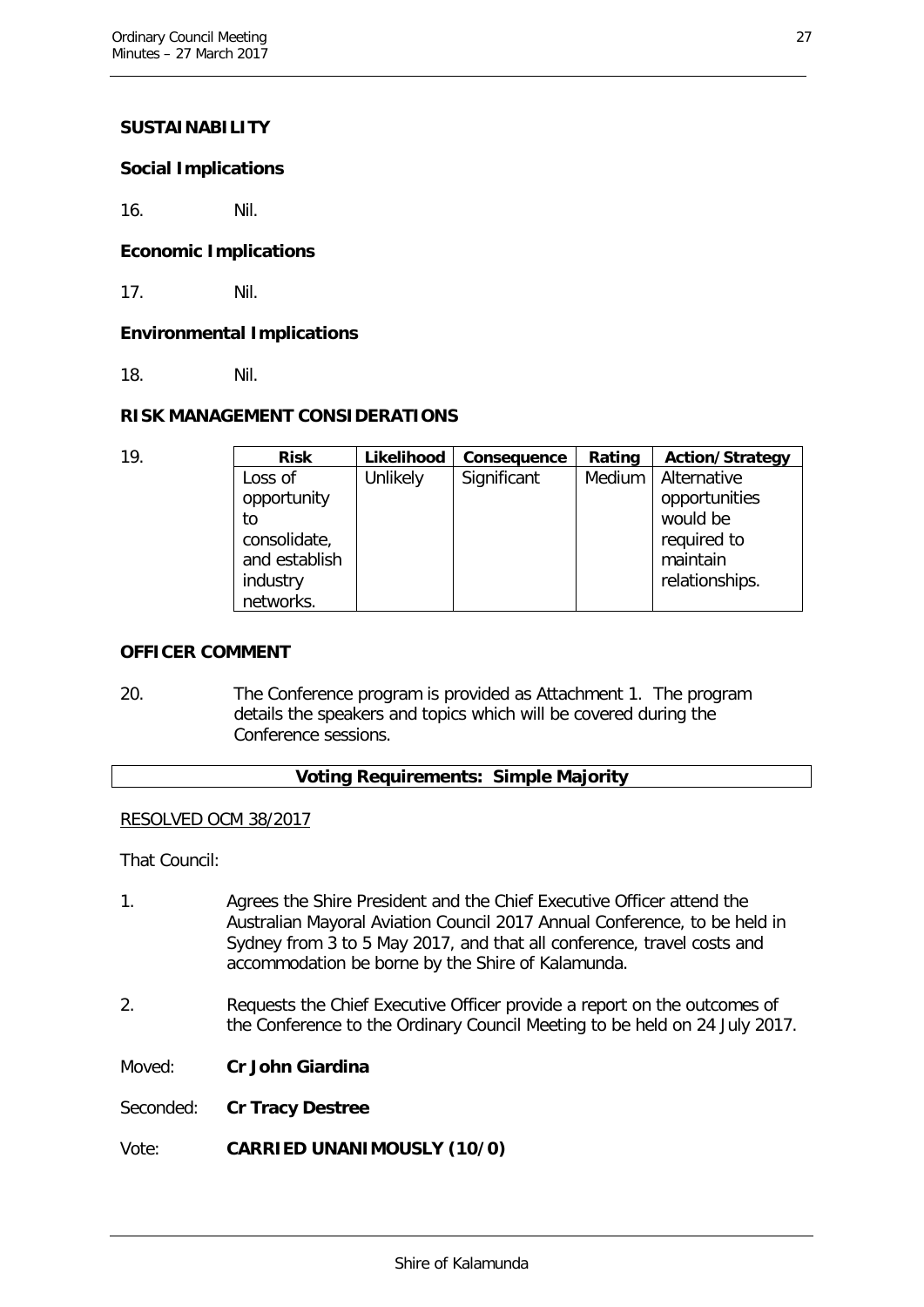# **Attachment 1**

Conference Attendance – Australian Mayoral Aviation Council 2017 Annual Conference **Australian Mayoral Aviation Council Annual Conference 2017 Brochure**  [Click HERE to go directly to the document](http://www.kalamunda.wa.gov.au/files/0bf807b5-9870-41e2-b0eb-a73f00e86d85/Item-1042-Att-1-OCM-27-March-2017.pdf)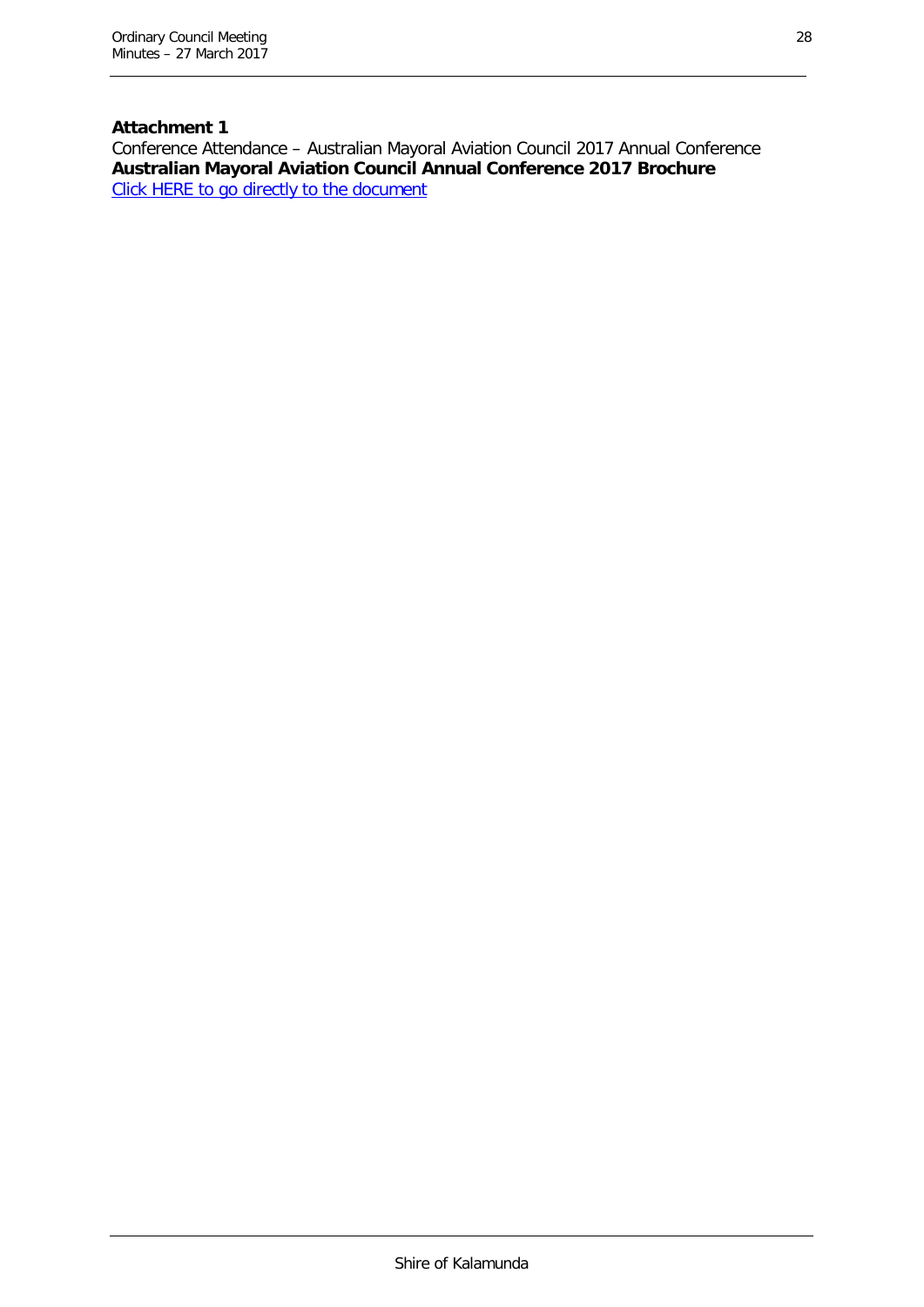#### **Attachment 2**

Conference Attendance – Australian Mayoral Aviation Council 2017 Annual Conference **Conference Attendance and Professional Development for Elected Members (Adopted August 2013)**

# **C-EM01 - Conference Attendance and Professional Development for Elected Members**

| Management Procedure                             | <b>Relevant Delegation</b> |
|--------------------------------------------------|----------------------------|
| CM-EM01 – Conference Attendance and Professional | N/A                        |
| Development for Elected Members                  |                            |

# **Purpose**

To enable Elected Members to develop and maintain skills and knowledge relevant to their role as a representative of the Shire.

# **Policy Statement**

In recognition of the complexity and demands on Elected Members in undertaking their role, the Shire of Kalamunda is committed to providing funding within the Annual Budget to enable attendance at Conferences or Professional Development training that has relevance to that role.

Elected Members are encouraged to attend appropriate Conferences and Training to enable them to be more informed and better able to fulfil their duties of Office.

#### **Conferences and Training that May be Attended**

The Conferences and Training to which this Policy shall generally be applicable to are:

- West Australian Local Government Association and Australian Local Government Association annual conferences.
- Special "one off" conferences called for or sponsored by the West Australian Local Government Association and / or Australian Local Government Association on important issues.
- Annual conferences of the major professions in local government and other institutions of relevance to local government activities.
- West Australian Local Government Association Elected Member Training and Development.
- Training relating to the role of Elected Members.
- Other local government-specific training courses, workshops and forums, relating to such things as understanding the roles / responsibilities of Elected Members, meeting procedures, etc.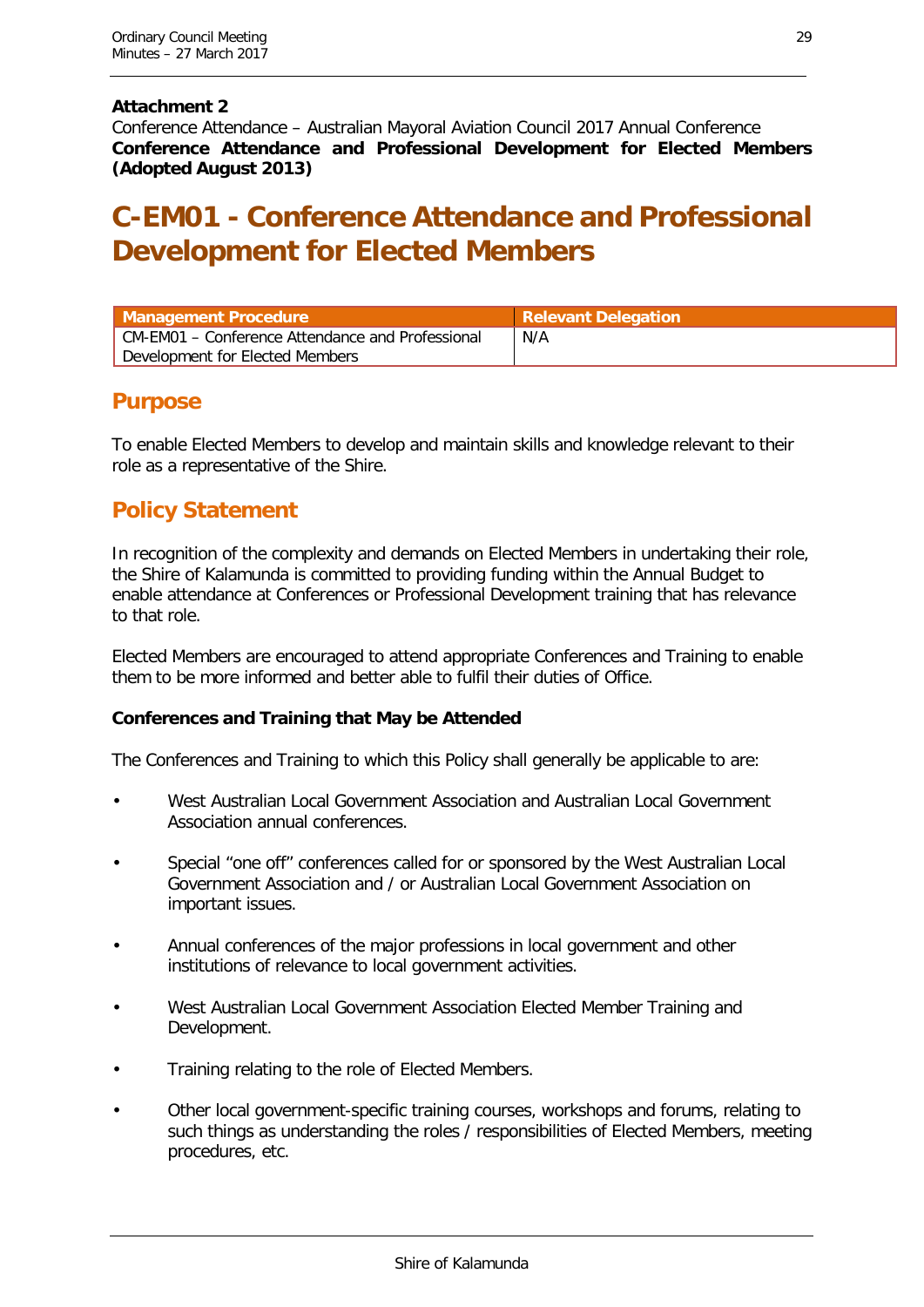The Chief Executive Officer is authorised to approve one request for each Elected Member per annum to attend any Conference or Training within the above categories providing funds are available. Council approval is required in all other instances.

#### **Accompanying Person**

Where an elected member is accompanied at a conference, all costs for or incurred by the accompanying person including but not limited to travel, casual meals, registration and / or participation in any conference programs, are to be borne by the accompanying person and not by the Shire. The exception to the above being the cost of attending any official conference meal where partners would normally attend or organised meal that Council delegates are attending.

An accompanying person's registration, and program fees, are to be paid direct to the conference organiser at the time of registration or if prepaid by Shire to be reimbursed prior to attendance at the conference.

| <b>Related Local Law</b>       |
|--------------------------------|
| <b>Related Policies</b>        |
| <b>Related Budget Schedule</b> |
| Legislation                    |
| Conditions                     |
| Authority                      |
| Adopted                        |
| Next Review Date               |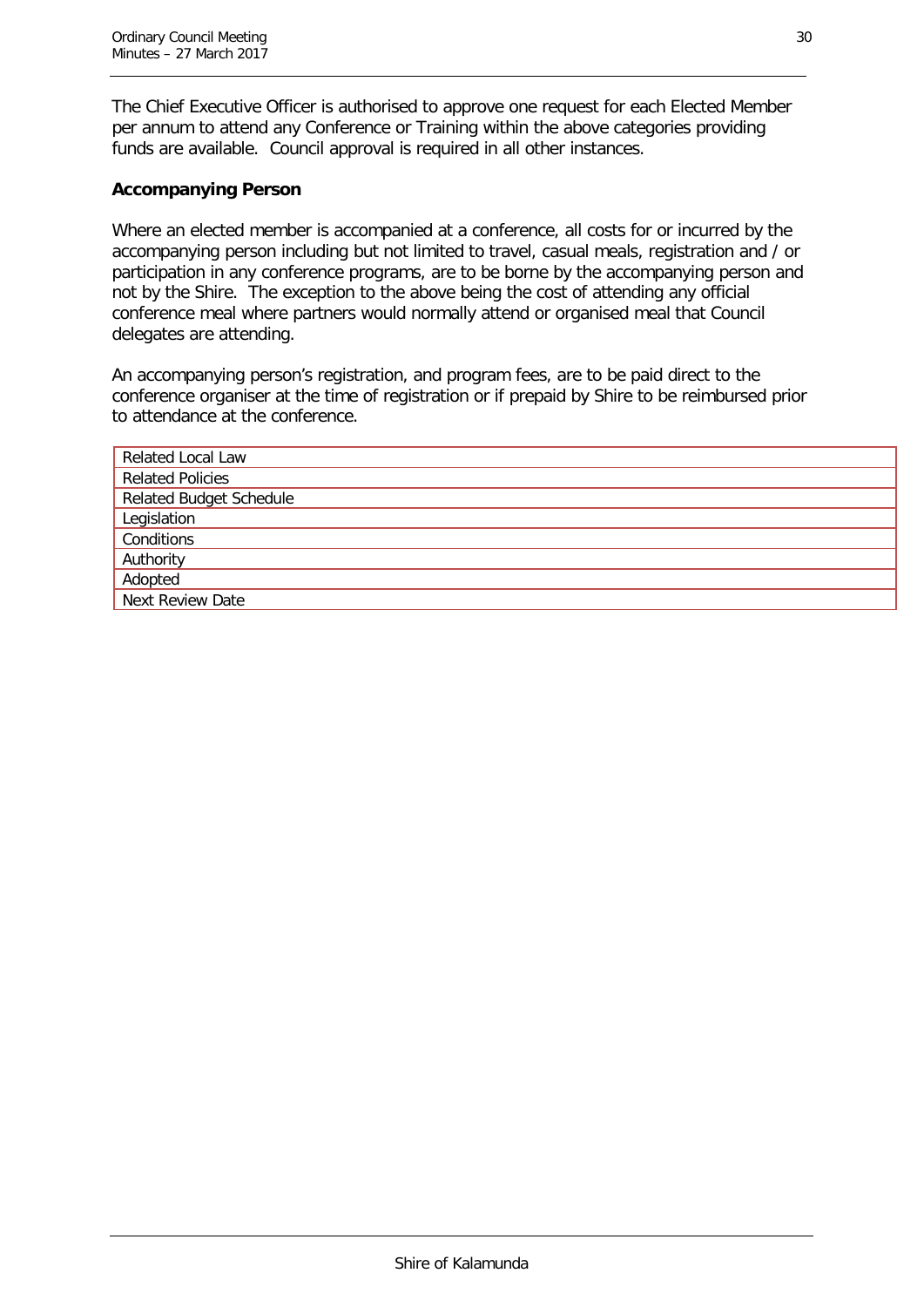**Declaration of financial / conflict of interests to be recorded prior to dealing with each item.**

#### <span id="page-31-0"></span>**10.4.2 Budget Review for Seven Months to January 2017**

| Previous Items<br>Responsible Officer | N/A<br>Director Corporate & Community Services                |
|---------------------------------------|---------------------------------------------------------------|
| Service Area<br>File Reference        | Finance                                                       |
| Applicant                             | N/A                                                           |
| Owner                                 | N/A                                                           |
| Attachment 1                          | Amended Financial Activity Statement by Nature<br>and Type    |
| Attachment 2                          | Amended Financial Activity Statement by Program               |
| Attachment 3                          | Net Current Asset Position                                    |
| Attachment 4                          | Summarised Report of Amendments                               |
| Attachment 5                          | Statement of Amended Reserve Account Movement<br>and Balances |

#### **EXECUTIVE SUMMARY**

- 1. For Council to consider amendments to the 2016/17 revised mid-term Budget as identified in the seven months to 31 January 2017 budget statutory review.
- 2. The review reflects a stable operating income and expenditure in line with the adopted budget outcomes with only the following major items for consideration:
	- Home and Community Care Services (including National Disability Services) is in a transition phase to 30 June 2017. Both income and expense projections are being reviewed in line with services that are currently being projected to be delivered to the end of the year;
	- Forrestfield Industrial Area Stage 1 works are progressing rapidly and as such significant expenses are being reflected in this review;
	- The capital works programme has been critically reviewed and some projects which the Shire is committed to delivering but do not anticipate finalisation by year end have been reflected as carry forwards to ensure that the funds are available for their completion in 2017/18.
	- Reserve movements are in line with funding requirements in relation to the Forrestfield Industrial Area Stage 1, Capital Works Carry forwards, deferral of delivery of the projects identified in the ICT Strategy rollout and leave provisions.

#### **BACKGROUND**

3. Regulation 33a (1) of the Local Government (Financial Management) Regulations 1996 requires that a local government is to conduct a formal review of its adopted budget between 1 September and 31 March.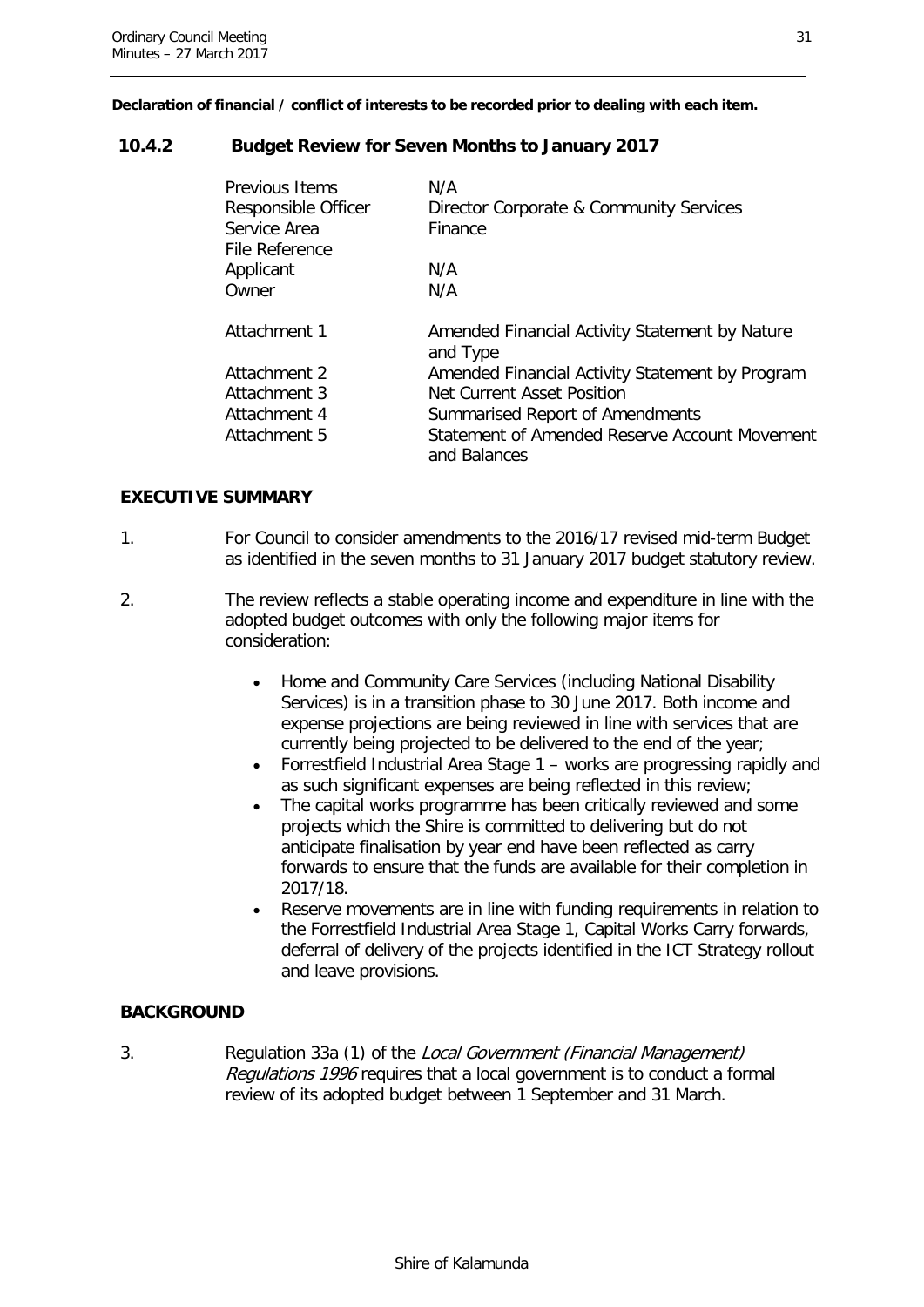- 4. In pursuit of improved fiscal management and accountability, the Shire of Kalamunda has undertaken an additional budget review for the first three months of the financial year 2016/17.
- 5. The primary objective of regular budget reviews is to ensure that the Shire is closely monitoring its revenue and expenditure to mitigate the risk of the Shire posting a deficit at the end of this financial year.
- 6. It also provides the Shire with the opportunity to monitor and implement strategies to ensure that the Shire's Current Ratio and Untied Cash to the current ratio will be further improved upon for the year ending 30 June 2017.

### **DETAILS**

|  |  |  | <b>Closing Surplus position (Attachment 1)</b> |
|--|--|--|------------------------------------------------|
|--|--|--|------------------------------------------------|

| 7. | Summary of Movements from the Rate Setting Statement |                                                   |                                                   |                |
|----|------------------------------------------------------|---------------------------------------------------|---------------------------------------------------|----------------|
|    | <b>Description</b>                                   | September<br><b>Budget</b><br><b>Review</b><br>\$ | Proposed<br><b>Revised</b><br><b>Budget</b><br>\$ | Variance<br>\$ |
|    | <b>Opening Surplus Position</b>                      | 4,378,271                                         | 4,378,271                                         | 0              |
|    | <b>Operating Revenue</b><br><b>Excluding Rates</b>   | 26,737,777                                        | 26,709,463                                        | (28, 314)      |
|    | <b>Operating Expenditure</b>                         | (57,651,245)                                      | (57, 302, 461)                                    | 348,784        |
|    | Non Cash Movements                                   | 4,210,184                                         | 2,769,307                                         | (1,440,877)    |
|    | <b>Investing Activities</b>                          | (20, 894, 698)                                    | (15,865,819)                                      | 5,028,879      |
|    | <b>Financing Activities</b>                          | 11,952,713                                        | 8,435,654                                         | (3, 517, 059)  |
|    | Rates Revenue                                        | 34,264,515                                        | 34,264,515                                        | 0              |
|    | <b>Closing Surplus Position</b>                      | 2,997,516                                         | 3,388,930                                         | 391,414        |

#### 8. A brief synopsis of the budget variances above are as follows:

Operating Revenue:

- Operating Revenue excluding rates has decreased slightly by \$28,314. The following details areas with major movements:
- Operating grants, subsidies and contributions is projected to decrease by \$142,042. The decrease is primarily related to:
	- o Home Care Packages (CAC) have reduced from 17 to 3 with the ongoing transition of HACC services. \$117,027 worth of income budgeted has been reduced in light of this significant drop in service level.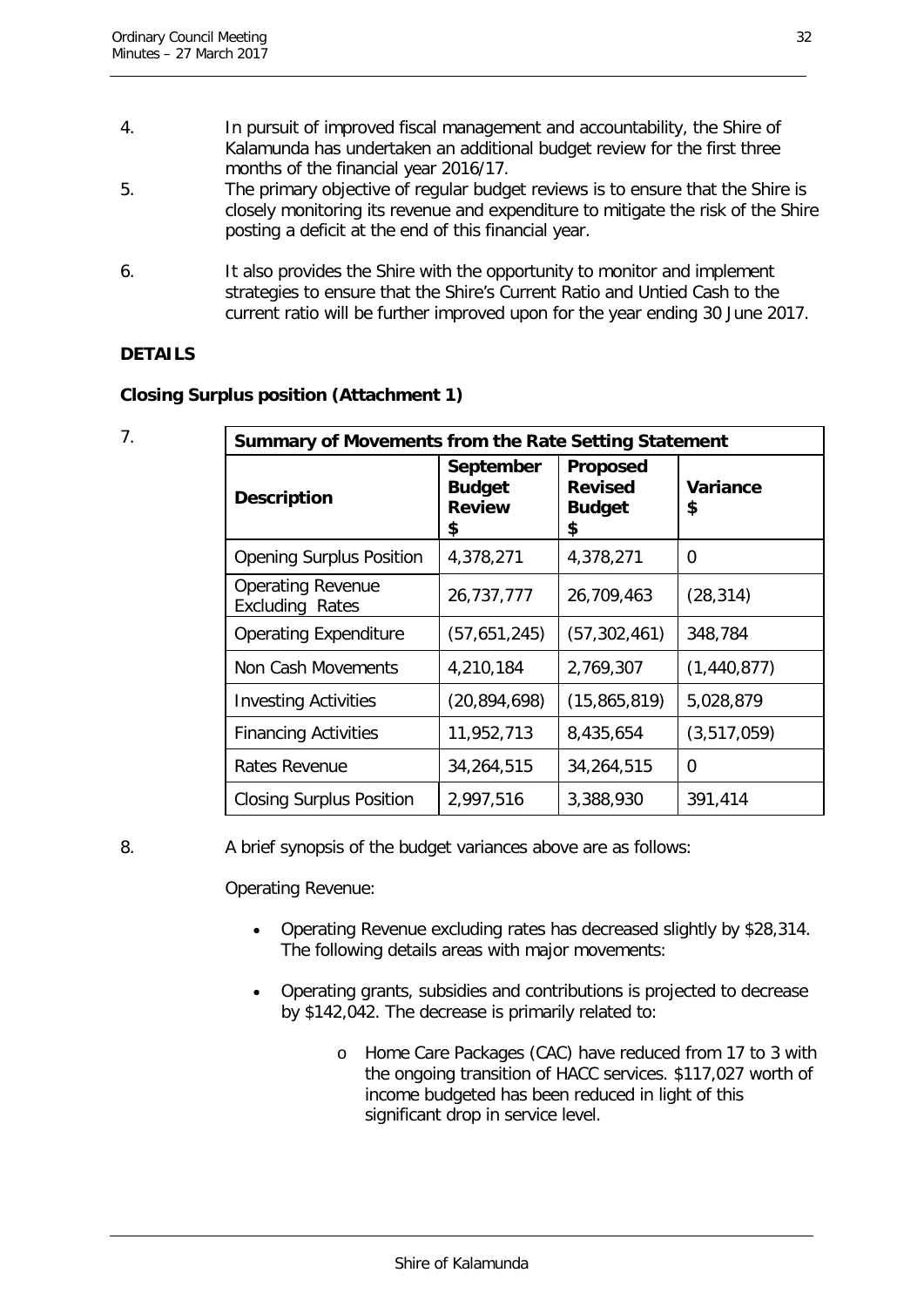- o National Dis-ability Insurance Services (NDIS) funding is also reduced by \$34,000 in light of clients moving to other providers. NDIS services are being transitioned to RISE network at the end of 31 March 2017
- o Budgeted income of \$151,027 has been reduced as a result of the drop in service level.
- Contributions, reimbursements and donations has increased by \$79,680 with the insurance reimbursements being the main reason for the variance. LGIS has withheld approximately \$50,000 from the selfinsured scheme conditional on the Shire renewing its 2017/18 insurance with LGIS.
- Fees and charges are down slightly by \$67,242 which were minor changes across a range of business units in line with the projections for each to the year end.
- Ex-gratia rates income has improved by \$50,000 with additional amounts received from Consolidated Bulk Holdings (CBH). Negotiations are continuing to finalise a new agreement for 2017/18 onwards.

Operating Expenditure:

- Operating Expenditures is below budget by \$348,748. Areas of significant changes are as follows:
	- o Reduction in staff costs by \$197,036 of which \$152,397 relates to the cost of providing the approved HACC/NDIS services.
	- o Materials and contracts increased by \$401,919 to allow for:
		- Plant maintenance of \$100,000 to reflect actuals incurred;
		- I IT expenditure of \$25,000 to allow for computer equipment rollover;
		- **Postage fees of \$25,000 to allow for increased** postage charges to date;
		- Forrestfield Industrial Area Stage 1 operational costs of \$279,249 for various consultancies and design work.
	- o Depreciation charges has significantly been reduced by \$1,428,002 in light of the revised infrastructure valuation.
	- o Other expenditure is higher by \$912,468 of which \$883,483 relates to Forrestfield Industrial Area Stage 1 to allow for land resumptions for new road/drainage infrastructure.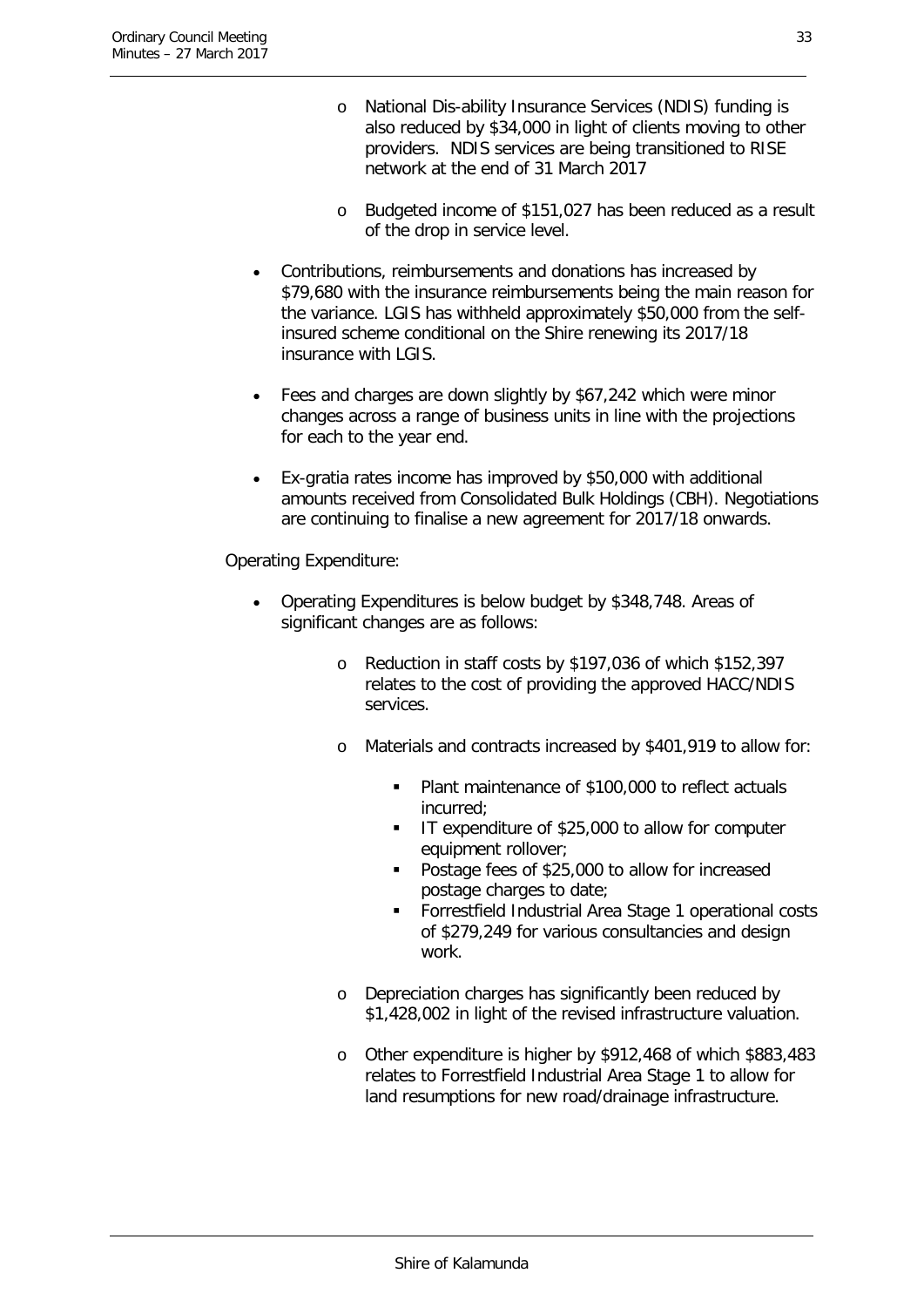Non-cash movements:

• Non-Cash Movements variance of \$1,440,877 is principally related to the re-alignment of depreciation expenditure in the area of infrastructure category as noted above.

The above non-cash movements are required to be added back to derive the final closing surplus position.

Investing activities:

- Investing activities decreased significantly by \$5,028,879 which are primarily related to projects identified as carried over and Forrestfield Industrial Area Stage 1 works. The main areas affected were:
	- o Grants income went down by \$103,549, details as follows:
		- **Direct untied Main Roads Regional Grants received** \$257,143 offset by;
		- Removal of black spot funding for Welshpool/Crystal Brook Rd by \$410,692 as project completed in 2015/16 and claimed in that year.
	- o Capital Expenditure movement worth \$5,132,428 of which the bulk are carry forwards or Forrestfield Industrial Area Stage 1. The details of the expenditure is as follows:–
		- **Community Assets down by \$2,394,402 of which** \$2,107,633 transferred to carry forwards. The bulk of it relating to Hartfield Park

| Hartfield Park projects  |             |
|--------------------------|-------------|
| Soccer clubrooms         | \$200,000   |
| Alternative Water supply | \$60,000    |
| Hockey club rooms        | \$548,000   |
| Hockey fields            | \$1,130,000 |
| Lighting - Rugby Oval    | \$24,633    |
| Total                    | \$1,962,633 |
|                          |             |

 Infrastructure assets down by \$670,385 of which \$353,000 has been transferred to carry forwards. The break-up of the carry forwards is as follows:

| Roads                                |           |
|--------------------------------------|-----------|
| <b>Canning Rd Traffic Treatments</b> | \$30,000  |
| Canning Mills Rd intersection        | \$20,000  |
| Footpaths                            |           |
| Cootamundra way                      | \$50,000  |
| Carparks                             |           |
| <b>Hartfield Park</b>                | \$253,000 |
| Total                                | \$353,000 |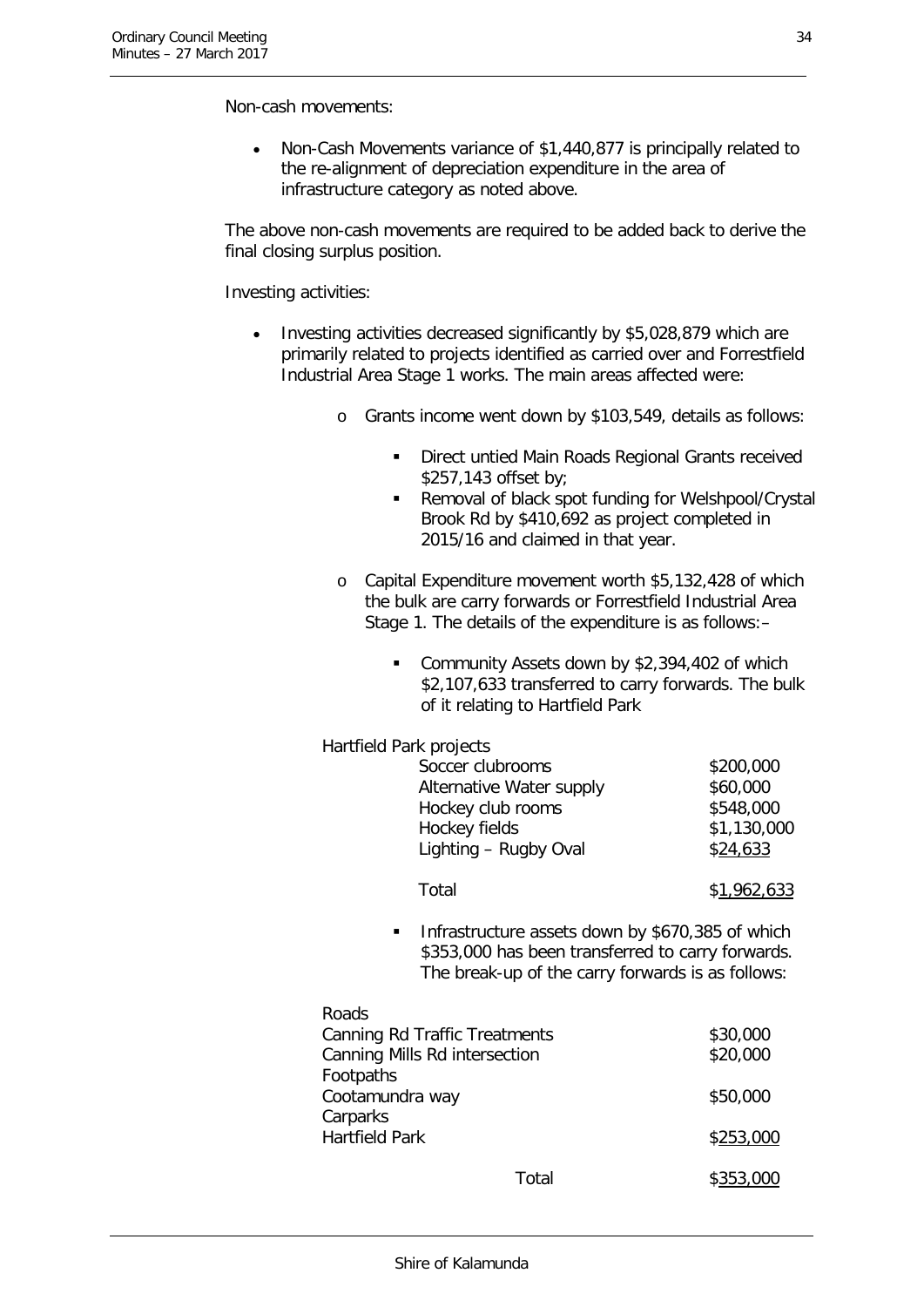o Forrestfield Industrial Area Stage 1 works of \$2,158,266 to match reserve funds available to date.

The above amounts will be adjusted for overheads where applicable.

• Financing activities shows a significant decrease of \$3,517,059. The main areas affected were:

| <b>Details</b>                                                      | Amount \$   | <b>Comments</b>                                                             |
|---------------------------------------------------------------------|-------------|-----------------------------------------------------------------------------|
| Land and Property<br>Enhancement and<br>Maintenance Reserve         | 12,074      | Solar panel project<br>drawdown                                             |
| <b>IT Reserve</b>                                                   | (375,000)   | Deferral of delivery of<br><b>ICT</b> projects                              |
| Long Service Leave Reserve                                          | (100,000)   | To allow for increases in<br>LSL provision                                  |
| Nominated Employee Leave<br><b>Provision Reserve</b>                | (500,000)   | To allow for increases in<br>AL provision                                   |
| <b>Asset Enhancement Reserve</b>                                    | (98,000)    | Projects funded from<br>savings in municipal fund                           |
| Un-expended Capital Works<br>and Specific Purpose Grants<br>Reserve | (2,456,133) | Projects identified as<br>committed but will not<br>be finished by year end |
| Total                                                               | (3,517,059) |                                                                             |

- Rates revenue is in accordance with budget.
- 9. The projected year end revised closing surplus position as at 31 January 2017 is \$3,388,930. The new position will ensure that the Shire maintains a strong year end cash position.
- 10. The Shire will maintain tight control over income and expenditure to ensure a surplus is in place at 30 June 2017 to strengthen the Shire's financial capacity and Reserves.
- 11. In light of this Budget Review all future Financial Reports presented to Council for adoption will include adjustments to the current Budget and amendments based on operations and new information.

#### **STATUTORY AND LEGAL CONSIDERATIONS**

12. Section 6.8 (1)(b) of the Local Government Act 1995 requires an absolute majority decision by Council for any budget amendments.

#### **POLICY CONSIDERATIONS**

13. Nil.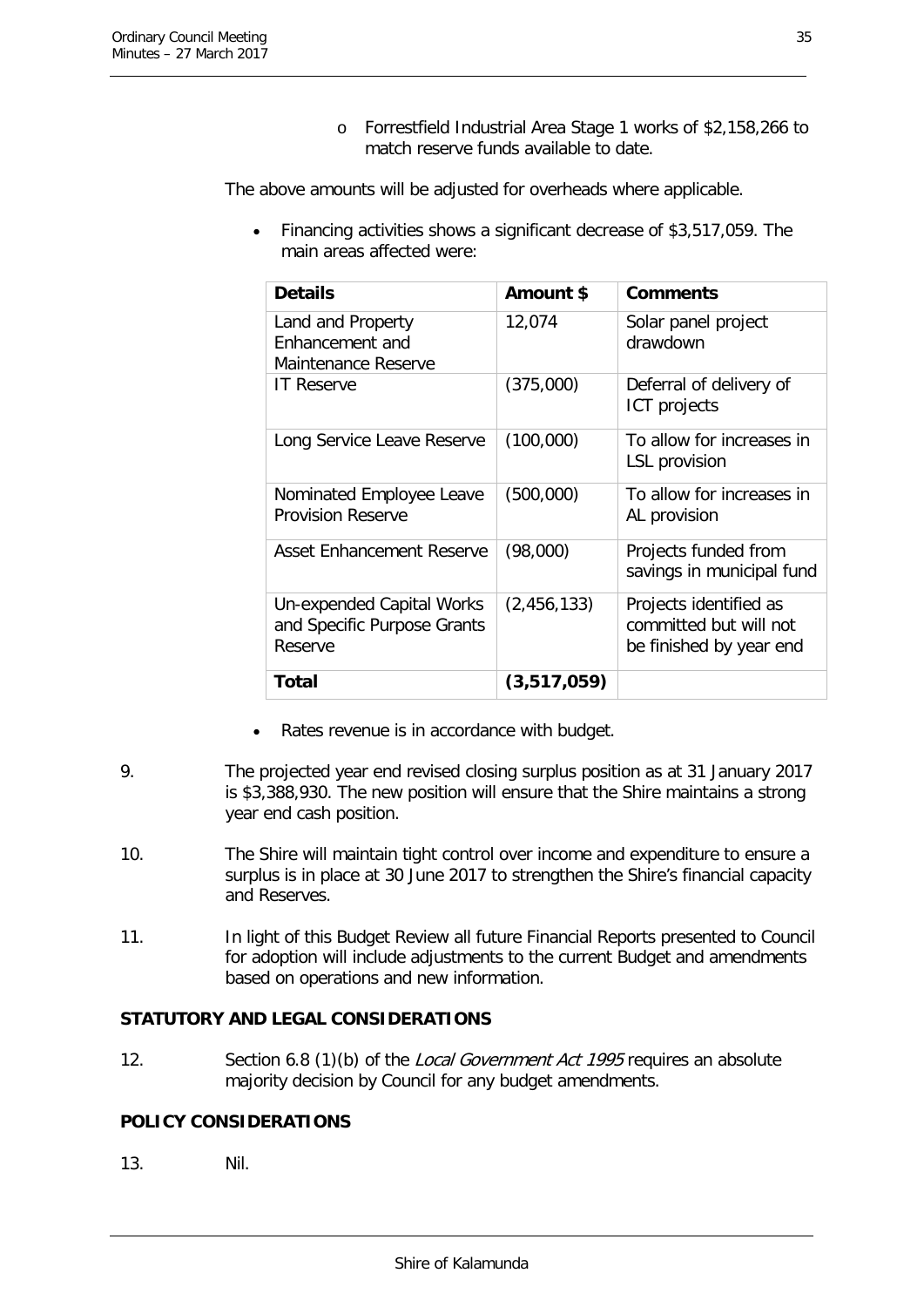#### **COMMUNITY ENGAGEMENT REQUIREMENTS**

#### **Internal Referrals**

14. The current budget was extensively reviewed by staff and executive over a period of three weeks in February and a briefing session was subsequently held with Councillors on 20 March 2017 to consider the budget review results.

#### **External Referrals**

- 15. Staff have obtained quotes/projections on existing projects and confirmed timelines on delivery dates to ensure that the final outcomes are very closely monitored.
- 16. The report once approved by Council is required to be sent to the Department of Local Government and Communities within 30 days in line with the regulations. The department does their own review and will write back to the Shire if they have any concerns.

#### **FINANCIAL CONSIDERATIONS**

17. The Rate Setting Statement shows the Shire is projected to be in a surplus position at the end of the financial year.

#### **STRATEGIC COMMUNITY PLAN**

#### **Strategic Planning Alignment**

18. Kalamunda Advancing: Strategic Community Plan to 2023

OBJECTIVE 6.8 – To ensure financial sustainability through the implementation of effective financial management, systems and plans.

Strategy 6.8.4 Provide effective financial services to support the Shire's operations and to meet sustainability planning, reporting and accountability requirements.

#### **SUSTAINABILITY**

#### **Social Implications**

19. Nil.

#### **Economic Implications**

20. Nil.

#### **Environmental Implications**

21. Nil.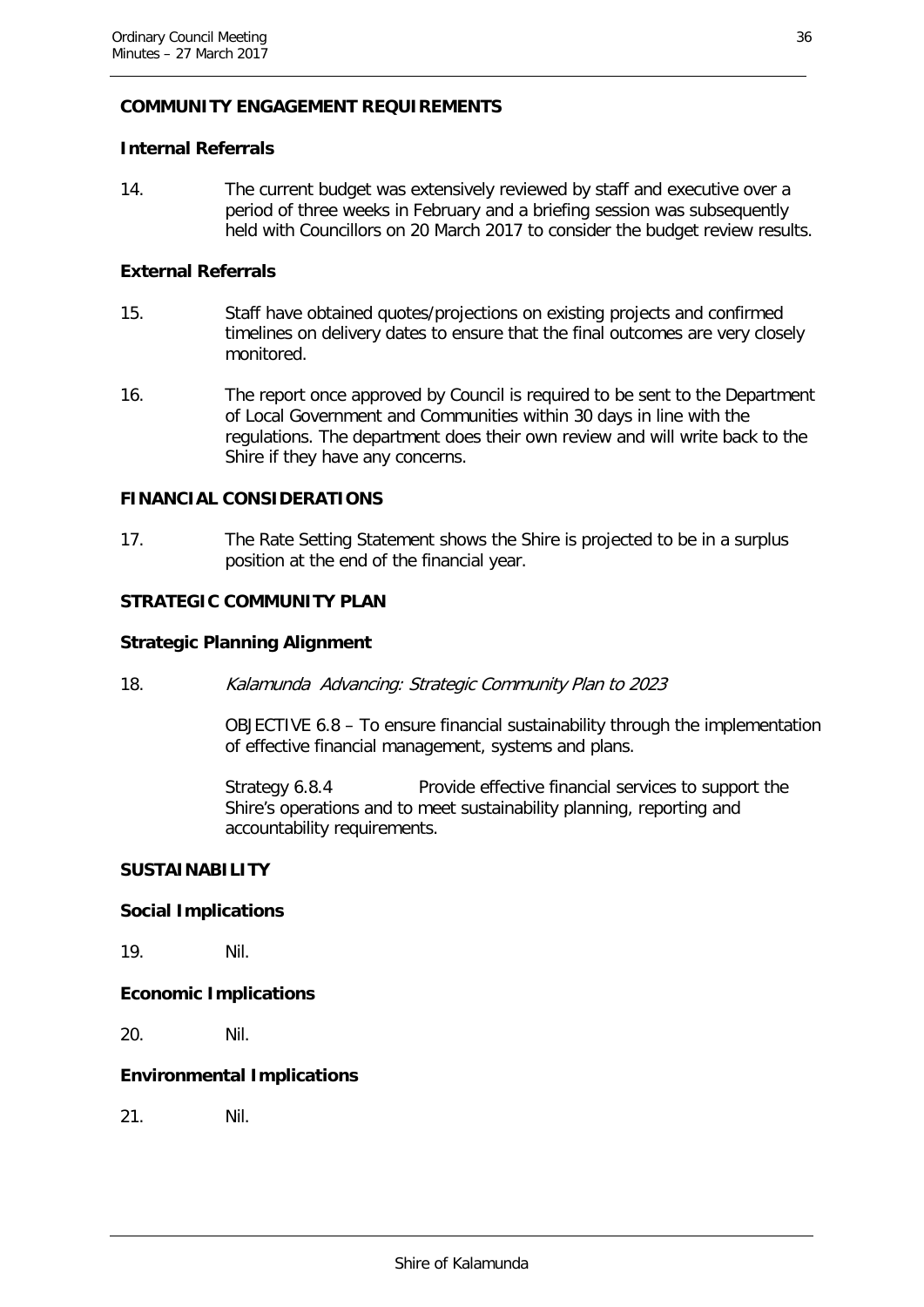| 22. | <b>Risk</b>                                                                                                            | Likelihood | Consequence | Rating | <b>Action/Strategy</b>                                                                                                                               |
|-----|------------------------------------------------------------------------------------------------------------------------|------------|-------------|--------|------------------------------------------------------------------------------------------------------------------------------------------------------|
|     | Expenditure<br>exceeds<br>budgeted<br>allocation<br>resulting in<br>negative<br>impact on<br>closing funds<br>position | Possible   | Significant | High   | Monthly<br>management<br>reports are tracked<br>by business unit<br>managers to<br>ensure that they<br>are operating<br>within budget<br>parameters. |
|     |                                                                                                                        |            |             |        | <b>Budget reviews</b><br>and forecasting of<br>expenditures<br>against potential<br>revenues are<br>monitored closely.                               |
|     | Funds spent<br>without a<br>budget<br>allocation                                                                       | Unlikely   | Major       | High   | Electronic<br>purchasing system<br>in place which<br>tracks and allows<br>authorisation of<br>purchase orders<br>only if a budget is<br>available.   |

#### **OFFICER COMMENT**

- 23. The amended Rate Setting Statement following the January budget review in Column 5, Attachment 1, (2016/17 January Budget Review) reveals a balanced budget estimate for 30 June 2017 with a surplus of \$3,388,930.
- 24. It needs to be noted that the Reserves overall are still maintained at a high level with an amount of \$11,927,830 as shown in (Attachment 5). The main reason for the increase being due to the capital projects that have been identified as carry forwards (see note 7, investing activities).
- 25. The key to addressing the Shire's ongoing liquidity will be to diversify its revenue streams and continuing to monitor closely revenues and expenditure against allocated budgets. The Shire will also continue to monitor service delivery to align resources with strategic priorities.
- 26. It is critical that Council is committed to this strategy in order to meet service level and management requirements in a financially sustainable manner.
- 27. The Shire is focussed on ensuring that it returns a positive surplus and is constantly looking at improving its financial sustainability in line with the new ratios introduced.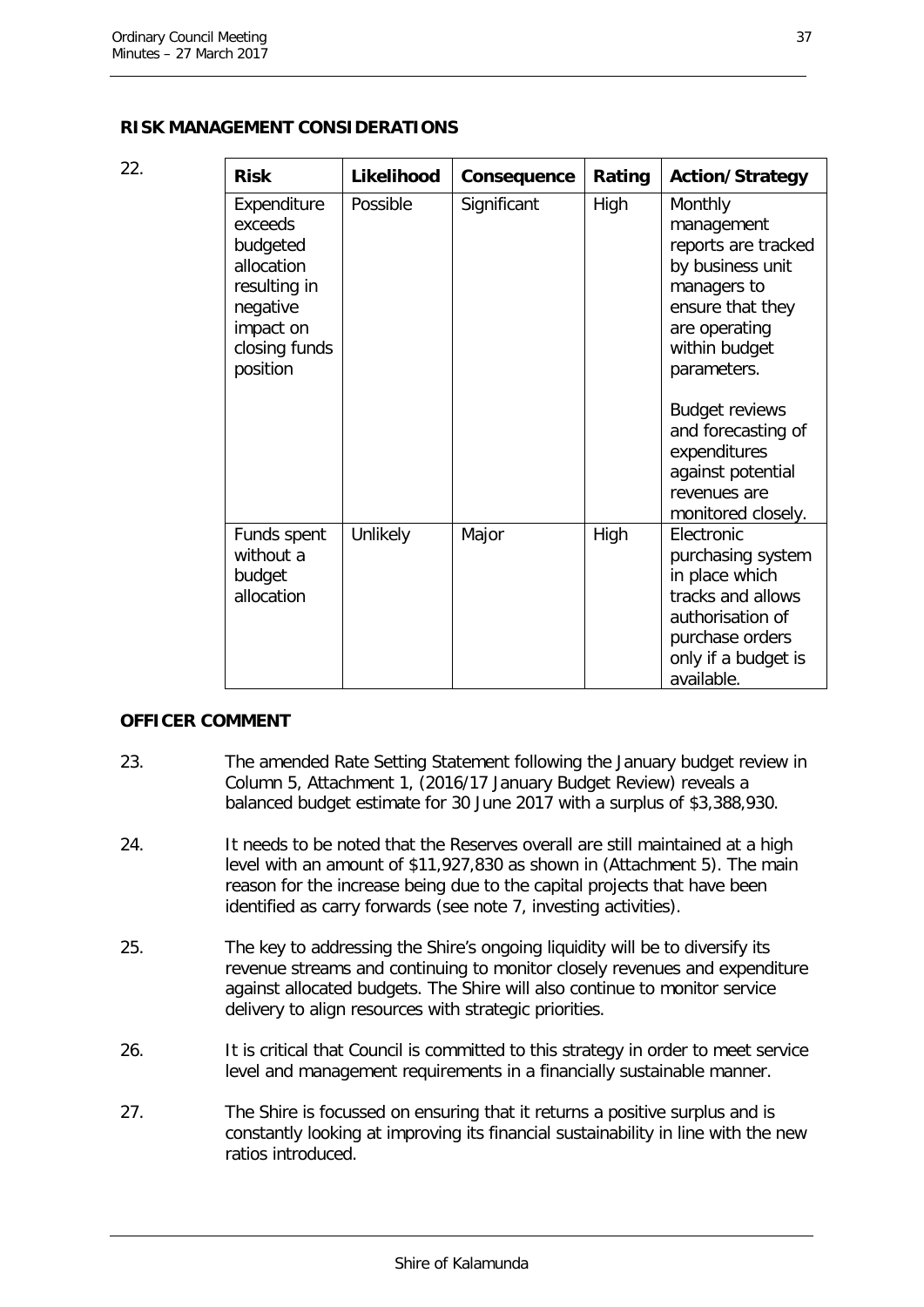The Presiding Person indicated an amendment that the words "be noted" at the end of point 1 of the recommendation should be deleted. The Mover and Seconder accepted this change to the substantive motion.

#### **Voting Requirements: Absolute Majority**

#### RESOLVED OCM 39/2017

That Council:

- 1. Notes the 2016/17 Budget Review Explanation and Summary (Attachment 4) be noted.
- 2. Pursuant to Section 6.8 (1) (b) of the Local Government Act 1995, authorises the Chief Executive Officer to amend the 2016/2017 current budget to reflect the changes summarised in the Amended Rates Setting Statement (Attachment 1).
- Moved: **Cr Geoff Stallard**
- Seconded: **Cr Michael Fernie**

Vote: **CARRIED UNANIMOUSLY / ABSOLUTE MAJORITY (10/0)**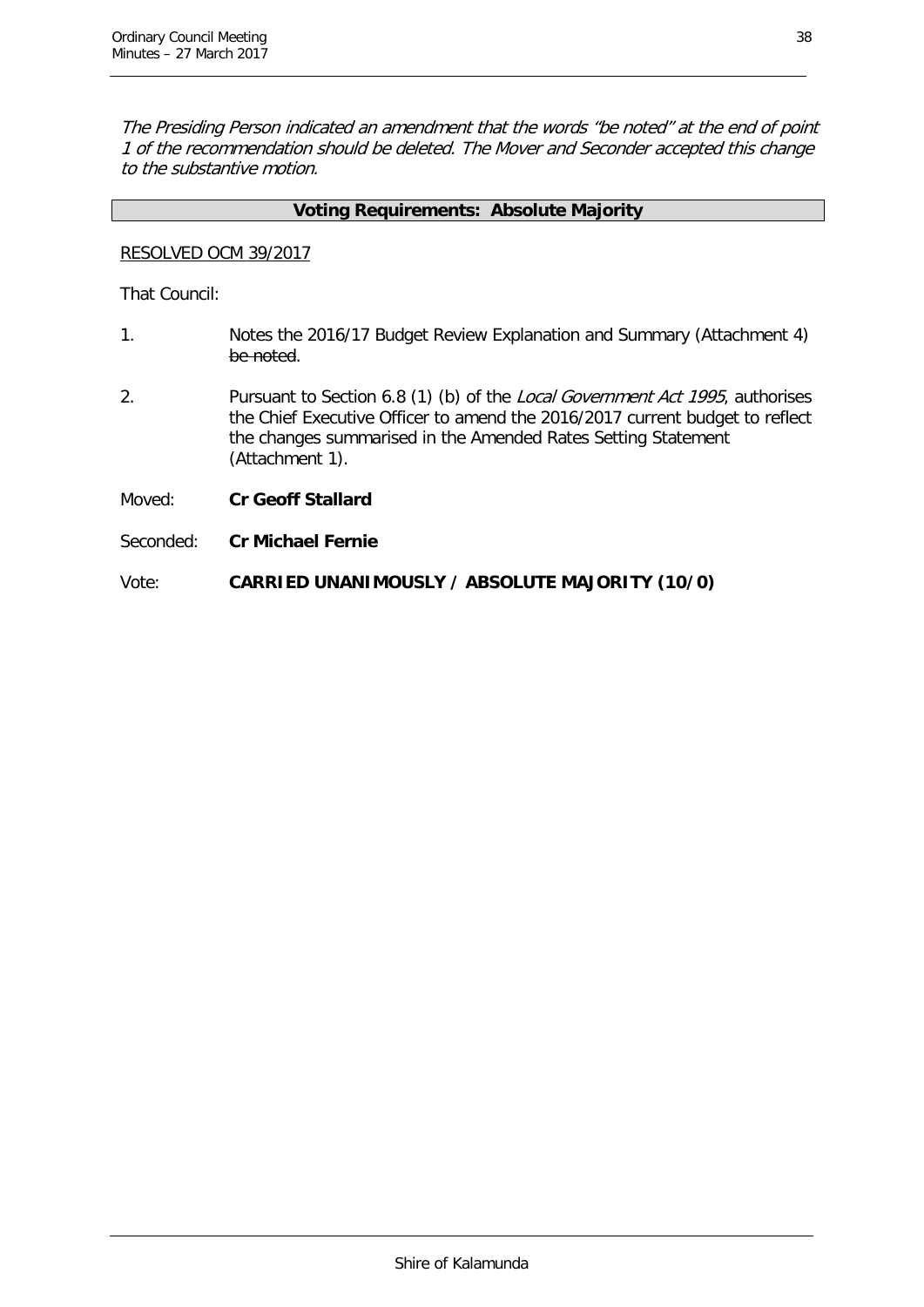**Attachment 1** Budget Review for Seven Months to January 2017 **Amended Financial Activity Statement by Nature and Type** [Click HERE to go directly to the document](http://www.kalamunda.wa.gov.au/files/55ce52c6-cebd-46c4-861f-a73f00e8a554/Item-1043-Att-1-OCM-27-March-2017.pdf)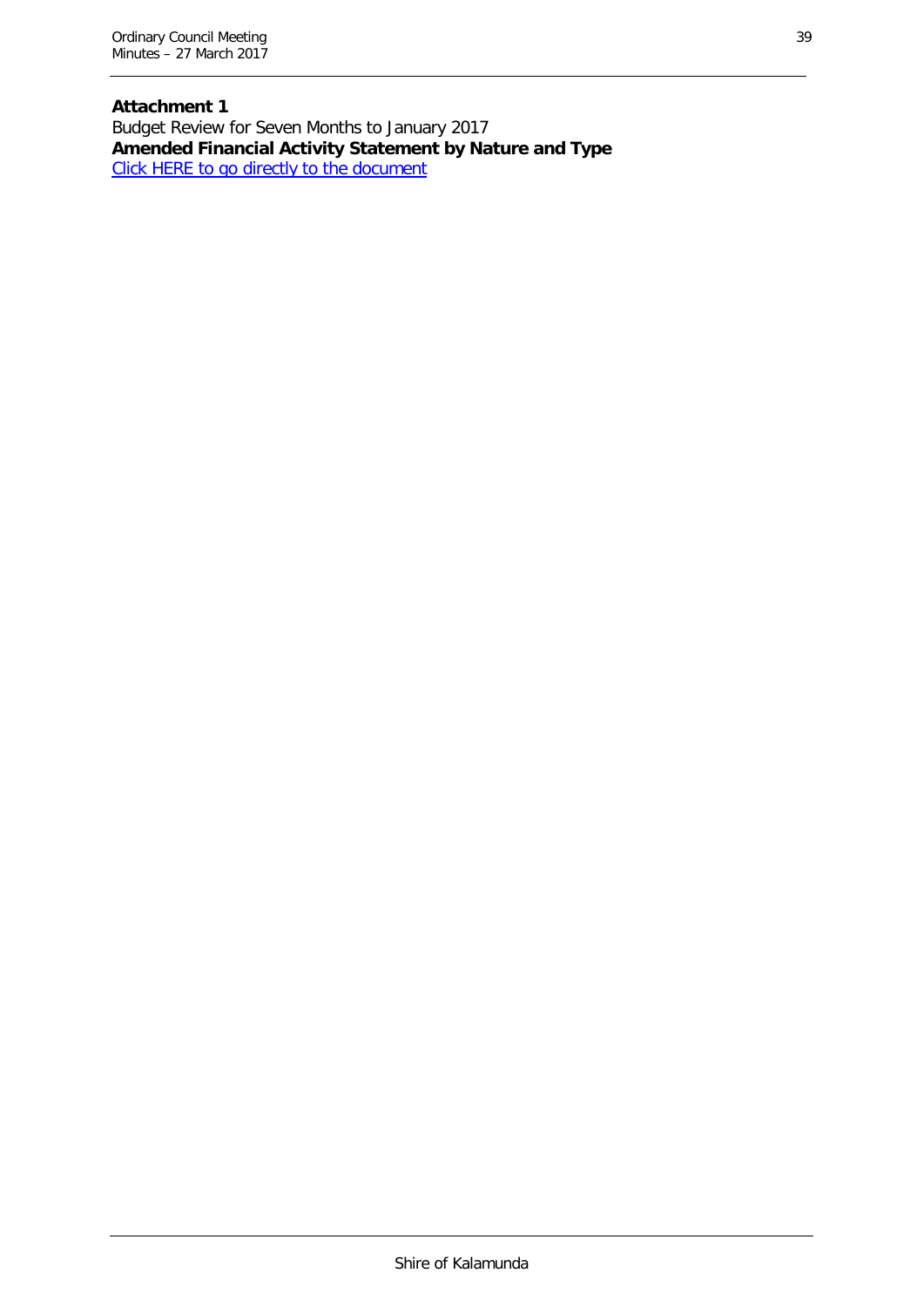**Attachment 2** Budget Review for Seven Months to January 2017 **Amended Financial Activity Statement by Program** [Click HERE to go directly to the document](http://www.kalamunda.wa.gov.au/files/8cf77ecb-c5cf-48da-b213-a73f00e8db62/Item-1043-Att-2-OCM-27-March-2017.pdf)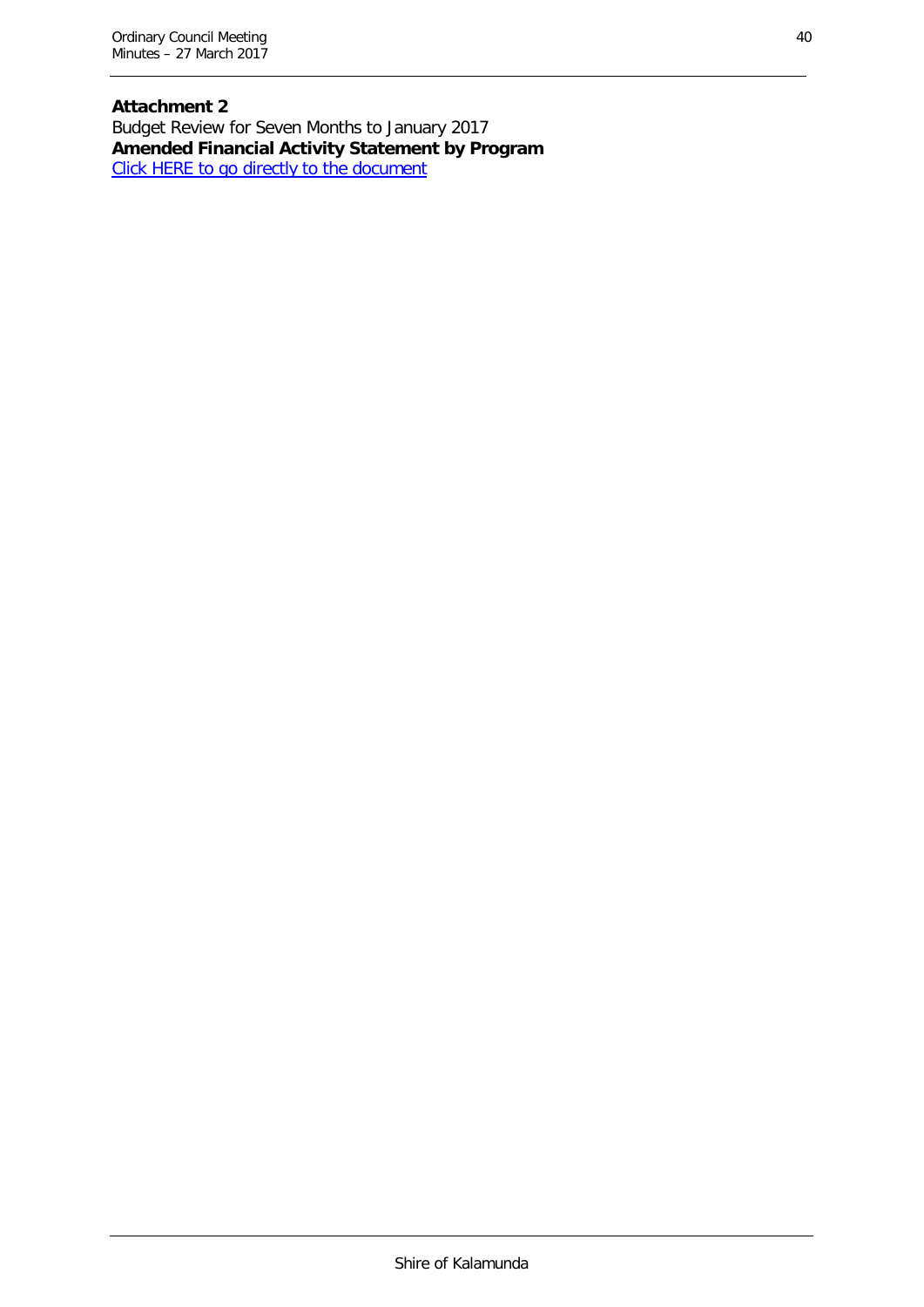**Attachment 3** Budget Review for Seven Months to January 2017 **Net Current Asset Position** [Click HERE to go directly to the document](http://www.kalamunda.wa.gov.au/files/63449c67-c50d-48ae-80f3-a73f00e91678/Item-1043-Att-3-OCM-27-March-2017.pdf)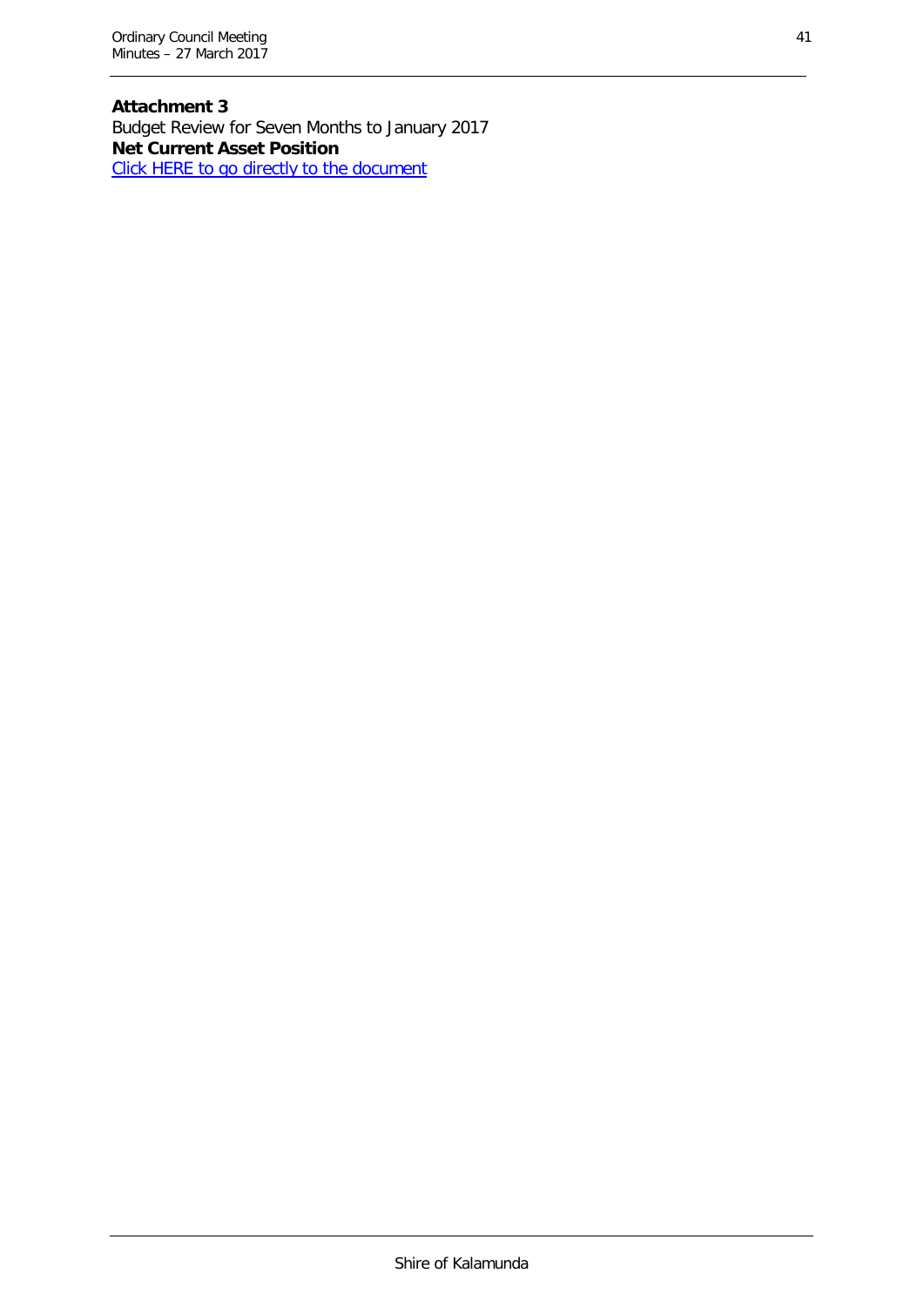**Attachment 4** Budget Review for Seven Months to January 2017 **Summarised Report of Amendments** [Click HERE to go directly to the document](http://www.kalamunda.wa.gov.au/files/9975973e-348b-40d9-b314-a73f00e9452a/Item-1043-Att-4-OCM-27-March-2017.pdf)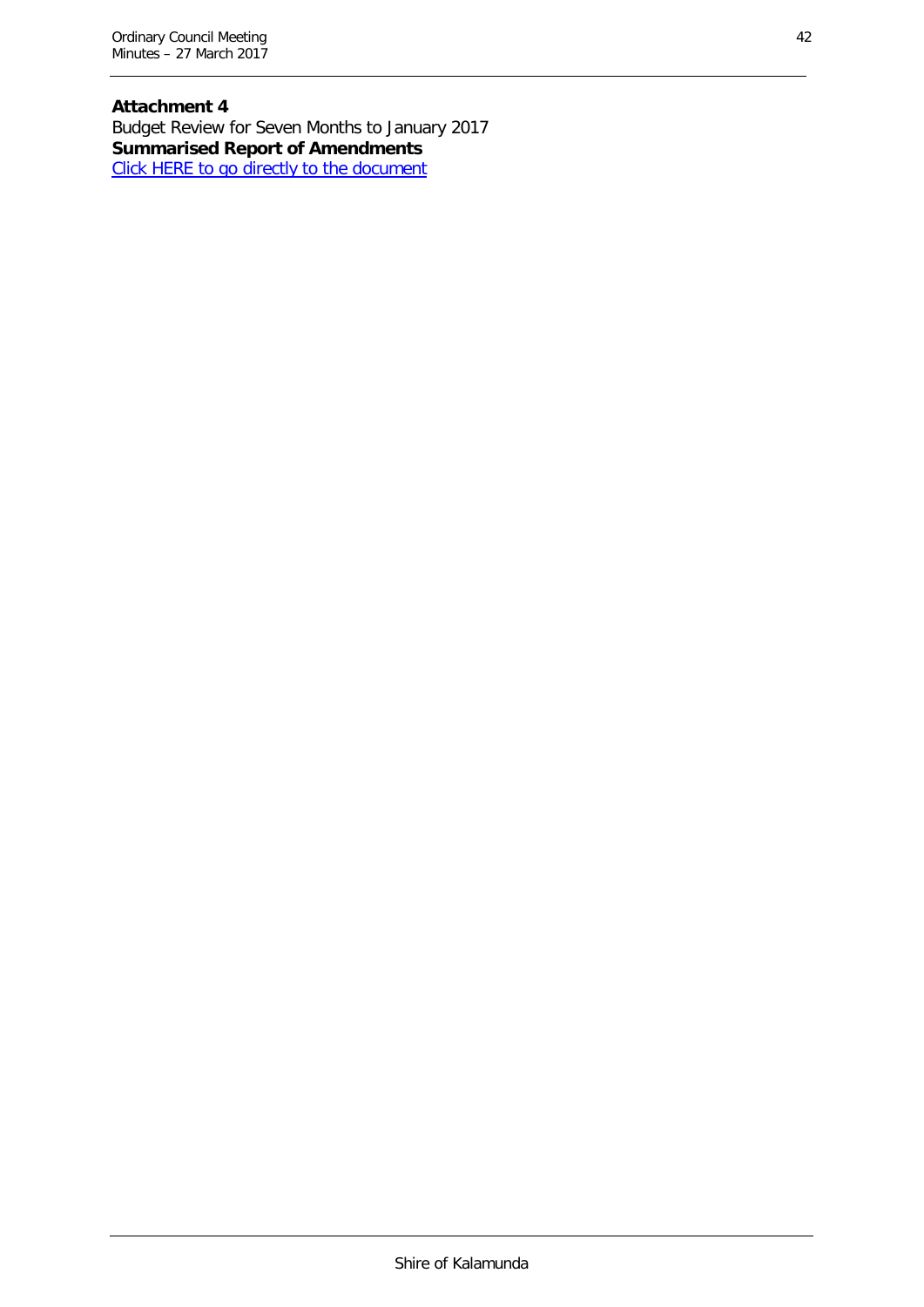# **Attachment 5**

Budget Review for Seven Months to January 2017 **Statement of Amended Reserve Account Movement and Balances** [Click HERE to go directly to the document](http://www.kalamunda.wa.gov.au/files/3b9db2fc-28a6-48c5-b31f-a73f00e9a931/Item-1043-Att-5-OCM-27-March-2017.pdf)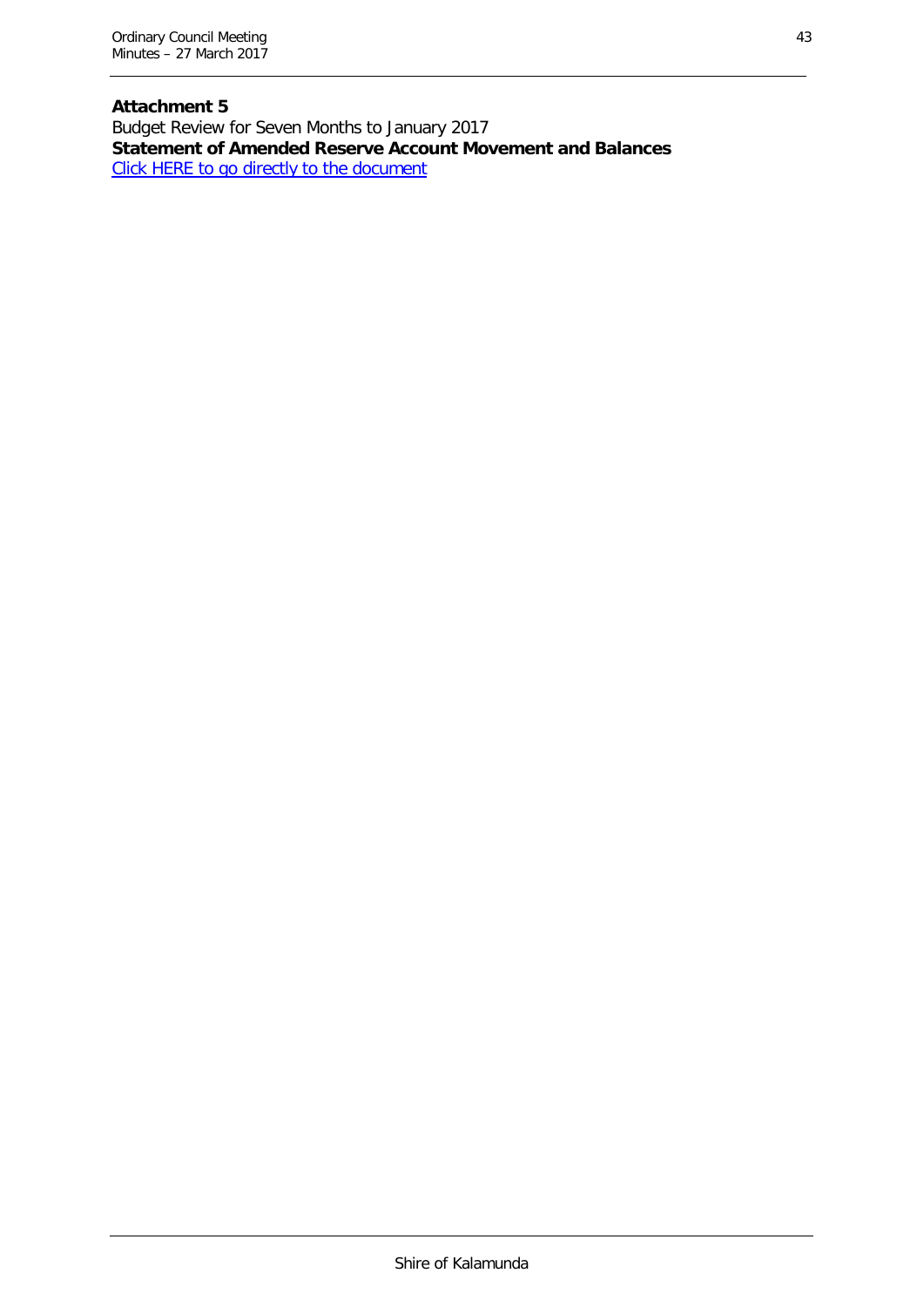**Declaration of financial / conflict of interests to be recorded prior to dealing with each item.**

#### <span id="page-44-0"></span>**10.4.3 Adoption of Policy - Elected Member Communication and Contact with Staff**

| Previous Items<br>Responsible Officer<br>Service Area<br>File Reference | OCM 209/2016<br><b>Chief Executive Officer</b><br>Chief Executives Office         |
|-------------------------------------------------------------------------|-----------------------------------------------------------------------------------|
| Applicant                                                               | N/A                                                                               |
| Owner                                                                   | N/A                                                                               |
| Attachment 1                                                            | Council Policy - Elected Member Communication<br>and Contact with Staff           |
| Attachment 2                                                            | Council Policy Procedure - Elected Member<br>Communication and Contact with Staff |

#### **EXECUTIVE SUMMARY**

- 1. To consider and adopt the Elected Member Communication and Contact with Staff Council Policy and note the associated Management Procedures.
- 2. This policy had previously been considered by Council at its Ordinary Council Meeting (OCM) on 19 December 2016 at which a number of issues were identified for further discussion with councillors.
- 3. Following discussion with councillors the documentation has been amended to rectify the issues of concern and are now represented for adoption.

#### **BACKGROUND**

- 4. Section 2.7 of the Local Government Act 1995 (the Act) provides that the development and adoption of policies is a key part of the role of Council.
- 5. The Shire periodically reviews, revokes and adds new policies to its Policy Register. Policies are used to ensure consistency and transparency in decision making as well as adding clarity to and intent to existing legislation.

#### **DETAILS**

6. Contact between Councillors and Staff is unavoidable activity which facilitates Councillors being able to effectively and efficiently perform their duties as elected representatives of the community.

> The objective of this Policy is to ensure that appropriate protocols and guidelines are in place to:

- Provide clearly defined communications and contact channels between Elected Members and shire staff.
- Ensure that duplication and loss of productive time is minimised. Facilitate Elected Members performing their role effectively
- 7. This Policy was initially considered at the OCM on 19 December 2016 where the following motion was passed: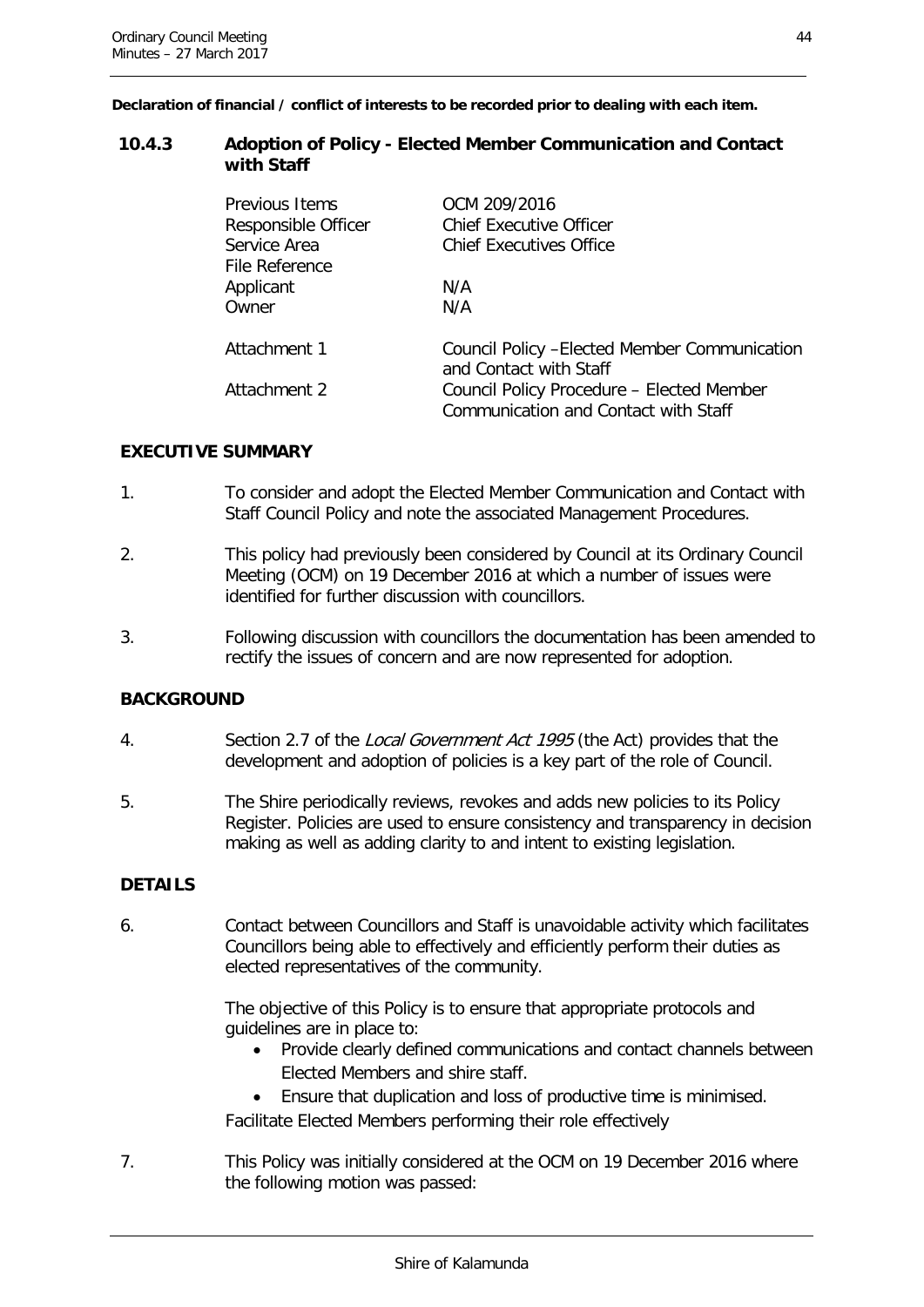#### EN BLOC RESOLUTION 209/2016

#### **PROCEDURAL MOTION**

That Council:

- 1. Defers the Elected Member Communication and Contact with Staff Policy and Management Procedure (Attachments 2 and 3) for further discussion with Council.
- 8. Further discussion occurred at the briefing session on 13 February 2017 and the issues identified have now been rectified in the Policy and Management Procedures documentation.

#### **STATUTORY AND LEGAL CONSIDERATIONS**

9. Section 2.7 of the Local Government Act 1995

#### **POLICY CONSIDERATIONS**

10. The development and adoption of appropriate Policies aligned to the strategic objectives of Council and the current operational environment of the Shire, will assist the Council in its governance role.

#### **COMMUNITY ENGAGEMENT REQUIREMENTS**

#### **Internal Referrals**

11. The Policy and Management Procedure has been developed with input from all Directorates and during councillor briefings.

#### **External Referrals**

12. The policy proposed to be adopted is not expected to have a direct impact on the community, it is therefore considered that specific engagement is not required.

#### **FINANCIAL CONSIDERATIONS**

13. It is not expected that this policy will result in any additional expenditure or specific budgetary requirements.

#### **STRATEGIC COMMUNITY PLAN**

#### **Strategic Planning Alignment**

14. Kalamunda Advancing: Strategic Community Plan to 2023

OBJECTIVE 6.3: To lead, motivate and advance the Shire of Kalamunda.

Strategy 6.3.3 Regularly review the organisation's structure, policies and procedures in response to changing circumstances.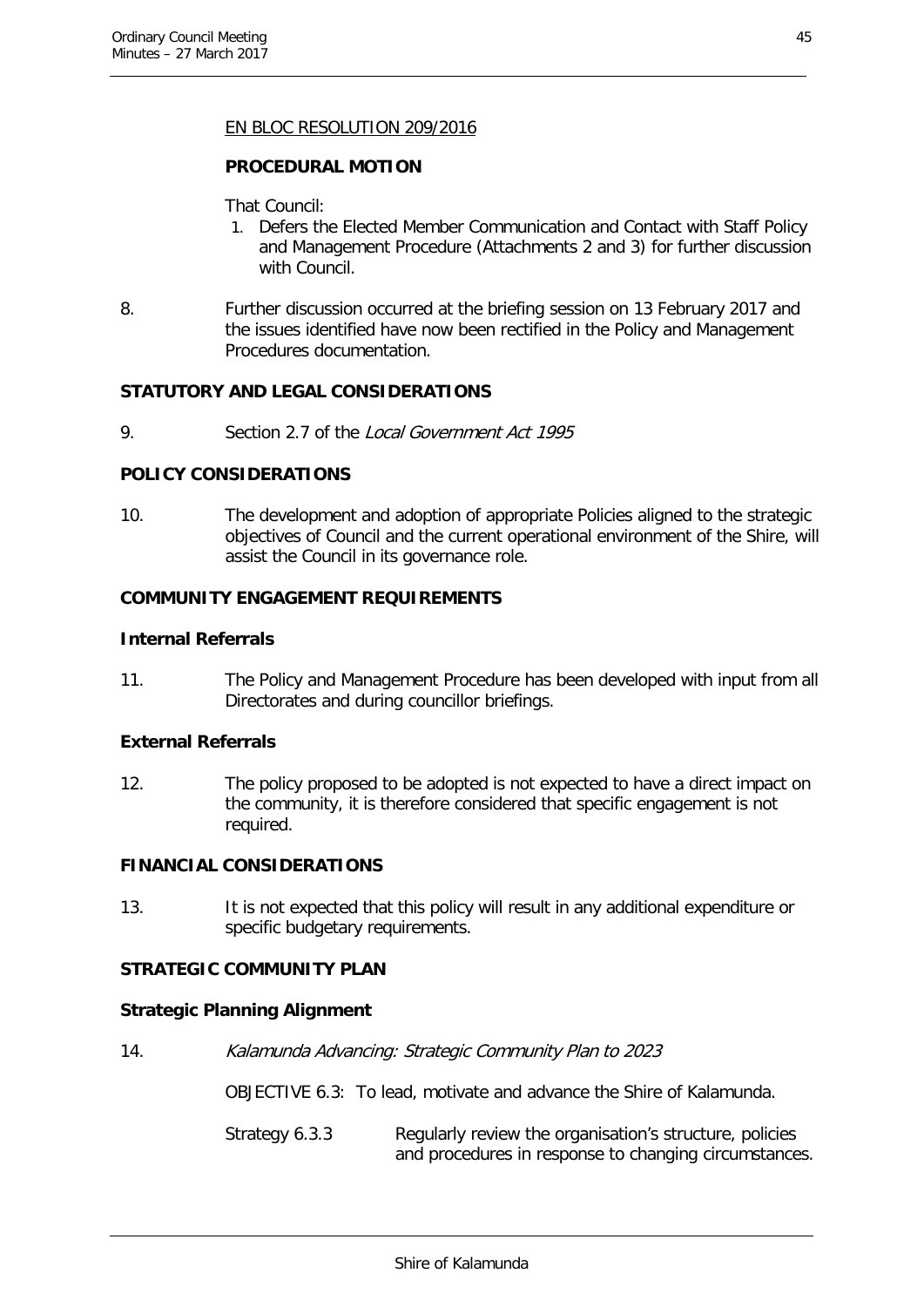#### **SUSTAINABILITY**

#### **Social Implications**

15. Nil.

#### **Economic Implications**

16. Nil.

#### **Environmental Implications**

17. Nil.

#### **RISK MANAGEMENT CONSIDERATIONS**

| 18. | <b>Risk</b>                                                                                                  | Likelihood | Consequence | Rating | <b>Action/Strategy</b>                                                                                                                                                        |
|-----|--------------------------------------------------------------------------------------------------------------|------------|-------------|--------|-------------------------------------------------------------------------------------------------------------------------------------------------------------------------------|
|     | Policies are<br>not<br>developed<br>that can<br>assist Elected<br><b>Members</b><br>perform their<br>duties. | Unlikely   | Moderate    | Low    | <b>Ensure that Elected</b><br>Members are provided<br>with the tools to<br>effectively undertake<br>the role and duties as<br>elected<br>representatives of the<br>community. |

#### **OFFICER COMMENT**

19. As a consequence of further discussion with councillors and amendments being made to the policy and management procedures, the policy is now ready for adoption.

Cr Tracy Destree foreshadowed an amendment to the substantive motion to include the addition of a point 3 to read "Request the CEO to provide relevant contact details for Directors and staff on Advisory Committees" the Mover accepted this amendment it therefore formed part of the substantive motion.

A query from Cr Dylan O'Connor was clarified before the vote took place.

#### **Voting Requirements: Simple Majority**

#### RESOLVED OCM 40/2017

That Council:

- 1. Adopts the Elected Member Communication and Contact with Staff Policy (Attachment 1).
- 2. Notes the Elected Member Communication and Contact with Staff Management Procedure (Attachment 2).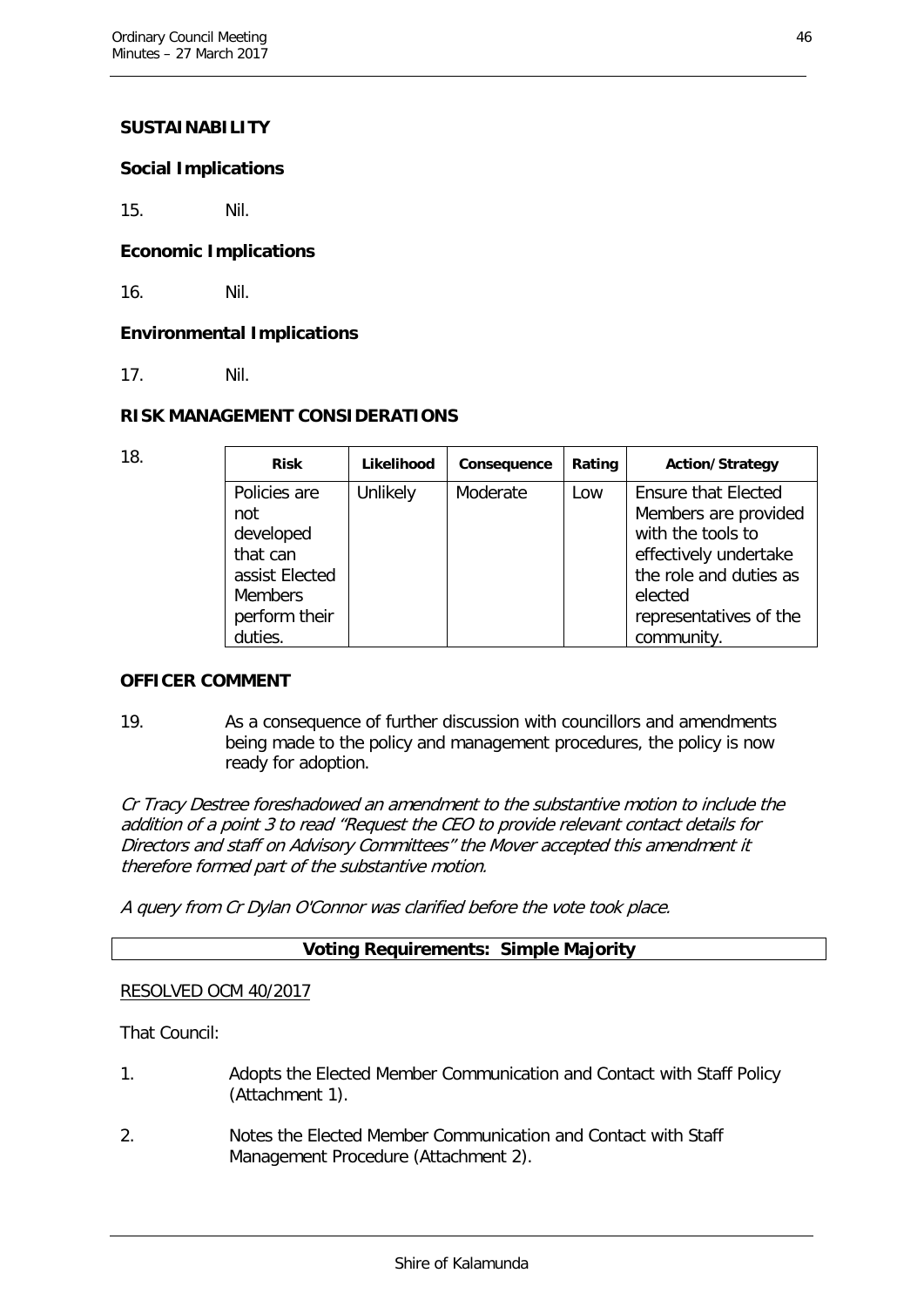#### 3. **Request the CEO to provide relevant contact details for Directors and staff on Advisory Committees.**

Moved: **Cr Dylan O'Connor**

Seconded: **Cr Tracy Destree**

Vote: **CARRIED UNANIMOUSLY (10/0)**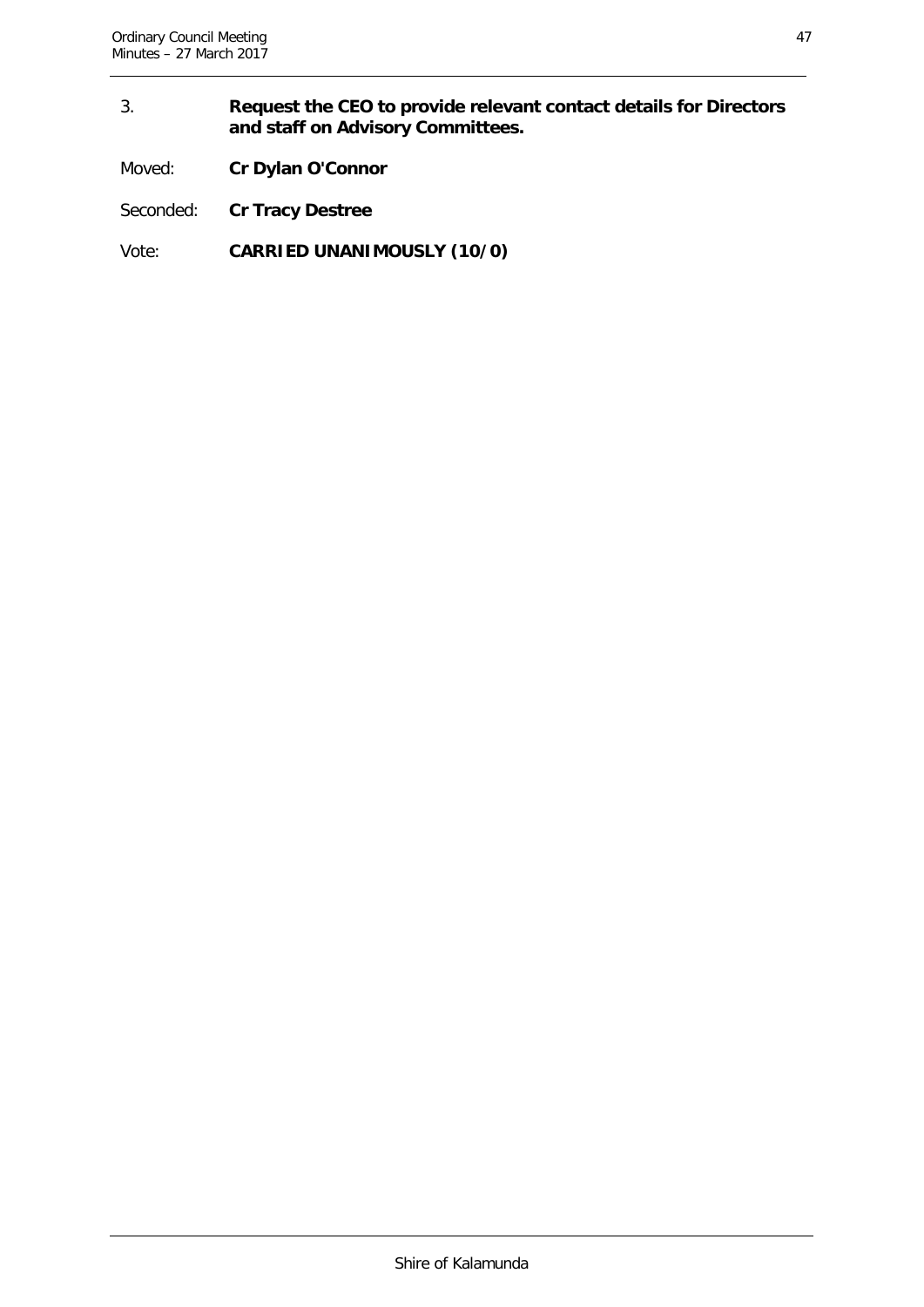#### **Attachment 1**

Adoption of Policy - Elected Member Communication and Contact with Staff **Council Policy –Elected Member Communication and Contact with Staff**

| [Policy Number]: Elected Member Communication and<br><b>Contact With Staff Council Policy</b> |                            |  |  |  |
|-----------------------------------------------------------------------------------------------|----------------------------|--|--|--|
| <b>Management Procedure</b>                                                                   | <b>Relevant Delegation</b> |  |  |  |
| <b>Elected Member Communication and</b><br><b>Contact With Staff</b>                          |                            |  |  |  |

# **Purpose**

To ensure that appropriate protocols and guidelines are in place to:

- Provide clearly defined communications and contact channels between Elected Members and shire staff.
- Ensure that duplication and loss of productive time is minimised.
- Facilitate Elected Members performing their role effectively.

# **Policy Statement**

The Council and Shire are committed to establishing a respectful, harmonious and effective working relationship between the Elected Members and staff of the Shire through open communications between each party.

Whilst the provisions of the *Local Government Act 1995* provide that the Chief Executive Officer is the contact point for contact between Elected Members and the administration, this is impractical on a day to day operational efficiency basis and therefore all communications between Elected Members and the Administration are to be channelled through the Chief Executive Officer, Directors, or by utilising the Elected Member Enquiries email system (councillorenquiries@kalamunda.wa.gov.au).

Where an Elected Member wishes to seek governance advice or information relating to agenda items or Notice of Motions the Elected Member may email the Governance Manager outlining the request and copying in the CEO.

Where an Elected Member wishes to seek advice or information on communication via the media or social media with respect to Shire or Council business, the Elected Member may contact the Manager Customer and Public Relations and should do so before interacting via these mediums or with a journalist.

Where the request entails the use of Shire resources (human or physical) to an extent which a Director believes may impact on the effective management or day to day activities of the Directorate, the request is to be referred to the Chief Executive Officer for determination. The Chief Executive Officer will discuss such requests with the originating Elected Member to determine the extent of information or action required.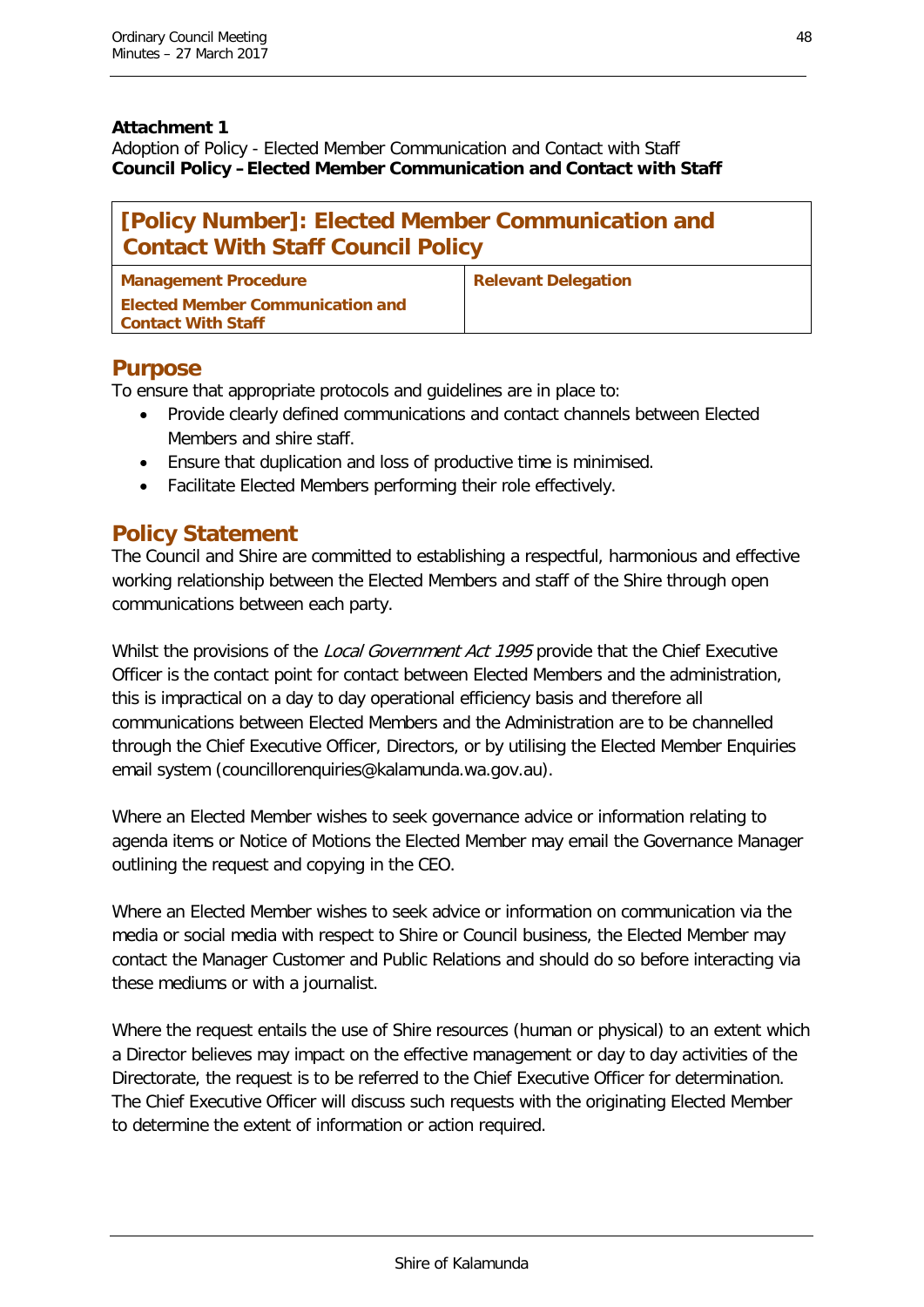The Chief Executive Officer may subsequently refer the matter to Council for determination should a resolution not be achieved.

Elected Members are to be kept informed of progress towards the resolution of any matter they have requested the Administration to attend to.

# **1. Requesting Information or a Service**

- 1.1 Any Elected Member wishing to make enquiry or obtain any information regarding an operational/strategic issue shall contact the Shire through the established Elected Member enquiries process.
- 1.2 For matters relating to strategic and operational issues, Elected Members shall only contact the Shire President, Chief Executive Officer or relevant Director, with email being the preferred method of contact.
- 1.3 Where an Elected Member choses to make a request via telephone the details of the conversation will be recorded and logged into the Shire's record system if any action is required.
- 1.4 Where an Elected Members is seeking information or advice via telephone, without any action being required, there will be no requirements for recording such conversations unless the Chief Executive Officer or the Director determines it is necessary.
- 1.5 Where the Elected Member Enquiries email system is used, requests are to include sufficient detail to enable an investigation of the request to occur. Where direct contact is made to employees they are required to refer Elected Members to their Business Unit Manager, Director or the Chief Executive Officer.
- 1.6 Where a response may have an impact across the Shire or across a ward, or is of relevance to other Elected Members, the Chief Executive Officer may determine the response should be copied to all Elected Members or to all ward councillors where applicable.
- 1.7 Responses will be issued within five (5) working days, and a record of the response saved within the Shire's record Systems.
- 1.8 If the matter is deemed confidential in accordance with clause 1.11, only the referring Elected Member shall receive the response.
- 1.9 Should the matter not be resolved within the nominated timeframe of five (5) working days, the Chief Executive Officer or Director (as appropriate) shall provide an update report every ten working days (10) (or as otherwise agreed with the Elected Member) on the matter until resolved.
- 1.10 Any Shire officer contacted directly either verbally or in writing by an Elected Member regarding a Shire matter shall refer them to their Director or the Chief Executive Officer.
- 1.11 In addition to the process outlined above, any Elected Member who wishes to raise a matter on a confidential basis is to send the request direct to the Chief Executive Officer only, with a specific request that the matter be dealt with in confidence and a reason/s outlining why. Where there is conjecture as to the sensitivity or otherwise of such matters raised, the Chief Executive Officer will consult with the President to ascertain whether the request should be dealt with as a confidential matter. The Chief Executive Officer will prepare a response and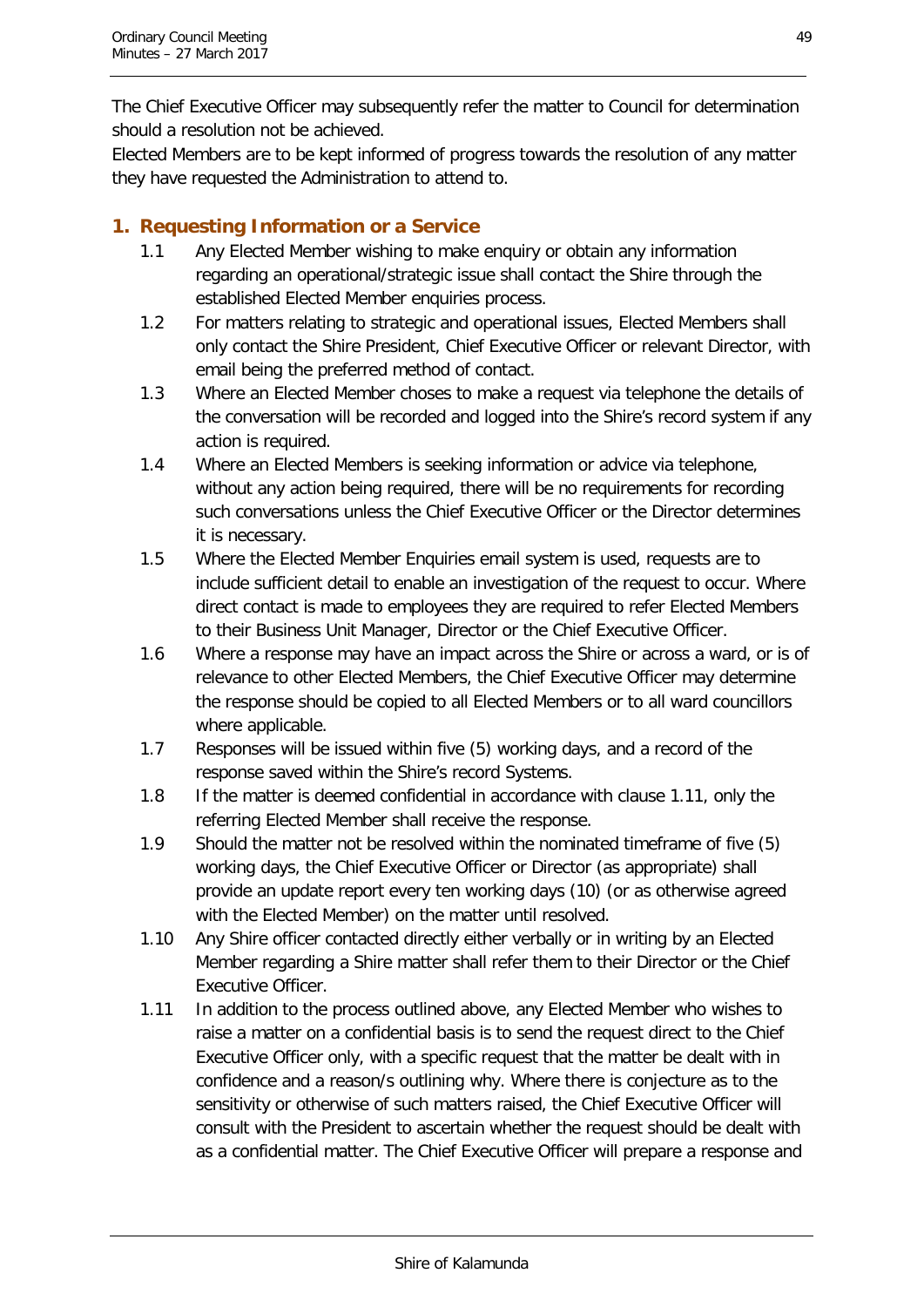provide this back to the individual Elected Member in line with the parameters stipulated in clauses 1.6 and 1.9.

#### **2. Elected Members Undertaking Personal Business transaction with the Shire**

- 2.1 Where an Elected Member wishes to pay rates, dog or cat registration apply for a building approval or licence or any other service offered by the Shire the Elected Members may use the Customer Service Team to facilitate these transactions.
- 2.2 Where a personal business transaction becomes complex and queries arise this will be referred to the relevant Director.

#### **3. Staff Contacting Elected Members**

- 3.1 All staff other than the CEO and Directors are not permitted to contact Elected Members unless:
	- (i) They have been requested to do so by the CEO or Director.
	- (ii) They are dealing with an ongoing matter and the CEO or Director was aware of the ongoing contact.
- 3.2 Where a personal business transaction becomes complex and queries arise this will be referred to the relevant Director.
- 3.3 All staff contact with Elected Members when approved should be via email so appropriate records can be kept otherwise file notes may be required.

# **4. Staff Contact for Advisory Committees of Council**

- 4.1 Elected Members who are delegates of an Advisory Committee of Council may contact officers who have been delegated to support an Advisory Committee.
- 4.2 Any contact to delegated officers must be directly related to the matters pertaining to the business of the Advisory Committee.
- 4.3 If a matter is raised that is complex, strategic in nature or requiring resources the Officer will refer such matters to the Chief Executive Officer or relevant Director for determination.

#### **5. Directory of Relevant Service Areas**

The following table identifies which Director has responsibility for the services across the Shire.

| Directorate Contact Person     | <b>Service Areas</b>           |
|--------------------------------|--------------------------------|
| Office of the CEO              | Governance                     |
|                                | Legal                          |
|                                | Advocacy                       |
|                                | Strategic & Business Planning  |
|                                | <b>Public Relations</b>        |
|                                | Events                         |
|                                | <b>Customer Service</b>        |
|                                | Human resources                |
|                                | Occupational Health and safety |
| Corporate & Community Services | Financial Services & Budgeting |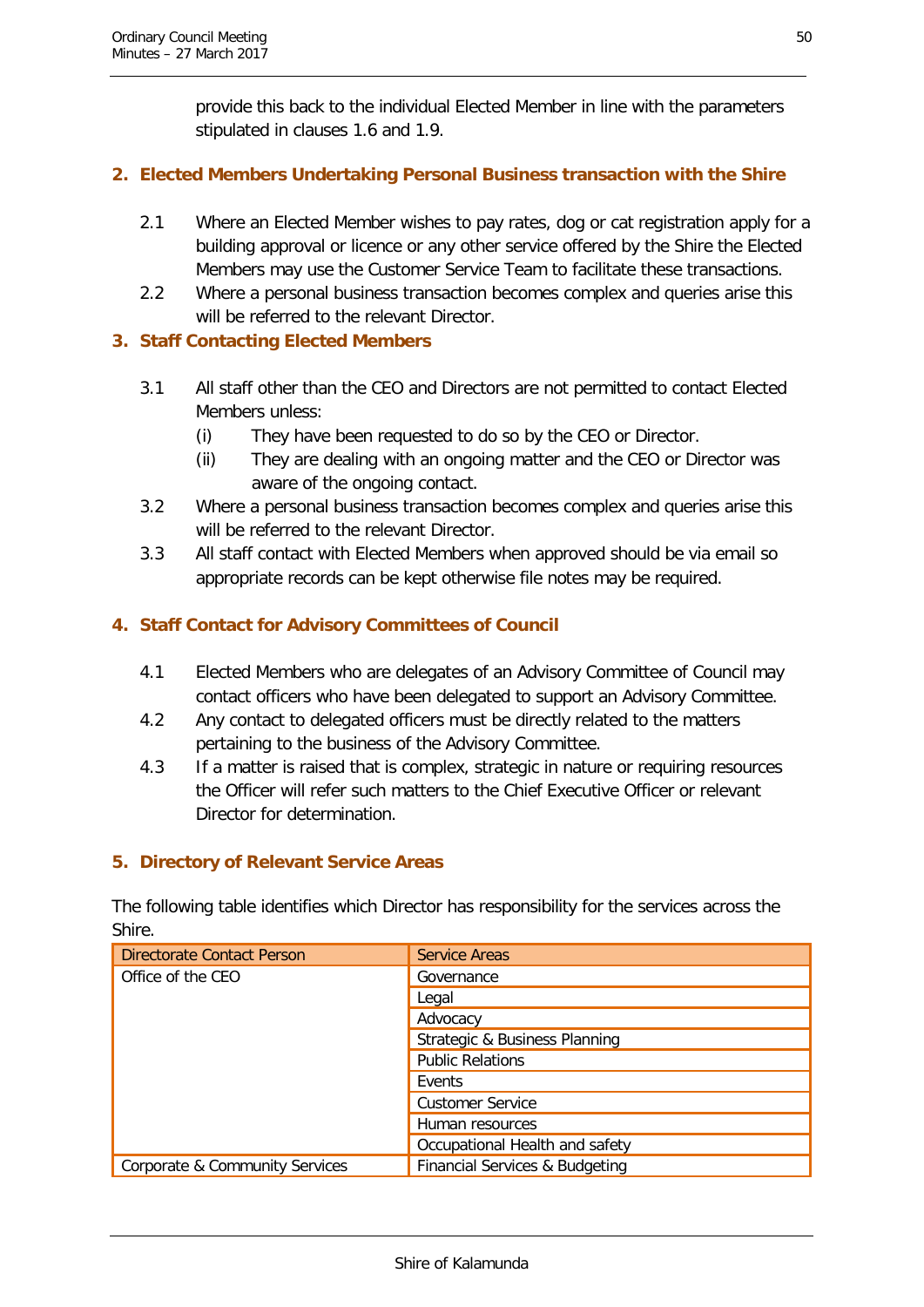|                             | Rates                                               |
|-----------------------------|-----------------------------------------------------|
|                             | Insurance                                           |
|                             | Procurement                                         |
|                             | Land & Property and leases                          |
|                             | Economic Development & Tourism                      |
|                             | Community bus and building bookings                 |
|                             | Cultural services - Kalamunda Performing Arts & Zig |
|                             | Zag Cultural Centre                                 |
|                             | Libraries                                           |
|                             | Information technology                              |
|                             | Records and FOI                                     |
|                             | <b>Community Development</b>                        |
|                             | <b>Youth Services</b>                               |
|                             | <b>Recreation Services</b>                          |
|                             | <b>Seniors Services</b>                             |
|                             | <b>Facilities Planning</b>                          |
|                             | Community groups and clubs liaison                  |
| <b>Development Services</b> | <b>Health Services</b>                              |
|                             | Ranger Services                                     |
|                             | <b>Contaminated site Issues</b>                     |
|                             | <b>Emergency Management Services</b>                |
|                             | Fire Inspectors                                     |
|                             | Planning Approval services                          |
|                             | <b>Building Approval services</b>                   |
|                             | <b>Strategic Land Planning services</b>             |
| <b>Asset Services</b>       | <b>Waste Services</b>                               |
|                             | Parks & Verge Maintenance                           |
|                             | Environmental service                               |
|                             | <b>Bushland Management</b>                          |
|                             | Fire Mitigation on Shire owned land                 |
|                             | <b>Building Maintenance</b>                         |
|                             | Drainage Maintenance                                |
|                             | Roads Maintenance                                   |
|                             | Car parks                                           |
|                             | Footpaths                                           |
|                             | <b>Traffic Issues</b>                               |
|                             | <b>Bus Shelters</b>                                 |
|                             | Road design and survey issues                       |
|                             | Major Asset Project delivery                        |
|                             | Fleet and vehicle management                        |

#### **LEGISLATION AND OTHER REFERENCES:**

- Local Government Act 1995 – Regulation 10(1)(a) of the Local Government (Rules of Conduct Regulation 2007)

- State Records Commission Local Government Elected Members Policy
- Shire of Kalamunda Code of Conduct

| <b>Related Local Law</b>       |  |
|--------------------------------|--|
| <b>Related Policies</b>        |  |
| <b>Related Budget Schedule</b> |  |
| Legislation                    |  |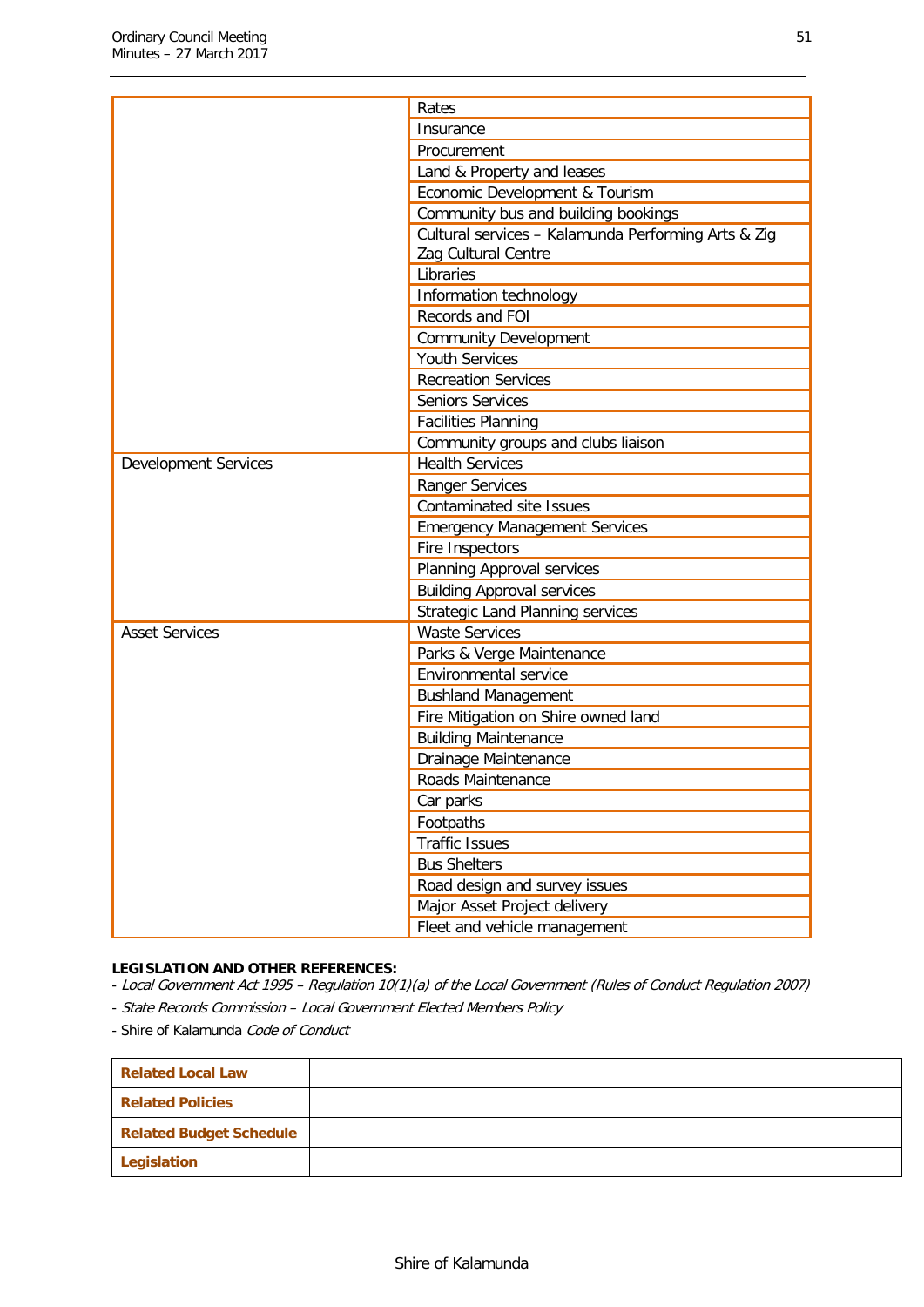| <b>Conditions</b> |                         |  |
|-------------------|-------------------------|--|
| Authority         |                         |  |
| Adopted           | <b>Next Review Date</b> |  |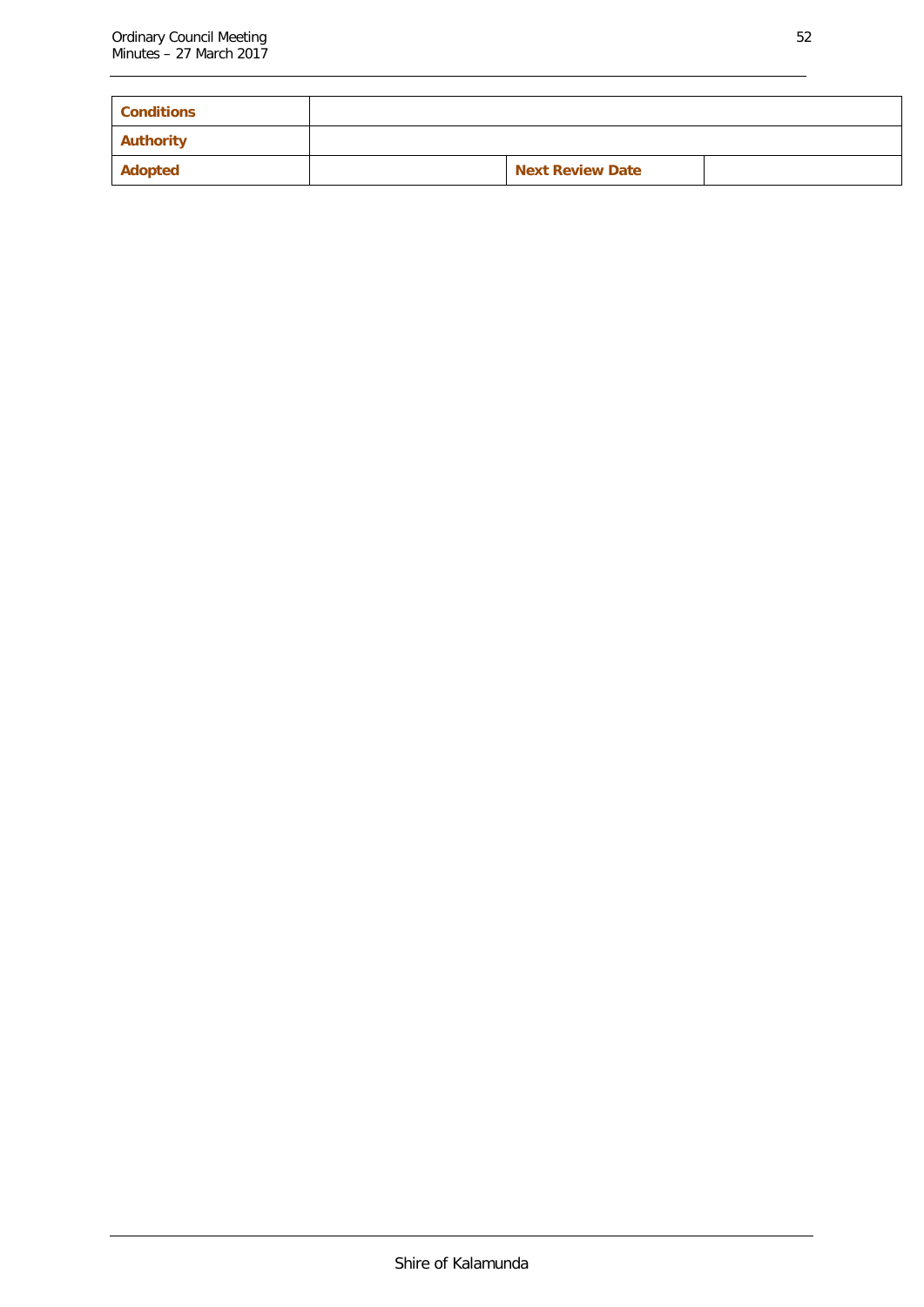#### **Attachment 2**

Adoption of Policy - Elected Member Communication and Contact with Staff **Council Policy Procedure – Elected Member Communication and Contact with Staff**

# **Elected Member Communication and Contact With Staff Procedure**

**Relevant Shire of Kalamunda Council Policy**

# **Elected Member Communication and Contact With Staff**

**Relevant Shire of Kalamunda Policy**

# **Purpose**

To ensure that appropriate protocols and guidelines are in place to:

- Provide clearly defined communications and contact channels between Elected Members and shire staff.
- Ensure that duplication and loss of productive time is minimised.
- Facilitate Elected Members performing their role effectively.

# **Detail**

The Shire will respond to requests made by Elected Members in a timely and professional manner in accordance with the details stipulated within this Policy and Procedure

#### **1. Contact Process**

Any Elected Member wishing to make enquiry or obtain any information regarding an operational/strategic issue shall contact Administration through the established Elected Member enquiries process.

For matters relating to strategic and operational issues, Elected Members shall only contact the Shire President, Chief Executive Officer or relevant Director, with email being the preferred method of contact.

#### **2. Responding to Elected Member Requests**

- 2.1 The Chief Executive Officer or relevant Director Officer (as appropriate) will register all enquiries received from Elected Members into the relevant software using the category "Information Request – Councillor", unless the matter is deemed confidential in accordance with clause 2.8, where it will be registered using the category "Information Request – Councillor Confidential".
- 2.2 Elected Members may also use the Shire's elected member enquiries email address councillorenquiries@kalamunda.wa.gov.au to submit a request. The request will be entered into the software system and assigned to the appropriate Director using the workflow process. All associated documents relating to the request shall be stored against the request for tracking and record keeping purposes.
- 2.3 Upon registration of the enquiry, a response shall be coordinated by the relevant Director or Chief Executive Officer as appropriate.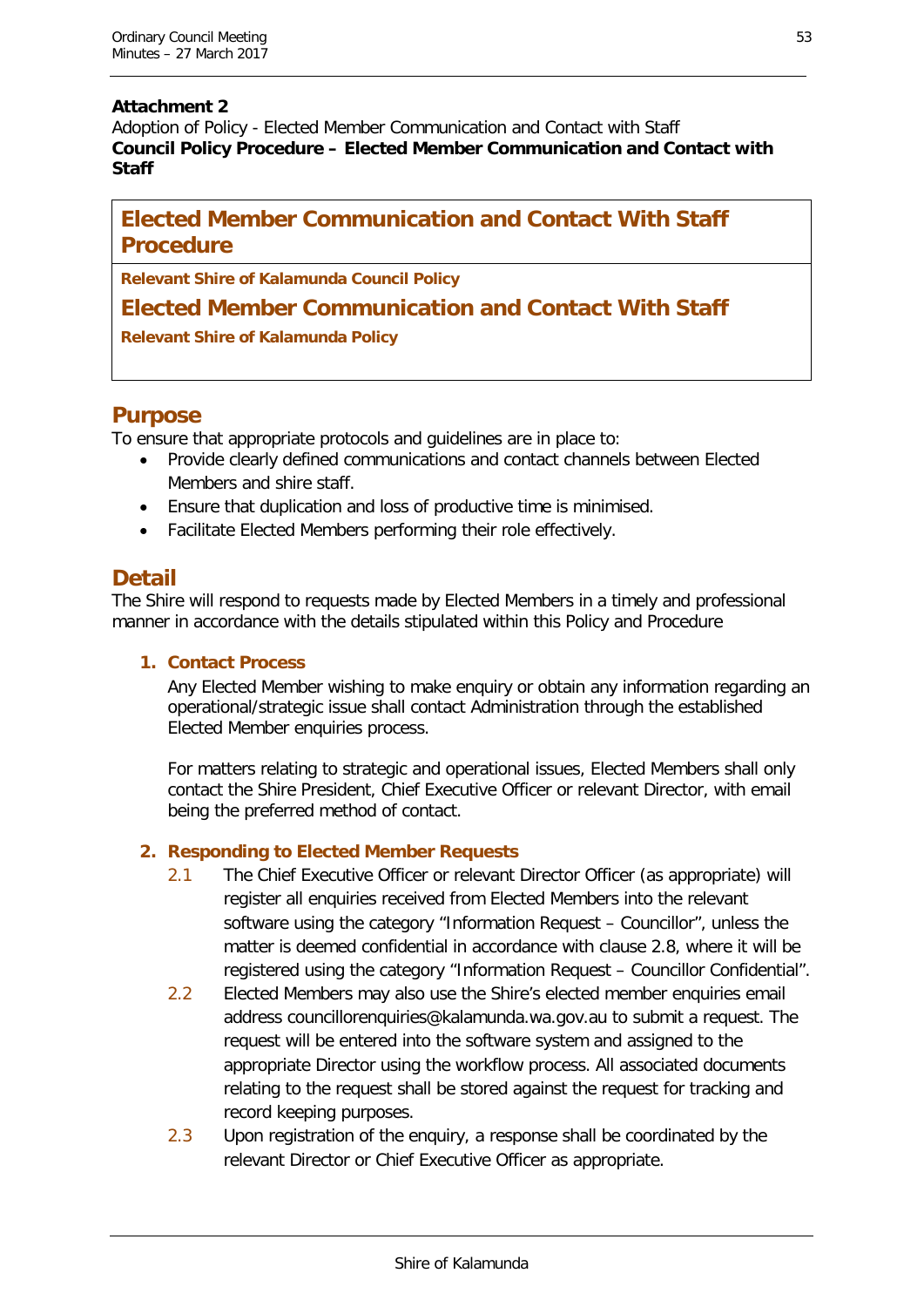- 2.4 Where a response may have an impact across the Shire or across a ward, or is of relevance to other Elected Members, the Chief Executive Officer may determine the response should be copied to all Elected Members or to all ward councillors where applicable.
- 2.5 Otherwise a response will be provided directly to the Elected Member, within five (5) working days, and a record of the response saved.
- 2.6 If the matter is deemed confidential in accordance with clause 2.10, only the referring Elected Member shall receive the response.
- 2.7 Should the matter not be resolved within the nominated timeframe of five (5) working days, the Director or Chief Executive Officer (as appropriate) shall provide an update report every ten days (10) (or as otherwise agreed with the Elected Member) on the matter until resolved.
- 2.8 Reports shall be generated for the Chief Executive Officer and Directors outlining the following:
	- number of contacts made;
	- any contentious issues;
	- the number of issues resolved; and
	- the number of issues still outstanding.
- 2.9 Any Shire officer contacted directly either verbally or in writing by an Elected Member regarding a Shire matter shall refer them to their Director or the Chief Executive Officer.
- 2.10 In addition to the process outlined above, any Elected Member who wishes to raise a matter on a confidential basis is to send the request direct to the Chief Executive Officer only, with a specific request that the matter be dealt with in confidence and a reason/s outlining why. Where there is conjecture as to the sensitivity or otherwise of such matters raised, the Chief Executive Officer will consult with the Shire President to ascertain whether the request be dealt with as being confidential. The Chief Executive Officer will prepare a response and provide this back to the individual Elected Member in line with the parameters stipulated in clauses 2.4 and 2.5.

# **3. Elected Members Undertaking Personal Business transaction with the Shire**

- 3.1 Where an Elected Member wishes to pay rates, dog or cat registration apply for a building approval or licence or any other service offered by the Shire the Elected Members may use the Customer Service Team to facilitate these transactions.
- 3.2 Where a personal business transaction becomes complex and queries arise this will be referred to the relevant Director.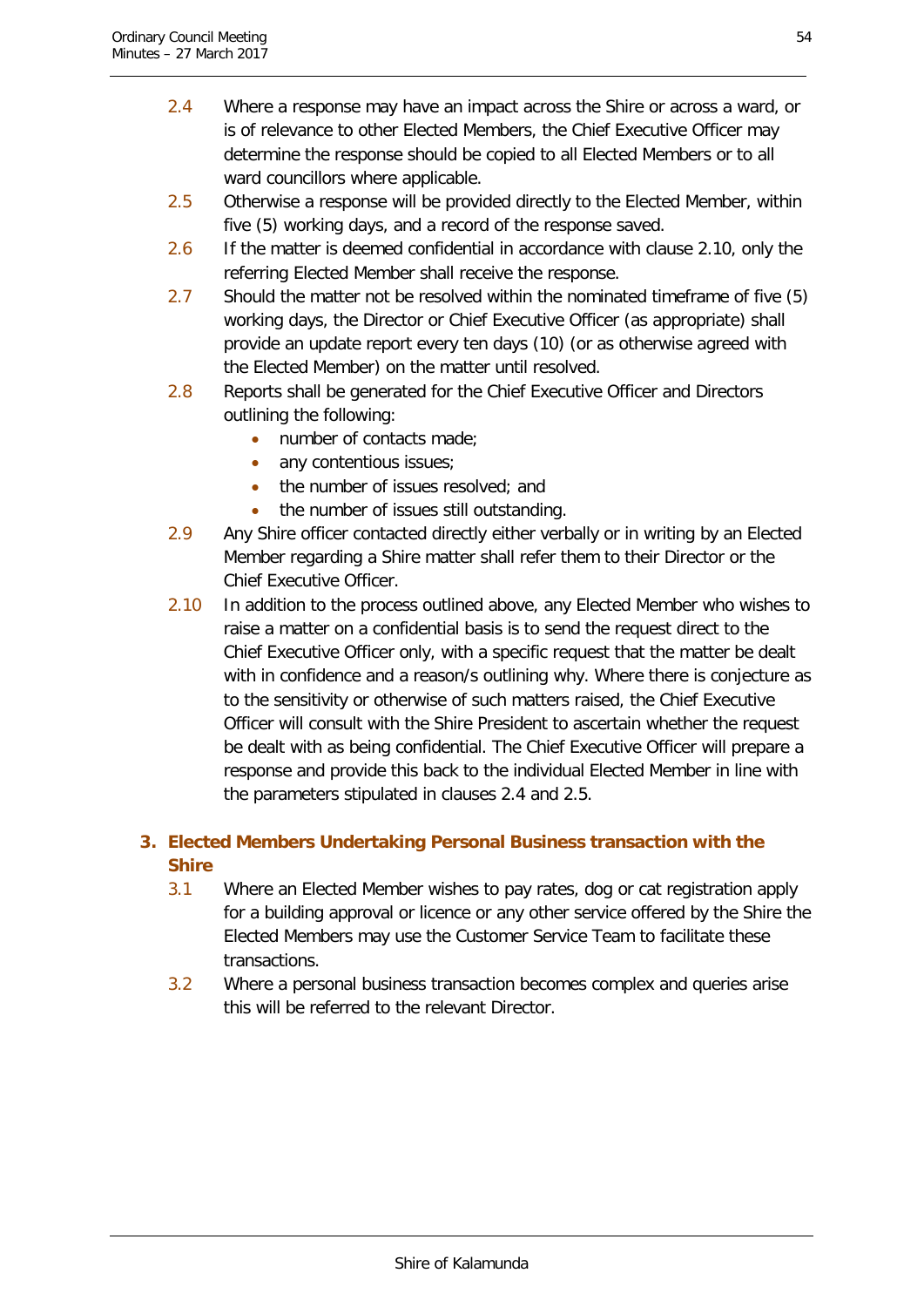### **4. Staff Contacting Elected Members**

- 4.1 All staff other than the CEO and Directors are not permitted to contact Elected Members unless:
	- (i) They have been requested to do so by the CEO or Director.
	- (ii) They are dealing with an ongoing matter and the CEO or Director was aware of the ongoing contact.
- 4.2 Where a personal business transaction becomes complex and queries arise this will be referred to the relevant Director.
- 4.3 All staff contact with Elected Members when approved should be via email so appropriate records can be kept otherwise file notes may be required.

#### **LEGISLATION AND OTHER REFERENCES:**

- Local Government Act 1995 – Regulation 10(1)(a) of the Local Government (Rules of Conduct Regulation 2007)

- State Records Commission Local Government Elected Members Policy
- Shire of Kalamunda Code of Conduct

| <b>Related Budget Schedule</b> |                         |  |
|--------------------------------|-------------------------|--|
| <b>Authority</b>               |                         |  |
| Adopted                        | <b>Next Review Date</b> |  |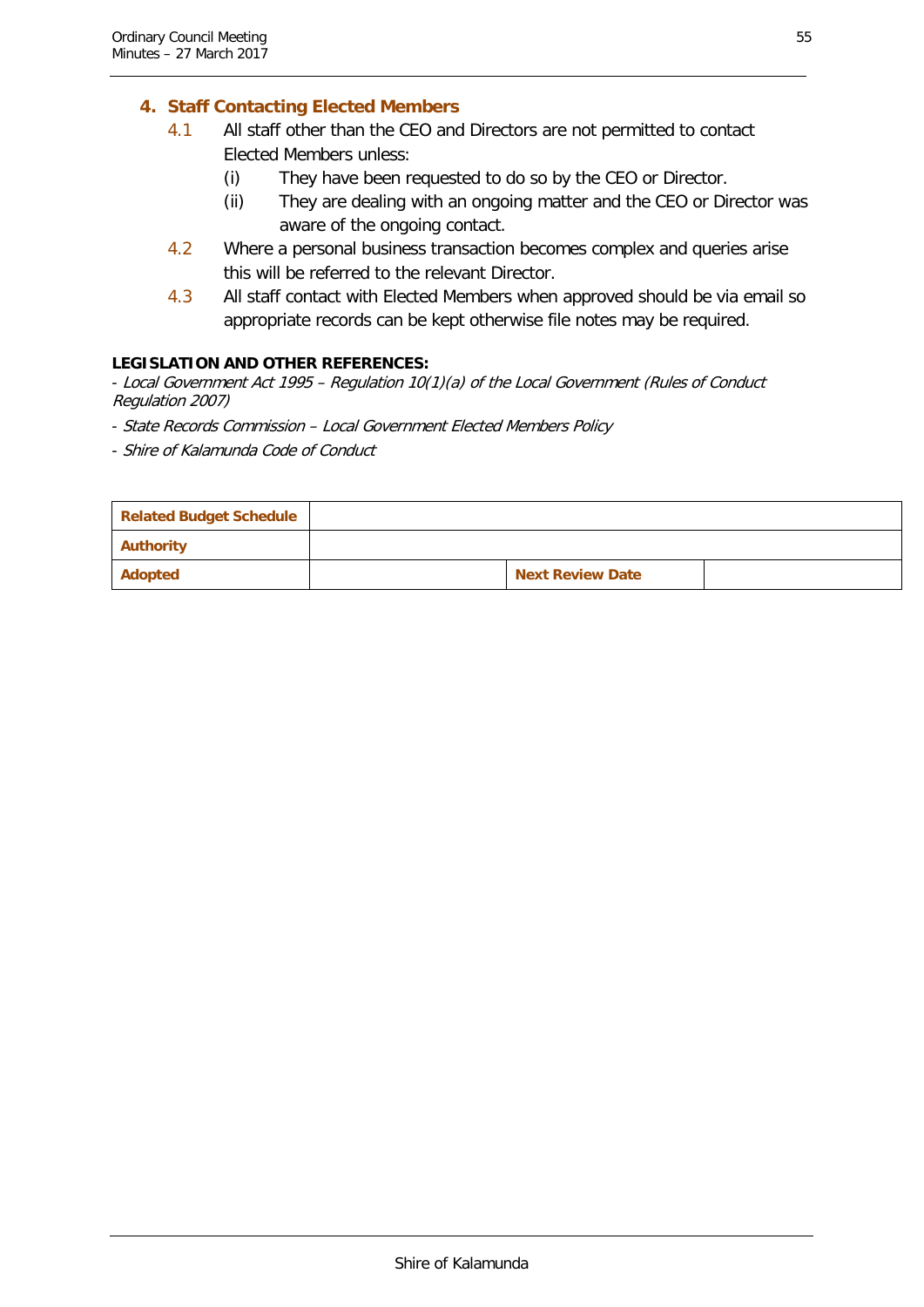**Declaration of financial / conflict of interests to be recorded prior to dealing with each item.**

#### <span id="page-56-0"></span>**10.4.4 CONFIDENTIAL ITEM – Consideration of Tenders for the Construction of Kalamunda Town Centre Stormwater Drainage Upgrade (RFT 1703)**

**Reason for Confidentiality** Local Government Act 1995 S5.23 (2) (c) – "a contract entered into, or which may be entered into, by the local government which relates to a matter to be discussed at the meeting."

| <b>Previous Items</b>                                                                                                                                                                                                                                      | OCM 170/2010<br>Blair, D. (2016). Kalamunda Town<br>Centre-Geotechnical Testing [email]  |
|------------------------------------------------------------------------------------------------------------------------------------------------------------------------------------------------------------------------------------------------------------|------------------------------------------------------------------------------------------|
| Responsible Officer<br>Service Area<br>File Reference<br>Applicant<br>Owner                                                                                                                                                                                | <b>Director Asset Services</b><br><b>Asset Delivery</b><br><b>RFT 1703</b><br>N/A<br>N/A |
| Confidential Attachment 1 Reason for<br>Confidentiality Local Government Act 1995<br>$55.23$ (2) (c) – "a contract entered into, or<br>which may be entered into, by the local<br>government which relates to a matter to be<br>discussed at the meeting." | Town Centre Drainage Staging<br>Plan                                                     |
| Confidential Attachment 2 Reason for<br>Confidentiality Local Government Act 1995<br>$55.23$ (2) (c) – "a contract entered into, or<br>which may be entered into, by the local<br>government which relates to a matter to be<br>discussed at the meeting." | Tender Evaluation Report -<br>Kalamunda Town Centre Drainage<br>Upgrade (RFT 1703)       |

Cr Tracy Destree wished to make an amendment to include the words "with no rock breaking undertaken after 6pm" into point 3 the Mover had a further amendment to change the time from 6pm to 9pm this was accepted by the Seconder and therefore it formed part of the substantive motion. Debate was had before the vote was taken.

#### **Voting Requirements: Simple Majority**

RESOLVED OCM 46/2017

That Council:

- 1. Accepts the recommendation of the Tender Evaluation Panel to appoint CQ & JM Dowsing Pty Ltd for the Construction of Kalamunda Town Centre Stormwater Drainage (RFT 1703) for its tendered lump sum price of \$928,700.50 (excluding GST).
- 2. Notes the transfer of \$140,000 Roads 2 Recovery funding from the Wittenoom Road Street Lighting Improvements and Power Undergrounding Project (Job No. 4086) to Kalamunda Town Centre Stormwater Drainage Upgrade Project (Job No. 8125).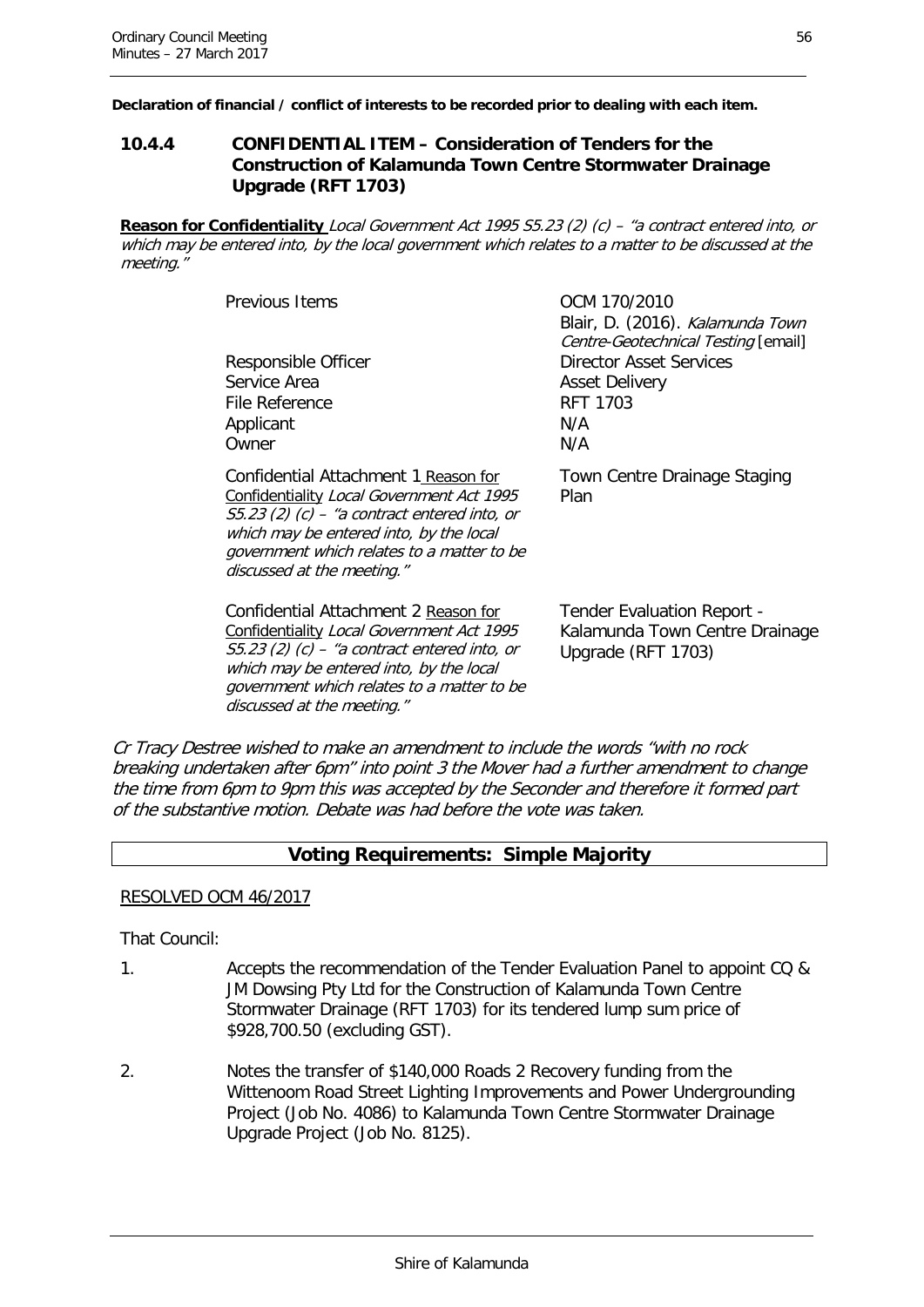3. Notes the requirement for extended working hours **with no rock breaking undertaken after 9pm**, subject to approval by the Shire's Community Safety and Compliance Services of a Noise Management Plan outlining requirements in order to minimise the construction timeframe and long-term disruption to both Kalamunda Town Centre residences and businesses.

Moved: **Cr Michael Fernie**

Seconded: **Cr Tracy Destree**

| Vote: | For                      | Against                    |
|-------|--------------------------|----------------------------|
|       | <b>Cr Michael Fernie</b> | <b>Cr John Giardina</b>    |
|       | <b>Cr Sara Lohmeyer</b>  | <b>Cr Geoff Stallard</b>   |
|       | <b>Cr Tracy Destree</b>  | <b>Cr Allan Morton</b>     |
|       | <b>Cr Sue Bilich</b>     | <b>Cr Brooke O'Donnell</b> |
|       |                          | Cr Dylan O'Connor          |
|       |                          | <b>Cr Andrew Waddell</b>   |
|       |                          | LOST (4/6)                 |

**This report item has been circulated to all Councillors under separate cover and was discussed at item 15.**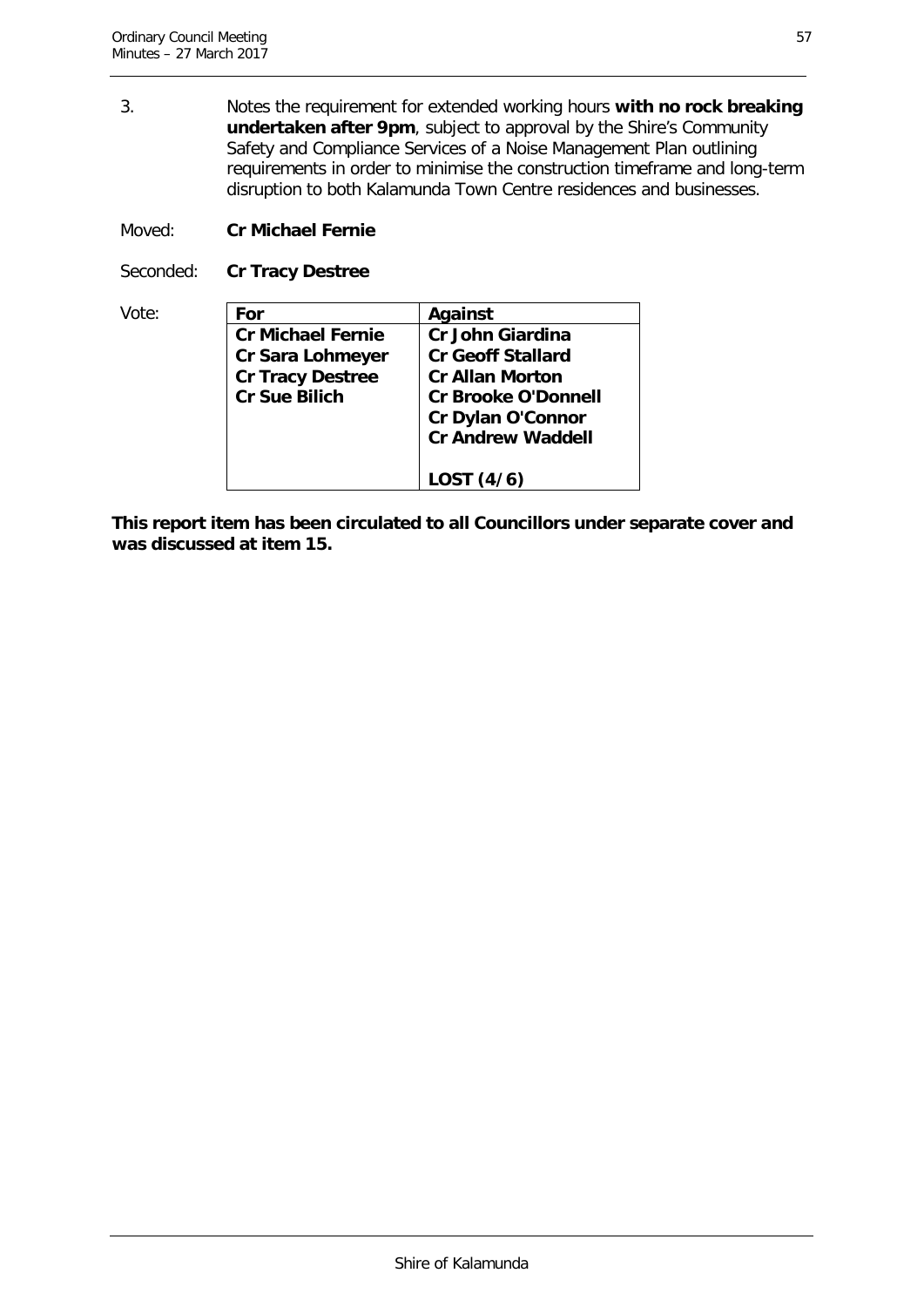#### <span id="page-58-0"></span>**11.0 MOTIONS OF WHICH PREVIOUS NOTICE HAS BEEN GIVEN**

#### 11.1 **Election of Mayor**

#### **Voting Requirements: Simple Majority**

#### RESOLVED OCM 41/2017

That Council:

- 1. In response to the question from the Minister about the mode of election of its Mayor, gives consideration to this request and formalises its position by nominating the Mayor to be elected by the Council.
- Moved: **Cr Michael Fernie**

Seconded: **Cr Tracy Destree**

| Vote: | For                        | <b>Against</b>       |
|-------|----------------------------|----------------------|
|       | <b>Cr Michael Fernie</b>   | <b>Cr Sue Bilich</b> |
|       | <b>Cr John Giardina</b>    |                      |
|       | <b>Cr Geoff Stallard</b>   |                      |
|       | <b>Cr Allan Morton</b>     |                      |
|       | <b>Cr Brooke O'Donnell</b> |                      |
|       | <b>Cr Andrew Waddell</b>   |                      |
|       | <b>Cr Dylan O'Connor</b>   |                      |
|       | <b>Cr Sara Lohmeyer</b>    |                      |
|       | <b>Cr Tracy Destree</b>    |                      |
|       |                            |                      |
|       | CARRIED (9/1)              |                      |

#### **Rationale**:

In order to meet council's commitment to minimise all costs and disruption to the community within the City to Shire review it would be recommended to elect the mayor by council rather than triggering another word review and or an additional position within council.

Should the community be of the opinion that the mayor should be elected by the electors this can be revisited at a later date ensuring the proper community consultation can be undertaken to determine community views.

#### **Officer Comments**

A mayor is the leader of the council in a city or town and a president is the leader of the council in a shire. The process for electing a mayor or president may differ between local governments.

The Local Government Act prescribed under Section 2.11 how offices on a council are filled. With regards to the Mayor/President role there are two alternatives.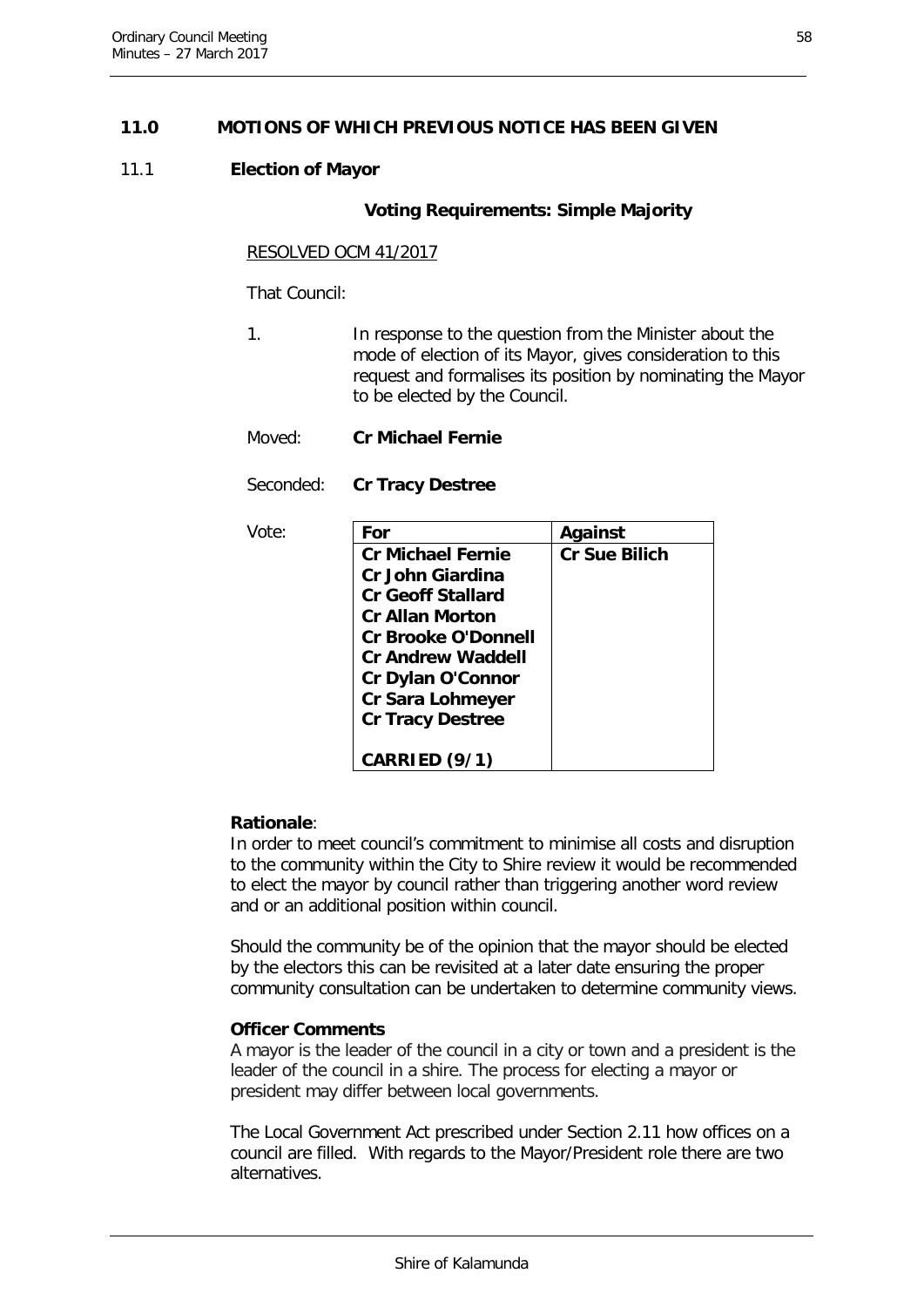- a. Elected by electors of the district,
- b. Elected by Council from amongst the councillors.

Section 2.11 (2) and (3) outlines a Local Government may change the method by special majority (75% of the council) from being elected by the Council to being elected by electors.

It should be noted, however, that section 2.11 (4) states that if the method is changed from election by electors to election by council then a community poll will be required and the majority of electors that vote must support to the change.

Therefore the Act makes it difficult for Council to change from a mayor elected by electors once it is in place.

A Mayor elected by the electors is a position on Council in its own right and is not a Councillor.

In the situation of the Kalamunda Council if a Mayor is elected by the electors, additional funding to pay for the position would need to be allocated into the budget unless the number of councillors was reduced to compensate. If there was reduction in Councillors this would likely impact on the ward distributions and ward review may be triggered.

In terms of the merits of either election process it can only be said that there is no validated research evidence to suggest either way is optimal and there are many different views on the matter.

Analysis of the election of the Mayor at other Local governments shows the following:

| <b>Elected By Council</b> | <b>Elected By Electors</b> |
|---------------------------|----------------------------|
| Kwinana                   | Canning                    |
| Mosman Park               | South Perth                |
| East Fremantle            | Cockburn                   |
| Stirling                  | Fremantle                  |
| Bayswater                 | Perth                      |
| <b>Belmont</b>            | Wanneroo                   |
| Swan                      | Joondalup                  |
| Mundaring                 | Subiaco                    |
| Kalamunda                 | Cambridge                  |
| <b>Nedlands</b>           | <b>Bunbury</b>             |
| Cottesloe                 | Albany                     |
| Armadale                  | Victoria Park              |
| Bassendean                |                            |
| Gosnells                  |                            |
| Melville                  |                            |
| Claremont                 |                            |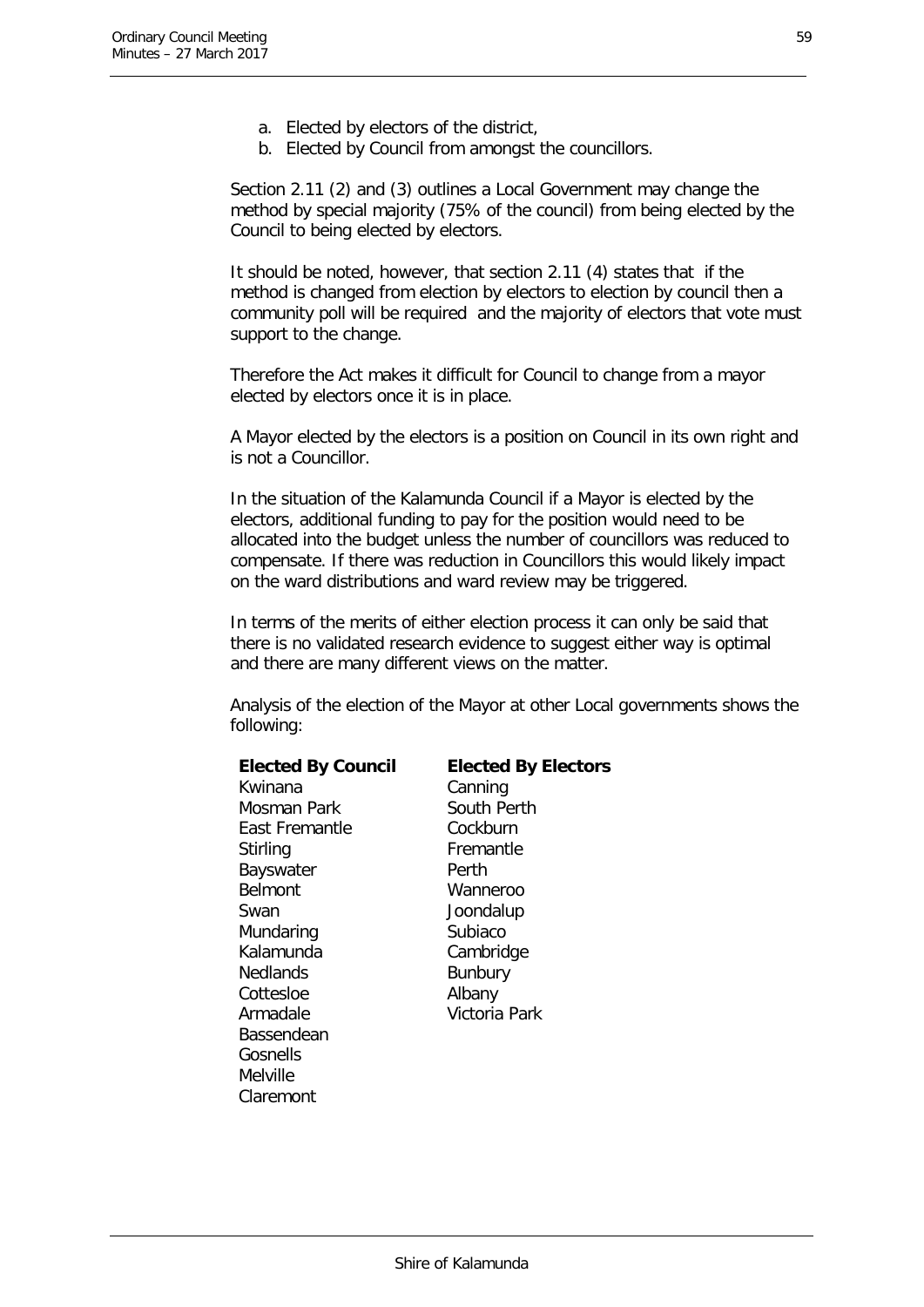#### <span id="page-60-0"></span>**12.0 QUESTIONS BY MEMBERS WITHOUT NOTICE**

- 12.1 Advisory Committee's (Cr Geoff Stallard)
	- Q. Can we consider that the Minutes for all Advisory Committees are recorded, a timeframe for speaking is implemented for Councillors and or they be available to answer questions on those relevant Minutes?
	- A. The Chief Executive Officer took this question was taken on notice. The Manager Governance, Strategy & Legal Services added all the Shire Committee Minutes are tabled through the Committee process.

#### 12.2 (Cr Tracy Destree)

- Q1. Has the Shire received or undertaken an audit of the quality of footpaths for access across the Shire?
- A1. The Director Asset Services responded no detail assessment has been undertaken.
- Q2. In the assessment of the quality of footpaths, access isn't a criteria?
- A2. The Director Asset Services took this question on notice, however added that it is predominantly a condition depending on width, whether it is wide enough to accommodate all types of transport.

#### Rubbish at Lions Lookout (Cr Tracy Destree)

- Q1. Does the Shire have any regulatory authority over the increasing number of Coffee Vans, Food Vans and Food Trucks operating out of Lions Lookout?
- A1. The Director Development Services advised that the Shire's Environmental Health Services issue the Food Van permits.
- Q2. Are Councillors and the Shire aware that the clean-up of rubbish at the Lions Lookout is undertaken by volunteers who are members of the Kalamunda Lions?
- A2. The Director Development Services responded no I was not aware of that.
- A3. My concern is we now have an increased population and usage in that area and therefore an increase in the amount of waste being created, at the moment that is being managed by the Kalamunda Lions Volunteers. Could the Shire look into what requirement there is under the permit, or alternatively could the Shire provide daily clean up?
- A3. The Director Development Services took this question on notice.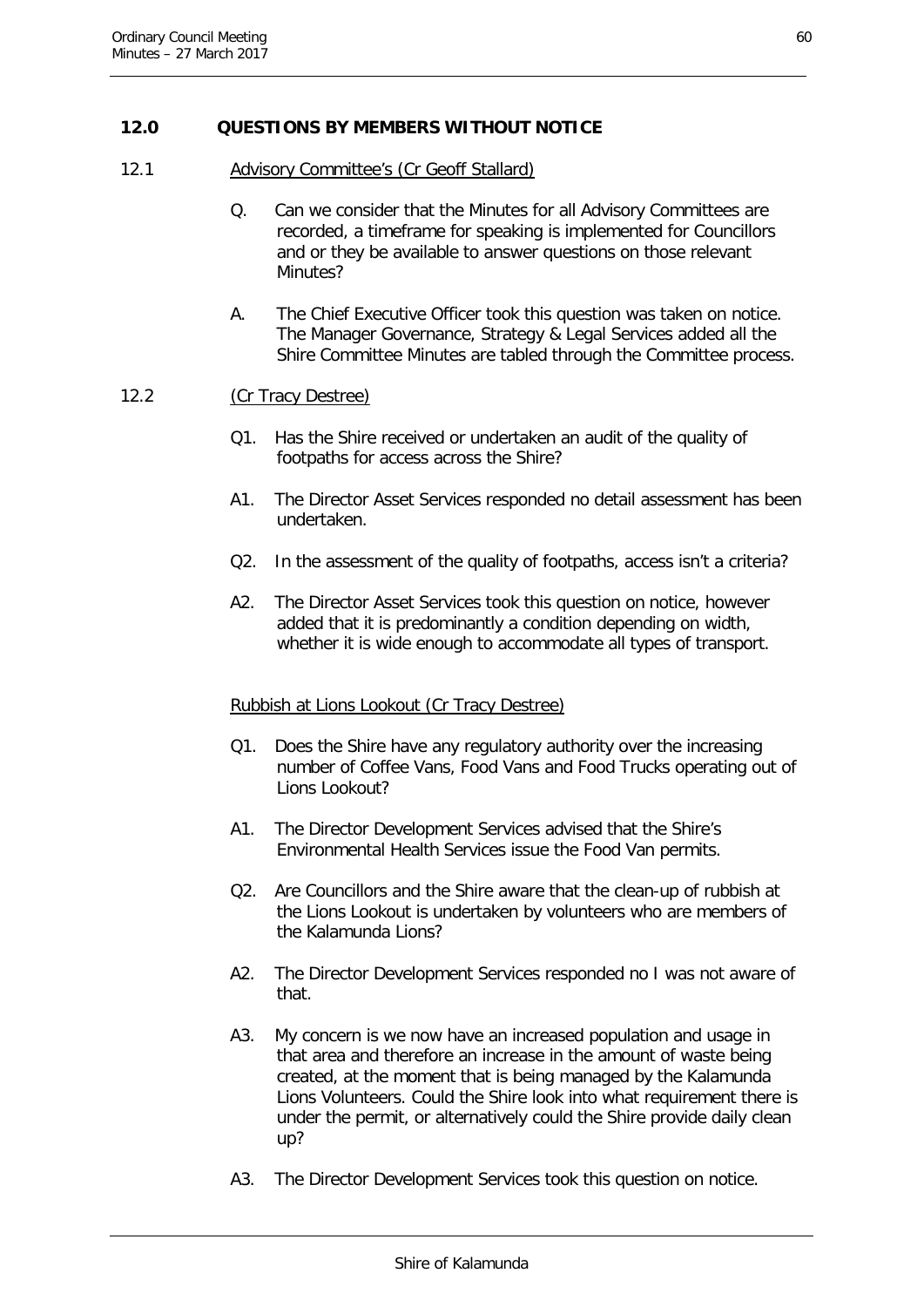Strategic Community Plan (Cr Tracy Destree)

- Q1. In relation to the item that was raised earlier about the Strategic Community Plan, we have talked about having a consultation process come to Council. I would like to clarify if this is still the case or could we get some information advising what the steps are of consultation to ensure they fully engage the advisory Committee where appropriate?
- A1. The Chief Executive Officer took question on notice.

#### Adelaide Street, High Wycombe Cr Sara Lohmeyer

- Q1. Over the last 24 hours there has been escalation of movement on the Roads near Adelaide Street using trucks up until 11pm at night. Does the Shire have any avenue for litigation in this area?
- A1. The Director Development Services advised responded, I was made aware this afternoon that the meatworks which is directly next to Lot 20 Adelaide Street has been having significant increase in vehicles late into the night. The Department of Environment Regulation (DER) actually made the Shire aware of that.

The Director Asset Services added, unless there is some sort of condition on the development, provided they are "as of right vehicles" there is not much the Shire can do. If in fact we have got some documentation that indicates they need a special licence then the Shire can follow it up, however, if they have "as of right" they can utilize the Shire's road network 24/7.

Questions by Members raised at the Ordinary Council Meeting – 27 February 2017 which were taken on notice

- 12.3 Audit & Risk Committee (Cr Tracy Destree)
	- Q. Could the dates for the Audit and Risk Committee for 2017 please be scheduled and published?
	- A. Subject to Council approval at the March Ordinary Council Meeting, meetings for the Audit & Risk Committee are proposed for Monday 19 June 2017, Monday 18 September 2017 and Monday 20 November 2017.
- 12.4 Lighting in Stirk Park (Cr John Giardina)
	- Q. Is it possible for the lighting at Stirk Park to be investigated particularly near the barbeque areas, to see if it would be possible to have some lights on a timer to turn off at particular time as there is currently no lighting at night for residents who want to use these facilities?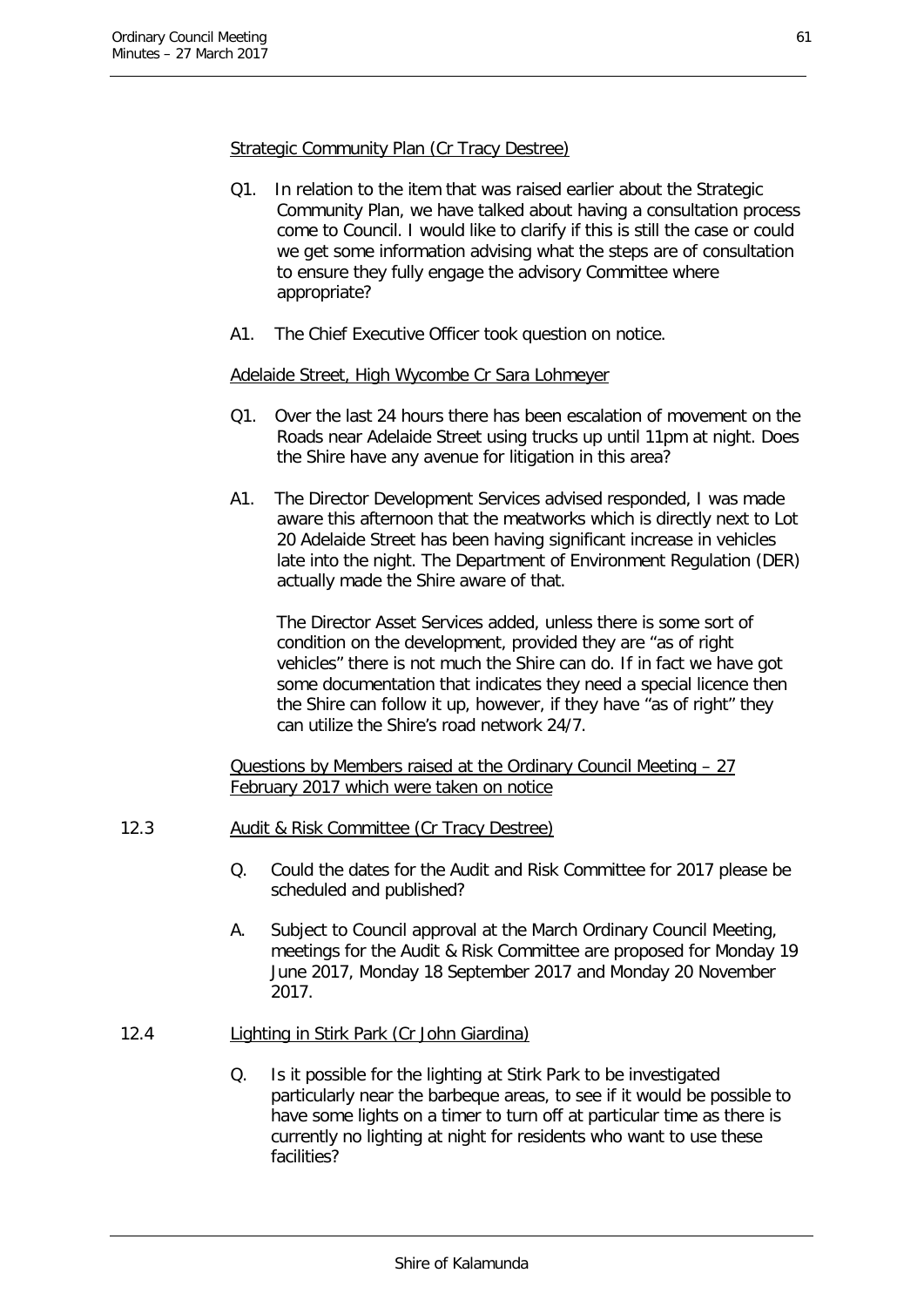A. It is confirmed that there are two BBQ's with adjacent lighting which are on dawn to dusk PE Cells. The light next to the BBQ at the northern end of the park adjacent to Elizabeth Street and the lighting to the adjoining pathways are currently not operational. Replacement lights are on order with the estimated time for repair being early April. The light next to the BBQ on the eastern side of the park adjacent to Headingly Road is operational.

#### 12.5 Budget – Nature Park (Cr Brooke O'Donnell)

In the 2015/2016 budget the nature park included budget for a shade sail and water fountain.

- Q1. When will the shade sail be installed at the nature park?
- A1. The installation of the shade sale is programmed for early April.
- Q2. Given there is a water fountain at the nature park, there is actually no water fountain at Kalari Park which is more utilised by young people. Could we move that water fountain to Kalari Park as part of the budget we have already approved?
- A2. Due to the costs associated with connecting to water supply it is proposed to list the installation of a water fountain at Kalari Park for consideration in the draft 2017/18 Parks Capital Works Program.

#### 12.6 Road Calming – Zig Zag (Cr Simon Di Rosso)

- Q. Is it possible to get an update if any communications have happened with the Zig Zag Action Group about the road claiming devices installed some time back, and whether or not it has had a positive effect or if there has been any feedback?
- A. The Shire is not aware of any recent communications with the Zig Zag Action Group on this matter. However, in review of the traffic calming measures installed along Lascelles Parade and William Street as a part of the 2015/2016 financial year it is advised that traffic data captured following installation has been reviewed, with results showing a reduction in the 85th percentile speed of vehicles travelling along these roads.

#### 12.7 Bushmead Estate - Traffic Sadler Road (Cr Tracy Destree)

- Q. In regard to the development of Bushmead Estate in the adjacent City, there have been some concerns from residents regarding the traffic build up along Sadler Road, could we get an update as to what changes or plans there may be to be able to accommodate the increase?
- A. The City of Swan was advised in December 2016 that the Shire of Kalamunda has no objections to the Bushmead Structure Plan LSP 39 modification subject to a number of recommendations, particularly regarding the installation of a new three leg roundabout at the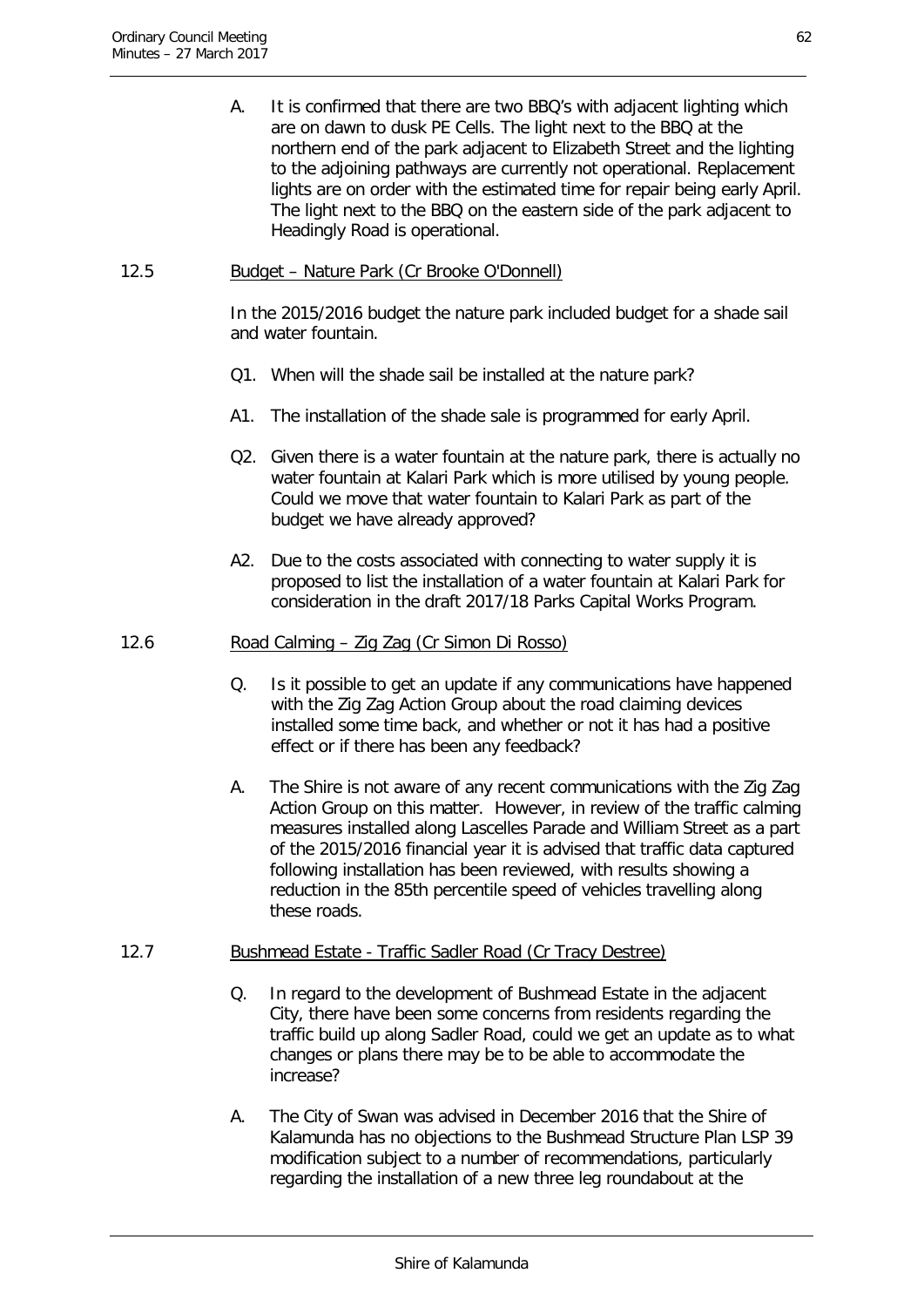intersection of the Bushmead Southern Cell and Sadler Drive. The Traffic Assessment Report by Cardno concluded that the installation of a roundabout at this location should significantly improve safety on the road. It was recommended that this planned roundabout be referenced in the implementation section of the structure plan report under 'land use and subdivision requirements'. This roundabout should be installed by the subdivider as part of the relevant stage of future subdivision works.

#### <span id="page-63-0"></span>**13.0 QUESTIONS BY MEMBERS OF WHICH DUE NOTICE HAS BEEN GIVEN**

13.1

#### <span id="page-63-1"></span>**14.0 URGENT BUSINESS APPROVED BY THE PRESIDING MEMBER OR BY DECISION**

14.1 The Presiding Member indicated that Cr Brooke O'Donnell wished to move a Motion with respect to reallocating funds between particular job numbers as part of the Budget Review for Seven Months to January 2017.

> The Presiding Person approved that the request should be considered, and requested a motion that so much of the standing orders as required to allow for consideration of this matter be suspended.

#### **MOTION**

RESOLVED OCM 42/2017

That the Standing Orders be suspended.

- Moved: **Cr Brooke O'Donnell**
- Seconded: **Cr Allan Morton**

Vote: **CARRIED UNANIMOUSLY (10/0)**

The Standing Orders were suspended at 8.28pm.

Cr Brooke O'Donnell moved the following Motion which would in effect be a point 3 to item 10.4.2 - Budget Review for Seven Months to January 2017.

#### **Voting Requirements: Absolute Majority**

#### RESOLVED OCM 43/2017

That Council:

1. Approves the reallocation of \$7000 from Job Number 4397 – Shade Sail Program to new Job Number 4487 – Water Fountain at Kalari Park Wattle Grove.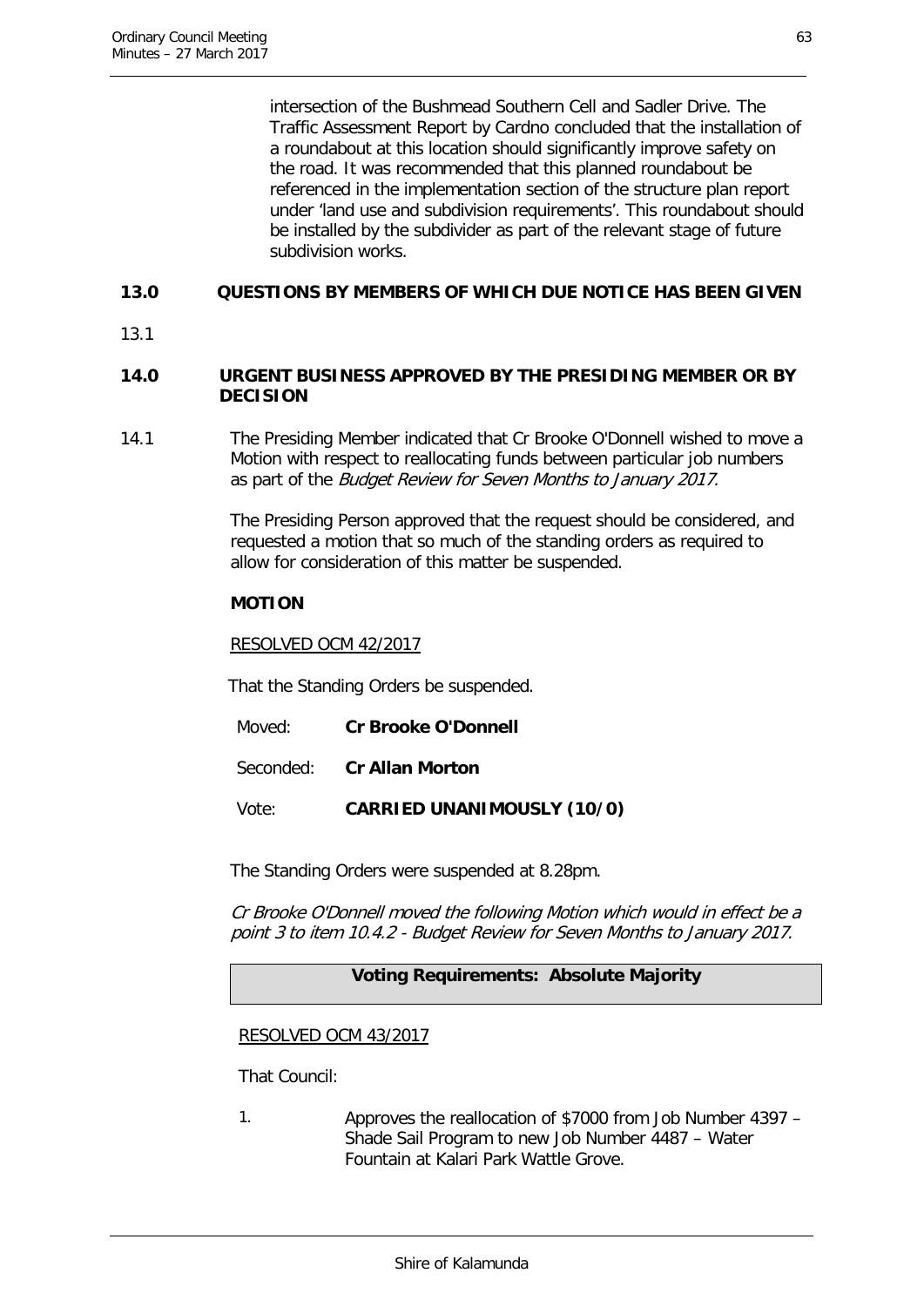Seconded: **Cr Allan Morton**

Vote: **CARRIED UNANIMOUSLY / ABSOLUTE MAJORITY (10/0)**

#### **MOTION**

#### RESOLVED OCM 44/2017

That Standing Orders be resumed.

Moved: **Cr John Giardina**

Seconded: **Cr Brooke O'Donnell**

Vote: **CARRIED UNANIMOUSLY (10/0)**

The Standing Orders were resumed at 8.32pm.

#### <span id="page-64-0"></span>**15.0 MEETING CLOSED TO THE PUBLIC**

#### 15.1 **Meeting Closed to the Public**

#### RESOLVED OCM 45/2017

That the meeting go behind closed doors to consider Confidential Item (provided under separate cover).

Moved: **Cr Sue Bilich**

Seconded: **Cr Allan Morton**

Vote: **CARRIED UNANIMOUSLY (10/0)**

The meeting closed to the public at 7:25pm. All members of the public left the meeting, all Staff and Councillors remained in Chambers.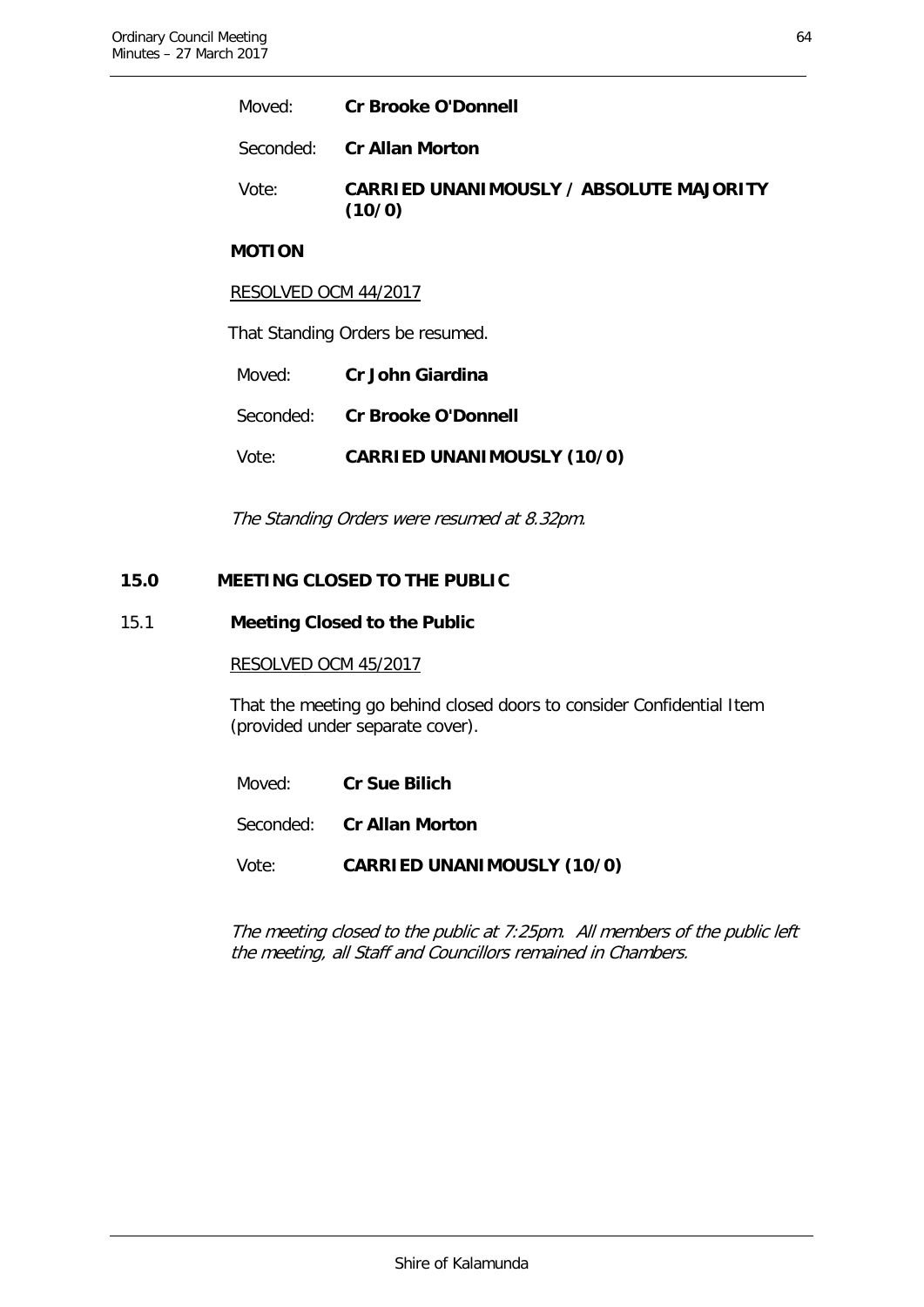#### <span id="page-65-0"></span>15.2 **10.4.4 CONFIDENTIAL ITEM – Consideration of Tenders for the Construction of Kalamunda Town Centre Stormwater Drainage Upgrade (RFT 1703)**

#### **Voting Requirements: Simple Majority**

#### RESOLVED OCM 46/2017

That Council:

- 1. Accepts the recommendation of the Tender Evaluation Panel to appoint CQ & JM Dowsing Pty Ltd for the Construction of Kalamunda Town Centre Stormwater Drainage (RFT 1703) for its tendered lump sum price of \$928,700.50 (excluding GST).
- 2. Notes the transfer of \$140,000 Roads 2 Recovery funding from the Wittenoom Road Street Lighting Improvements and Power Undergrounding Project (Job No. 4086) to Kalamunda Town Centre Stormwater Drainage Upgrade Project (Job No. 8125).
- 3. Notes the requirement for extended working hours **with no rock breaking undertaken after 9pm**, subject to approval by the Shire's Community Safety and Compliance Services of a Noise Management Plan outlining requirements in order to minimise the construction timeframe and long-term disruption to both Kalamunda Town Centre residences and businesses.
- Moved: **Cr Michael Fernie**

Seconded: **Cr Tracy Destree**

| Vote: | For                      | Against                    |
|-------|--------------------------|----------------------------|
|       | <b>Cr Michael Fernie</b> | <b>Cr John Giardina</b>    |
|       | Cr Sara Lohmeyer         | <b>Cr Geoff Stallard</b>   |
|       | <b>Cr Tracy Destree</b>  | <b>Cr Allan Morton</b>     |
|       | <b>Cr Sue Bilich</b>     | <b>Cr Brooke O'Donnell</b> |
|       |                          | <b>Cr Dylan O'Connor</b>   |
|       |                          | <b>Cr Andrew Waddell</b>   |
|       |                          | LOST(4/6)                  |